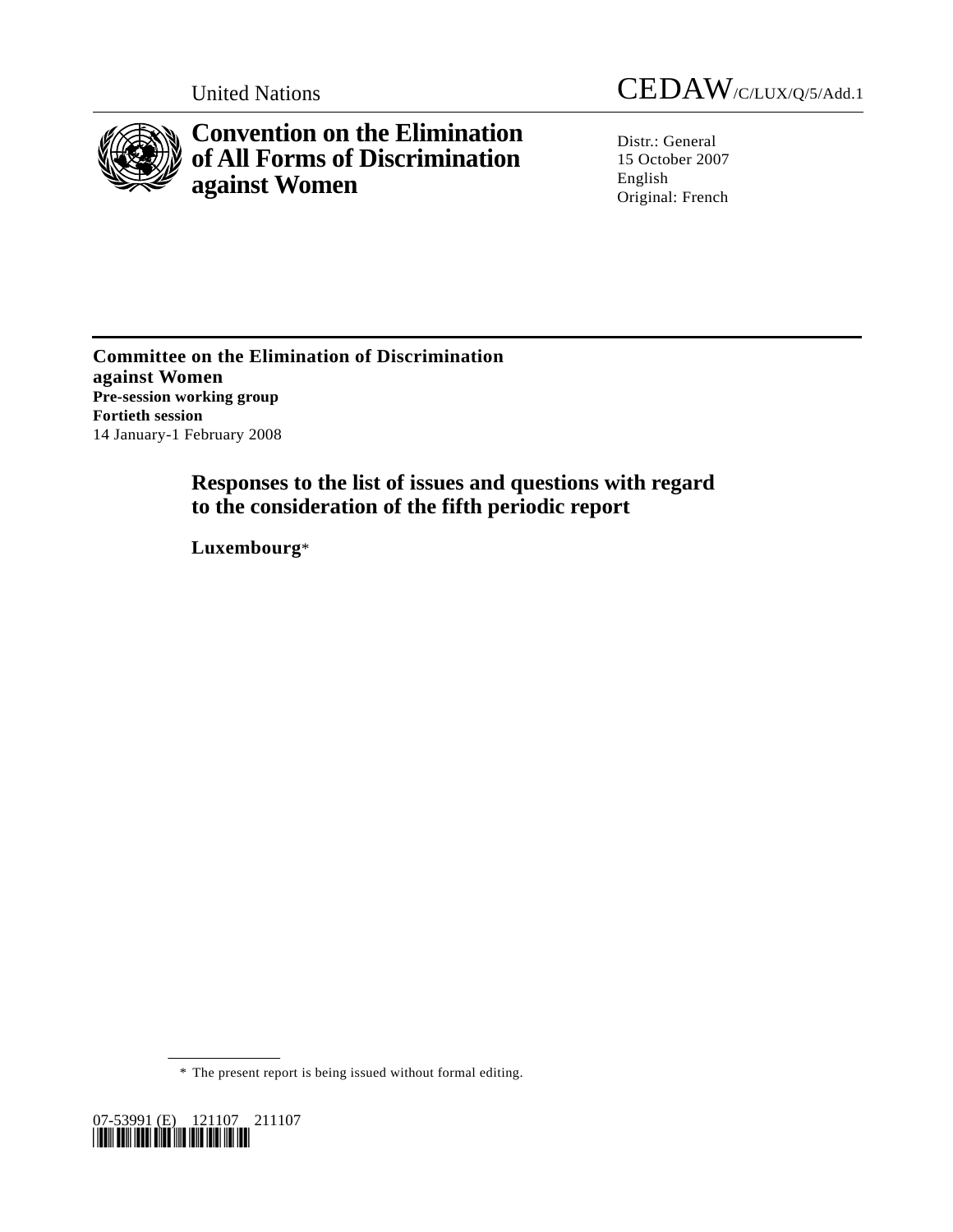# **Committee on the Elimination of Discrimination against Women**

 **Fifth periodic report of Luxembourg (CEDAW/C/LUX/5)** 

 **Responses to the Committee's list of issues and questions (CEDAW/C/LUX/Q/5)** 

 **Pre-session working group Fortieth and forty-first sessions 16-20 July 2007** 

# **Preliminary comments**

- Requests for additional information should be addressed to Ms. Maddy Mulheims, Government Counsellor First Class, Ministry of Equal Opportunity, Tel. +352 2478 58 10, maddy.mulheims@mega.etat.lu.
- In order to make this document more understandable and readable, tables containing statistical data supporting the presentation have been integrated into the text. The Committee's questions have been retained in the text for the same reason.

### **General matters, Constitution, laws and reservations**

1. *Please provide information on the process of preparing the report. Please indicate, in particular, whether consultations were held with non-governmental organizations and women's groups and whether it was presented to Parliament or any designated high-level authority.* 

 As indicated in paragraphs 4 and 5 of the report, the Government, in its declaration of 4 August 2004, provided under the topic heading "Gender equality" that, in the preparation of the country's fifth periodic report, hearings would be held with non-governmental organizations, the Commission on the Family, Equal Opportunity and Youth of the Chamber of Deputies, the National Council of Women of Luxembourg (CNFL) and the Committee on Female Employment (CTF) in order to raise awareness and involve all relevant stakeholders. The fifth periodic report would be supplemented by a National Plan of Action on Gender Equality that would set policy goals for gender equality in the areas of equal treatment, access to the labour market, representation of women in political life, support structures, domestic violence, social rights and education. Efforts to promote gender equality would not be confined to implementing special measures for women but would expressly mobilize to that end all general initiatives and policies, since equality policy concerns women and men alike.

 Following its adoption by the Council of Government, the draft report prepared in cooperation with the ministries concerned was submitted to the Commission on the Family, Equal Opportunity and Youth of the Chamber of Deputies.

 Thereafter, on 6 March 2006, the Ministry of Equal Opportunity and the Commission on the Family, Equal Opportunity and Youth of the Chamber of Deputies held a seminar on the fifth periodic report and the National Plan of Action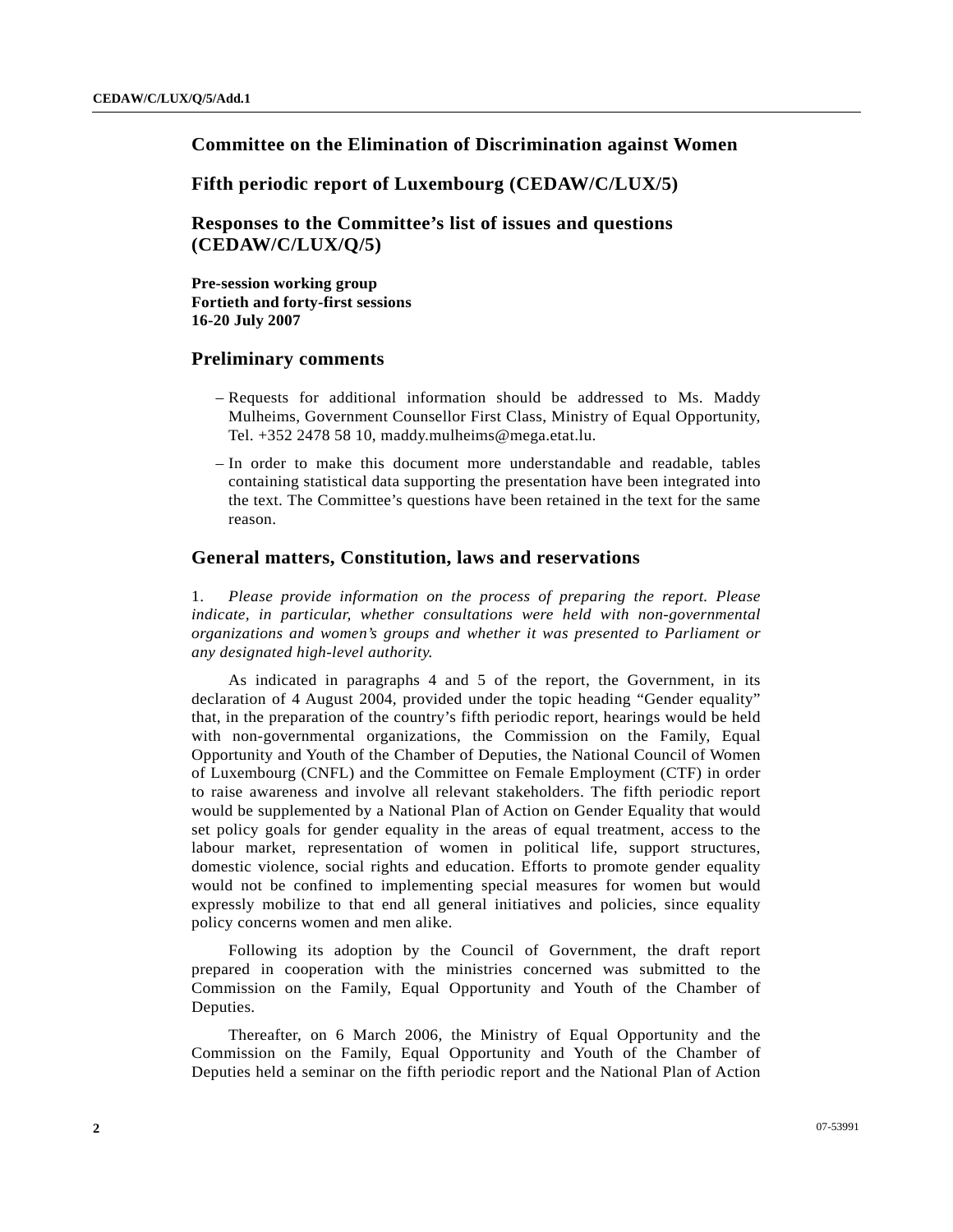on Gender Equality. The aim of the seminar, which drew 102 participants — 82 women and 20 men — was to discuss the National Plan of Action on Gender Equality, to supplement it and to involve men and women stakeholders in its implementation.

 In addition to non-governmental organizations, CNFL and CTF, invitations were extended to employers' organizations, trade unions, the Association of Luxembourg Cities and Municipalities (Syvicol) and the ministerial advisory bodies that play an important role in ensuring the Plan's implementation at all levels of society.

 The seminar was organized into five thematic workshops dealing with the 12 themes of the National Plan of Action. The workshop reports were discussed by the parliamentary commission. The discussions covered, inter alia, the Law on the naming of children, the incorporation of gender equality into article 11 of the Constitution, gender budgeting, the use of gender-neutral terms in civil service language relating to the names of occupations, titles and functions, succession to the throne of the House of Nassau, the implementation in Luxembourg of several European directives, municipal policies, education and training.

 The seminar discussions enabled the Chamber of Deputies to gather the information necessary for a parliamentary debate on gender equality policy and for identifying action that it might take.

2*. In its previous concluding comments, the Committee expressed its concern about Luxembourg's reservations to articles 7 and 16(1) (g) of the Convention (A/58/38 (Part 1), para. 300). After the adoption of the Law of 23 December 2005 on the naming of children, please provide information about a timetable for withdrawal of the reservation to article 16(1) (g) (para. 26). Please also indicate what efforts are taking place, including a timetable, to withdraw the reservation to article 7.* 

 At the 17 February 2006 meeting of the Council of Government, following adoption of the fifth periodic report on the implementation of the Convention, the Government decided to withdraw the reservations entered by Luxembourg to articles 7 and 16 of the Convention. The adoption of the Law of 23 December 2005 on the naming of children makes it possible to withdraw the reservation to article 16. Work is under way with a view to withdrawing the reservation to article 7. The Commission of Institutions and Constitutional Revision of the Chamber of Deputies will then, during the 2007-2008 parliamentary session, submit a proposed constitutional amendment to, inter alia, article 3 of the Constitution concerning transmission of the crown of the Grand Duchy.

 The Grand Duke has instructed his services to prepare a revision of the family compact concerning the order of succession to the throne.

 Notification of the withdrawal of the two reservations will take place as soon as possible.

3. *The report states that the revision of article 11 of the Constitution, which is intended to include gender equality in the text of the Constitution, has been under way since 1999 (para. 15). The report further states that the new text will be put before the Chamber of Deputies shortly. Please indicate the reasons for the long*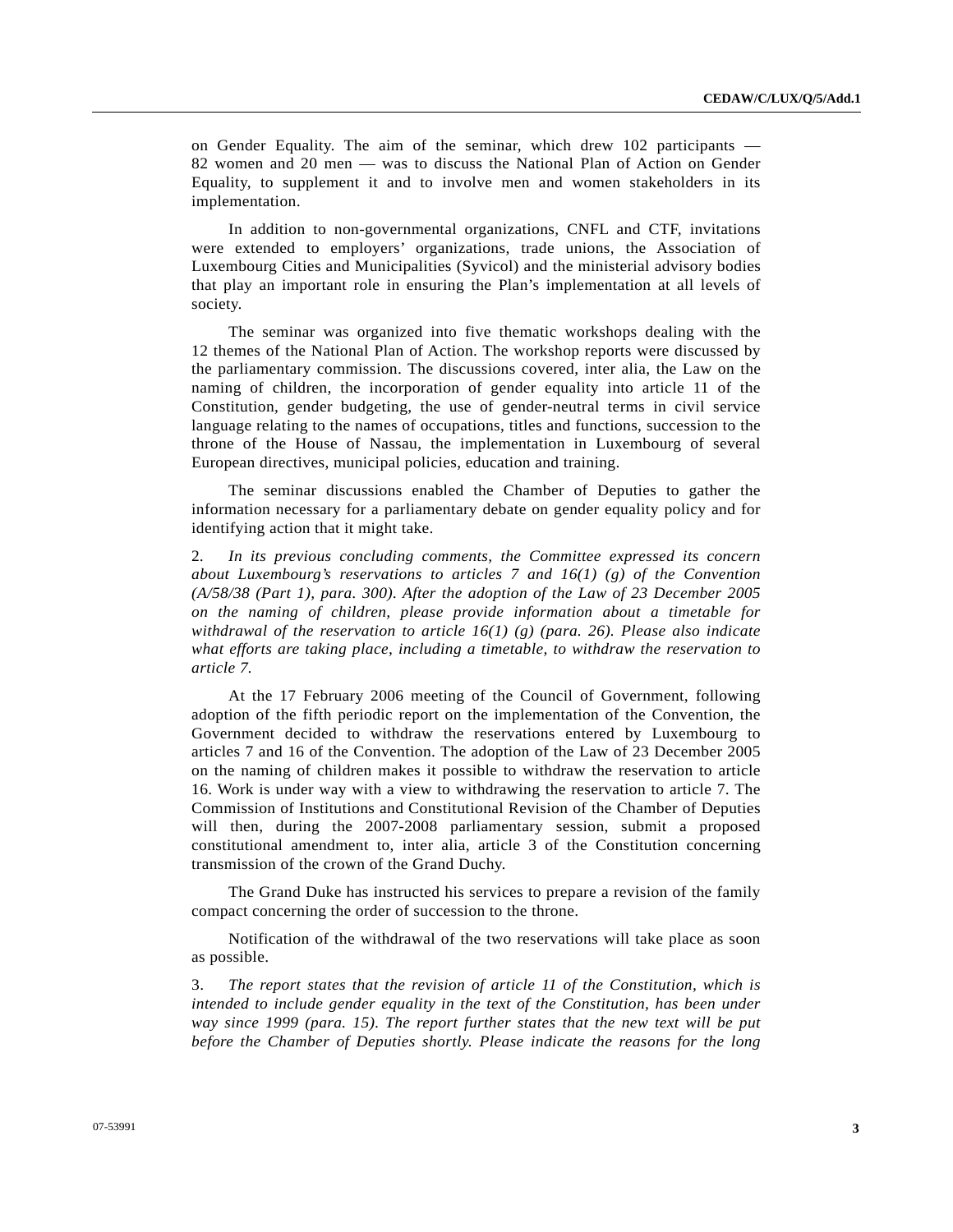*delay in passing the law and what obstacles, if any, the bill is now likely to face before the Chamber of Deputies.* 

 On 16 March 2006, the Chamber of Deputies adopted in first reading the new text for article 11 (2) of the Constitution, which reads as follows: "Women and men are equal in rights and duties. The State shall actively promote the elimination of such obstacles as may exist with respect to gender equality". The text was adopted by Parliament in second reading on 21 June 2006.

4*. Please provide further information on the court cases mentioned in paragraph 6 of the report regarding articles 11 and 16 of the Convention. Please state when the decisions were made and provide details of the reasoning of the courts.* 

There has been no new case-law on the matter since 2002.

5. *Please provide information on any training programmes on the Convention and the Optional Protocol that are taking place or have been undertaken for Government officials, the police, judges and prosecutors, and their impact. Please indicate whether such training is systematic and/or a mandatory requirement.* 

 The conference "The CEDAW Convention Today" ("L'Actualité de la Convention CEDAW") to mark the twenty-fifth anniversary of the Convention and the Optional Protocol, which had been scheduled for 25 November 2004, was cancelled due to lack of interest. The Government's commitment to implementing the Convention is a component of training on the mainstreaming of a gender dimension in the work of ministry officials and employees and members of gender competency groups.

 The measures envisaged in the National Plan of Action on Gender Equality include the following training module under the responsibility of the Ministry of Justice (see chapter 2, Education and training, of the National Plan of Action on Gender Equality): "Proactive awareness-raising for personnel of the judiciary, police and correctional institutions."

### **Temporary special measures**

6*. The report provides little information on temporary special measures, covered under article 4, paragraph 1, of the Convention. Please provide updated information on whether temporary special measures, including the use of quotas or incentives, are in place to increase the number of women and girls in all sectors and the nature and impact of these measures in accordance with article 4, paragraph 1, of the Convention and the Committee's General Recommendation 25.* 

 In addition to the special measure in the Grand Ducal Regulations of 21 December 2004 authorizing priority recruitment of female candidates for prison guard positions below the NCO level (see paragraph 50), measures in favour of the underrepresented sex in the sphere of employment may be considered temporary special measures in keeping with the aim of article 4 of the Convention.

 New measures to promote the employment of young people have been in effect since 2 July 2007. In particular, the old "stage d'insertion" (internship of integration into professional life) has been replaced by a new "contrat d'initiation à l'emploi" (CIE) or "job traineeship contract" concluded between the sponsor enterprise, the young person and the Employment Administration. Its purpose is to provide the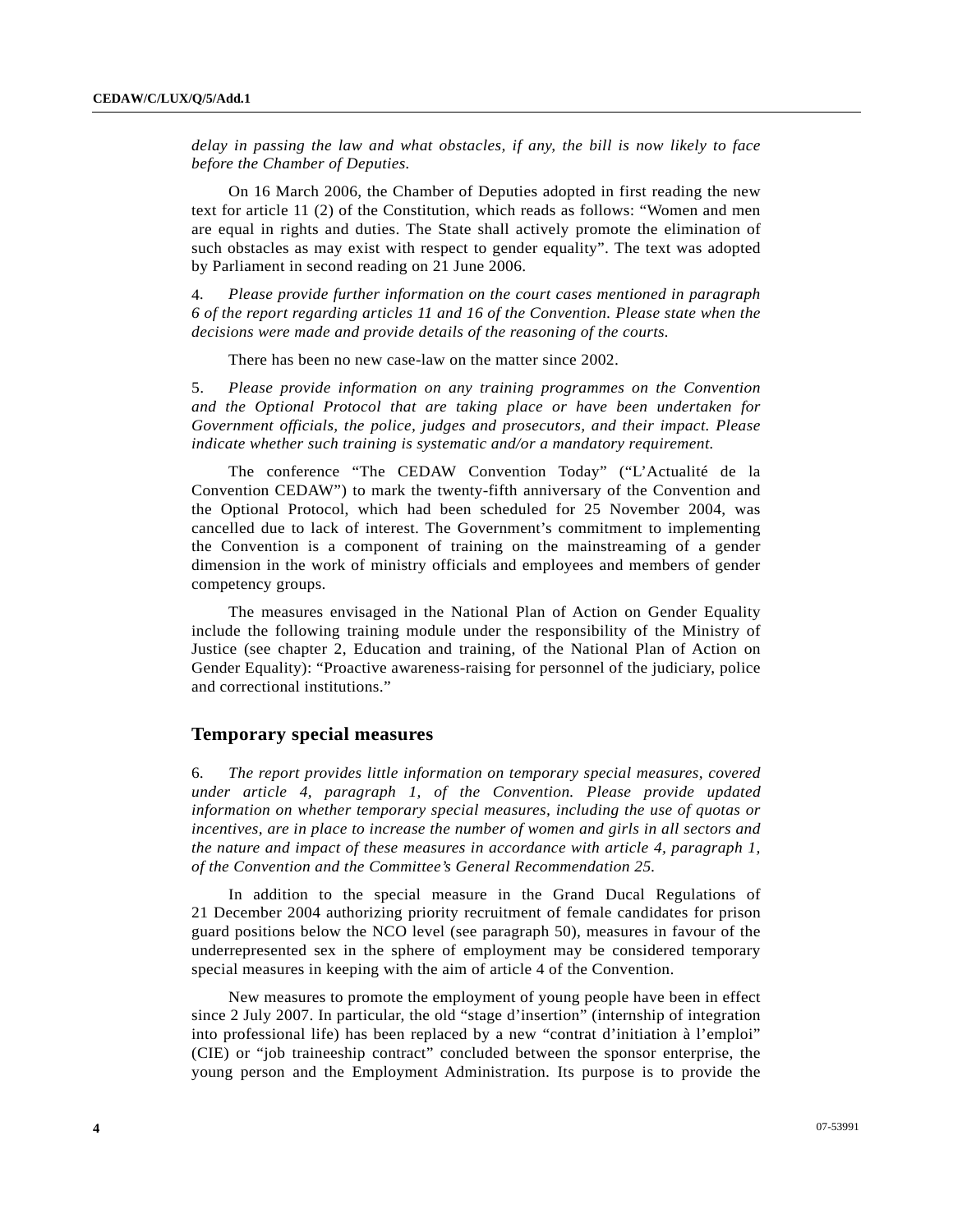young person with practical training during working hours to facilitate entry into the labour market. The job traineeship contract is reserved for sponsor enterprises that can offer the young person a real prospect of employment at the end of the contract. The sponsor enterprise receives from the Employment Fund (Fonds pour l'emploi) a monthly reimbursement of 50 per cent of the pay received by the young person, as well as the employer's share of social security contributions. In the case of persons of the underrepresented sex in the sponsor's industry or field, the reimbursement is set at 65 per cent.

 Measures for implementing provisions regarding the underrepresented sex are also provided for by law (Labour Code, Book II, Chapter II). The sex deemed to be underrepresented in a given occupation or trade is that which accounts for 40 per cent or less of the total number of workers engaging in that occupation or trade in the national territory.

 An employer wishing to hire a person of the underrepresented sex may obtain partial reimbursement from the Employment Fund for that purpose. In order for these measures to apply, the employer is authorized to disseminate or publish job offers or advertisements giving priority to the underrepresented sex. Moreover, in order to ensure full wage equality between men and women, the employer may provide specific advantages to facilitate the pursuit of an occupational activity by workers of the underrepresented sex that he has hired or to eliminate or offset disadvantages in the pursuit of those workers' careers.

 Training for job seekers re-entering the labour market, with or without pay: a training programme for job seekers re-entering the labour market, comprising alternating periods of practical and theoretical training, may be proposed by the Employment Administration for job seekers aged 30 or over who registered with its job placement offices for at least three months. The firm pays an amount equivalent to 50 per cent of the minimum wage for unskilled workers to the Employment Fund. In the case of job seekers of the underrepresented sex, the amount paid by the firm is reduced to 35 per cent of the wage received by the trainees.

 The Labour Code also provides for affirmative action, namely, measures to create specific advantages to facilitate the pursuit of an occupational activity by the underrepresented sex or to eliminate or offset disadvantages in the pursuit of a career.

The measures envisaged in this regard are:

- 1. Implementing a new organization of work;
- 2. Specific recruitment measures before and/or after hiring;
- 3. Special training activities;
- 4. Measures pertaining to changes of occupation;
- 5. Action pertaining to promotion;
- 6. Action designed to facilitate access by members of the underrepresented sex to positions of responsibility or decision-making positions;
- 7. Measures designed to achieve a better balance between family life and work.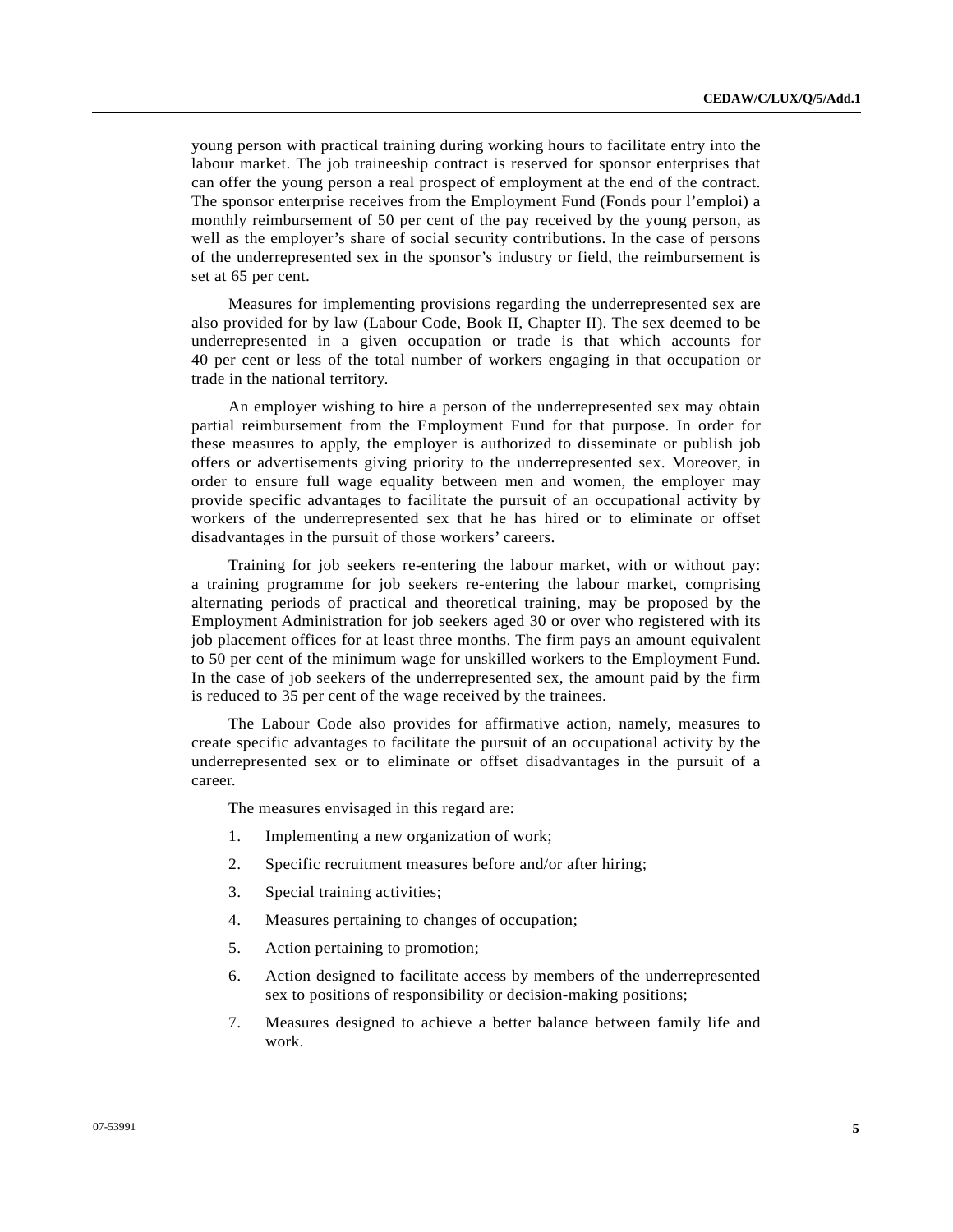The affirmative action must form part of a firm's equality plan (except in the public sector) (see para. 196 to 200 of the fifth periodic report of Luxembourg).

 Entitled "National Plan for Innovation and Full Employment", the national reform plan adopted in 2005 is a strategy document guiding public policies for the years 2005 to 2008 in these areas. It forms part of an overall vision of sustainable development articulating environmental, social and economic elements in the tradition of the Luxembourg social model.

 With respect to the section of the Luxembourg report on employment policies, such policies should go hand in hand with gender equality policies.

 The envisaged reforms form part of the philosophy underlying the national reform plan 2005-2008, the main outcomes of which concern the following:

- Childcare facilities for schoolchildren outside of school hours (implementation of the "drop-in centre" ("maison relais") approach);
- Continuing efforts to close the wage gap between men and women and affirmative action in private sector firms (the female employment rate is rising steadily);
- Framework agreement between employers' organizations and trade unions on telecommuting;
- Gradual implementation of the lifelong-learning strategy (raising the level of basic training and skills of the adult population, responding to the labour market's needs for skills and training, making the workplace a place of learning, creating or developing places of learning to encourage basic training, encouraging the social and vocational integration of disadvantaged and poorly qualified people);
- Provision of quality education and training (adapting education and training systems to new needs with regard to skills).

 Moreover, actions funded by the European Social Fund are aimed at fostering a high level of employment and equality between men and women (Axis 4 — Equal opportunities for men and women).

 The national reform plan measures described above contribute to increasing women's participation in the labour market.

 There are no other measures that respond to the goals of article 4 of the Convention.

### **Stereotypes and education**

7. *In its previous concluding comments, the Committee was concerned about the persistence of stereotypical attitudes which threatened to impede women's enjoyment of their rights (A/58/38 (Part 1), para. 308). The report gives a few examples of efforts on the part of the Government to eliminate such attitudes, but does not indicate whether a comprehensive strategy exists to combat stereotypes which targets both men and women. Please provide this information, and also elaborate on whether an assessment of the impact of existing measures has been undertaken and, if so, what lessons have been learned and how these have informed policy development.* 

The requested information is set out in detail in paragraphs 79 and 80.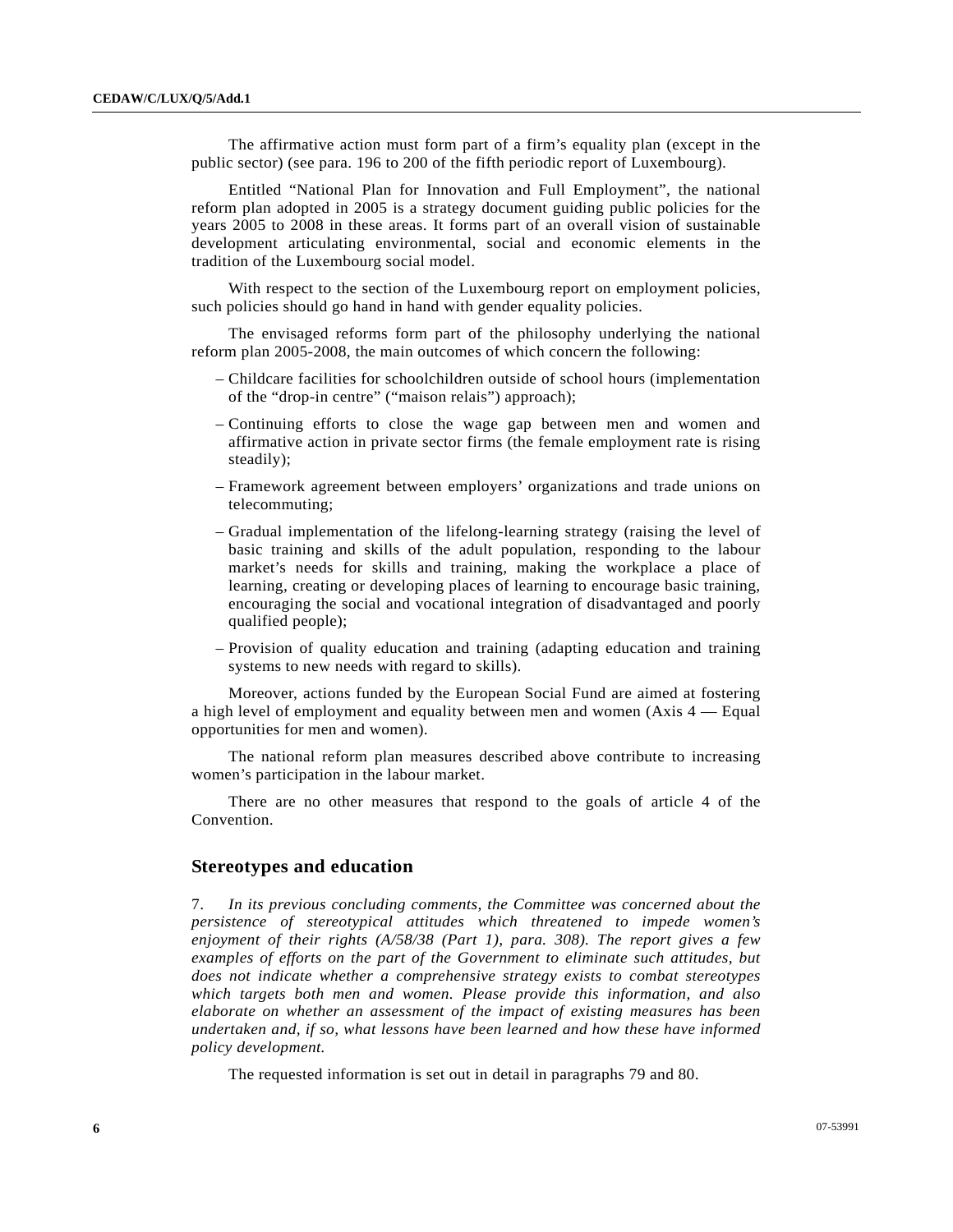The various media campaigns form part of a comprehensive communication strategy and can be grouped by priority themes as follows:

 2002-2003: Reconciling work and private life and the roles of women and men;

2003-2004: Equal pay for women and men;

2004-2005: Women in decision-making;

2006-2007: Changing mentalities and combating stereotypes.

 The impact of the strategy was assessed by random sampling in 2006. The visibility of the campaigns and public opinions and attitudes on the themes covered were assessed through two rounds of telephone surveys with samples of 504 and 510 persons respectively. Of the respondents, 56 per cent said that they had seen the Ministry's campaigns on television or at the cinema. Of these, 78 per cent expressed approval. The campaigns' very simple slogans were well retained (25 per cent). The themes dealt with in the "top of mind" campaigns were equal pay and domestic violence towards women. It was noteworthy that 75 per cent of women respondents, but also 70 per cent of men, thought that there was a wage imbalance detrimental to women, reflecting a growing awareness of pay inequality between the sexes. The campaigns are regularly selected for national advertising awards, for which one of the selection criteria is clarity of the message, as well as artistic quality and originality. The impact of communications measures will be evaluated in the framework of the National Plan of Action on Gender Equality in 2008-2009.

8*. The report notes that the Ministry for the Advancement of Women has placed particular emphasis on sensitizing teachers and promoting a gender-differentiated approach to teaching (para. 74). Please provide details on the nature, scope and impact of these programmes.* 

 The requested information is set out in detail in paragraphs 75 to 78 of the fifth periodic report. The impact was reflected in the systematic mainstreaming of the gender dimension in the offerings (training and instruction) of the University of Luxembourg (see para. 78 of the fifth report).

9. *The report notes that girls and boys make different educational choices that are influenced by occupational stereotypes (para. 151). Please describe what measures and time-bound targets the Government has in place for increasing the number of female students in non-traditional fields, and progress made towards their achievement in the last five years.* 

 In addition to the measures described in paragraph 152 of Luxembourg's fifth report, namely, "girls' and boys' days", mention should also be made of the "Forsche forschende Frauen" (feisty women researchers scheme). In order to awaken girls' interest in science and research, the Ministry of Culture, Higher Education and Research, in cooperation with the University of Luxembourg and the National Research Fund, has launched the "Forsche forschende Frauen" scheme which brings secondary-school girls into contact with women researchers through meetings and training periods in research laboratories.

 The impact of measures to encourage girls to choose occupations in which women have not traditionally worked has not been analysed.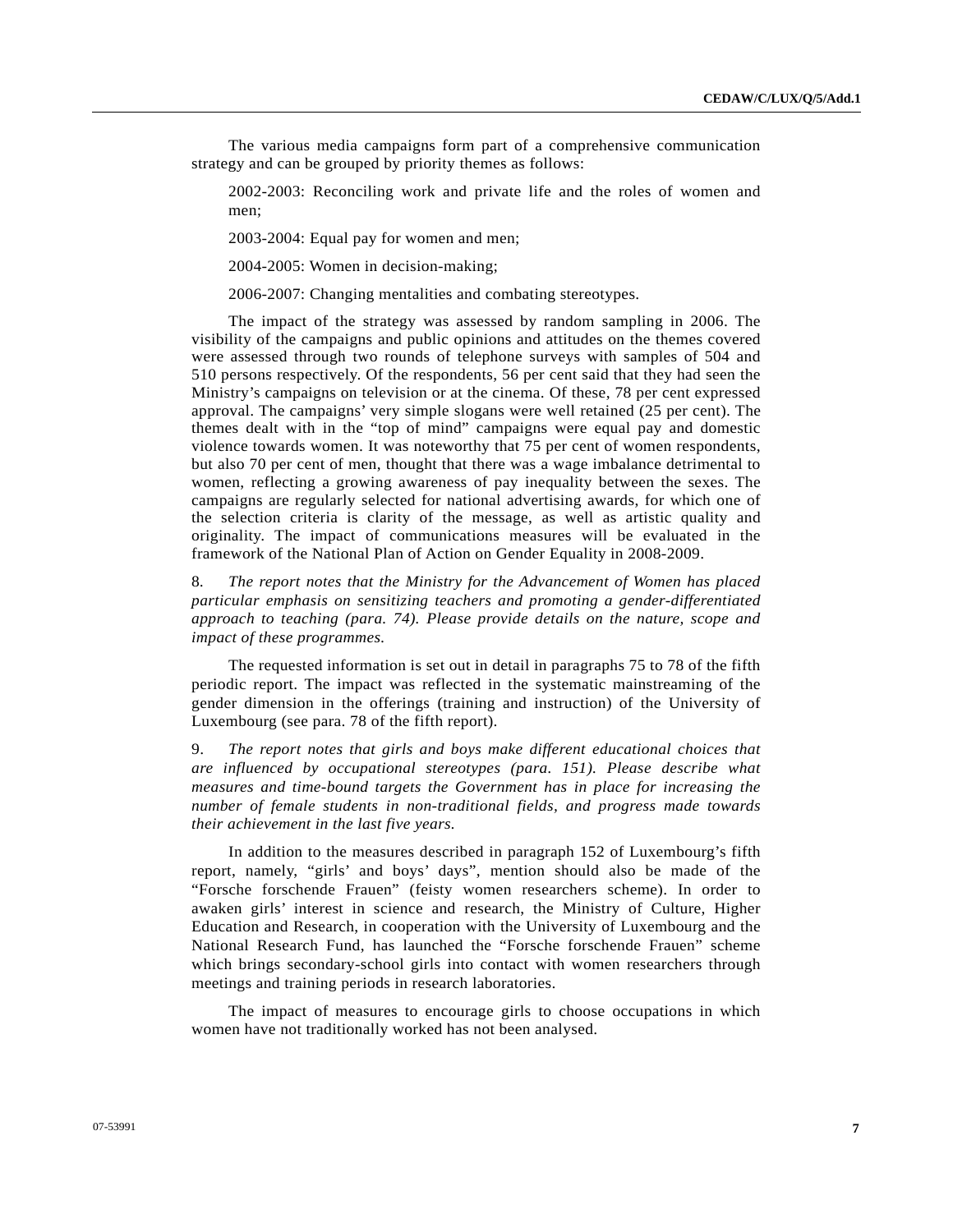The research and training bill provides for a special measure to assist pregnant women researchers in receipt of a research and training scholarship; it would extend the maximum period for which the scholarship is awarded by the length of statutory maternity leave in Luxembourg, enabling them to receive their scholarship throughout their maternity leave.

 In order to increase the number of women researchers and to reconcile raising a family with the pursuit of research by parents, the University of Luxembourg allows the latter to reduce the percentage of time they must spend on teaching duties from 40 per cent to 20 per cent, while continuing their research activities.

10. *The Committee on the Rights of the Child noted that a large number of foreign children (more than 40 per cent of the school population) are often disadvantaged by the educational programme and teaching methods in Luxembourg, including language problems (CRC/C/15/Add.250, para. 50). Please provide an analysis of the situation of immigrant and foreign girls, including girl children of asylumseekers, in education, as well as the efforts made to ensure that immigrant children are integrated into the educational sector (para. 184) and the impact of such efforts.* 

 Children newly arrived in the Grand Duchy of Luxembourg and asylumseekers' children must attend school, like all other children and young people resident in the Grand Duchy, irrespective of their parents' status.

 Young people over the age of 16, regardless of their status, may continue their education by following training courses that do not require a work permit and that come within the exclusive responsibility of the Ministry of National Education.

### **Efforts made by the Ministry of National Education to provide reception facilities for children coming from a foreign country**

### **Foreign Children's School Service**

 • Reception: parents and pupils who have just arrived in Luxembourg, regardless of their country of origin (European Union member State or third country), are received and provided with information by the Cellule d'accueil scolaire pour élèves nouveaux arrivants (CASNA) (Educational reception unit for newly arrived pupils), which was set up in 2005 as a kind of dedicated one-stop referral point of the Ministry of National Education. These reception facilities are provided in Portuguese two days a week by a schoolteacher of Portuguese origin.

 Number of beneficiaries: over the past two years, 400 families a year have been received by the unit.

 • Intercultural mediation: intercultural mediators trained by the Ministry of National Education translate information and, if necessary, accompany new arrivals when they enrol in school.

# **Service for the equivalence of diplomas**

 A service for the recognition of diplomas operates within the National Ministry of Education and Vocational Training. It is responsible for:

 • Acting as a first point of contact and informing the public about the recognition of diplomas;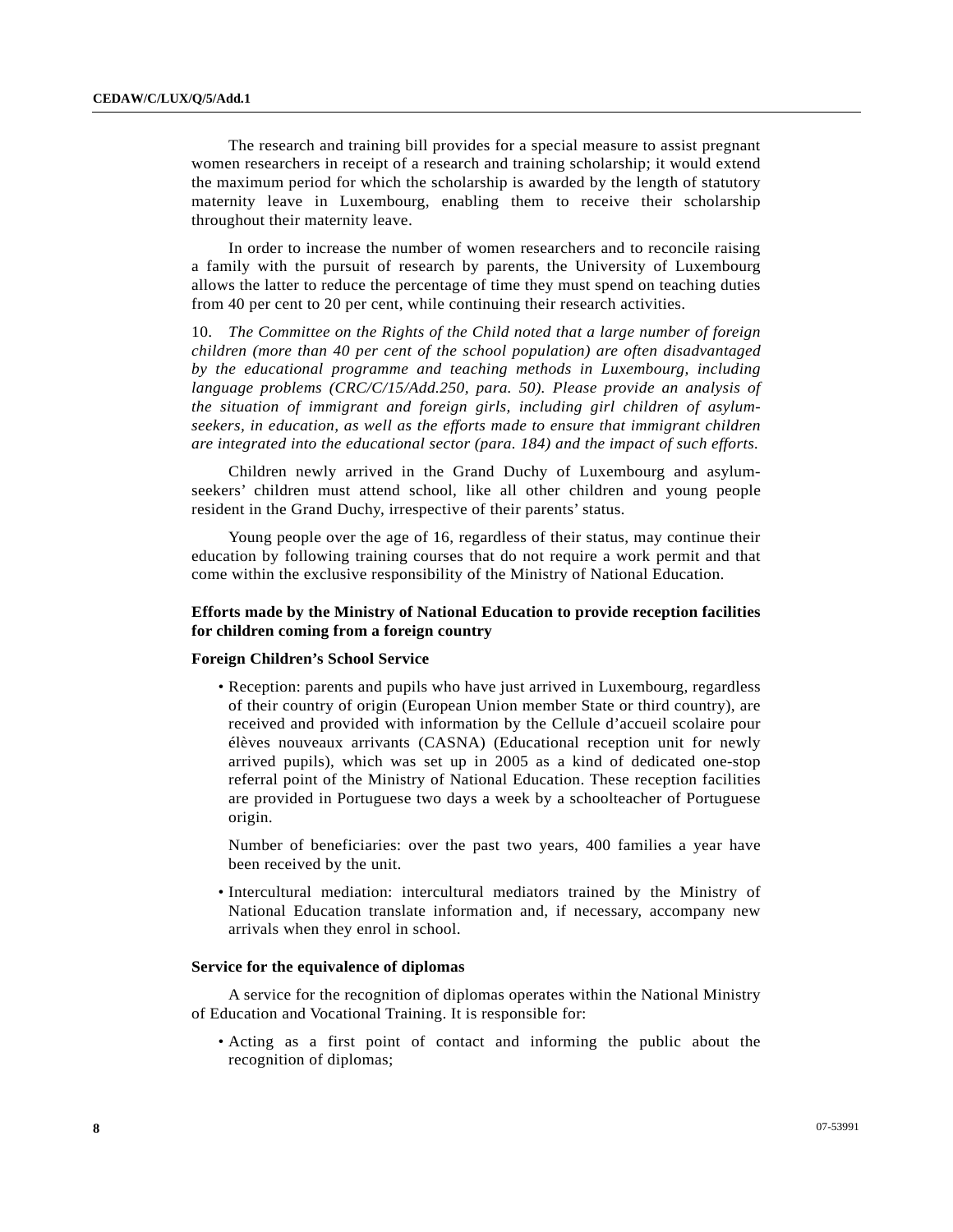- Carrying out the groundwork for the recognition of foreign diplomas, certificates and qualifications;
- Participating in the incorporation in Luxembourg law of the forthcoming European directive on the recognition of vocational qualifications;
- Establishing electronic and hard-copy documentation on recognition procedures;
- Setting up a database of foreign diplomas which makes it possible to detect fakes;
- Informing the public about Europass;
- Representing the Ministry in contacts with other administrative authorities and with the Commission of the European Communities in matters concerning the recognition of diplomas.

 The service cooperates closely with the services responsible for primary and secondary education, vocational training and the schooling of foreign children.

### **Efforts made by the Ministry of National Education to integrate children coming from a foreign country**

### *Integrated school*

 During its November 2000 debate to determine the direction of policy on integrated schools, the Chamber of Deputies clearly advocated a unified school system as a means of preserving social cohesion. Following the adoption of a 24-point motion, the Ministry of National Education implemented a package of measures encompassing the integration in school of children speaking a foreign language, intercultural education and teacher training.

### **General measures**

#### *Legislative measures*

 The Act of 25 June 2005 on the organization of general and technical secondary schools explicitly makes incitement to racial hatred, xenophobia and religious intolerance an offence punishable by a disciplinary measure. The disciplinary council may either expel the pupil or refer him or her to the class council (article 42).

### *School textbooks*

 A multicultural perspective has been introduced into most textbooks, be they readers, history, geography, civics or moral and social education books. The goal is to prevent intolerance, racism and sexism and to make it possible for all pupils, whether Luxembourgers or foreigners, to identify with the contents.

 The history and geography syllabuses in primary and secondary education do not have a national, but rather a European or world focus. The same is true of the current affairs textbooks used in technical secondary education (moreover, in order to take account of pupils' linguistic background, textbooks are bilingual in German and French).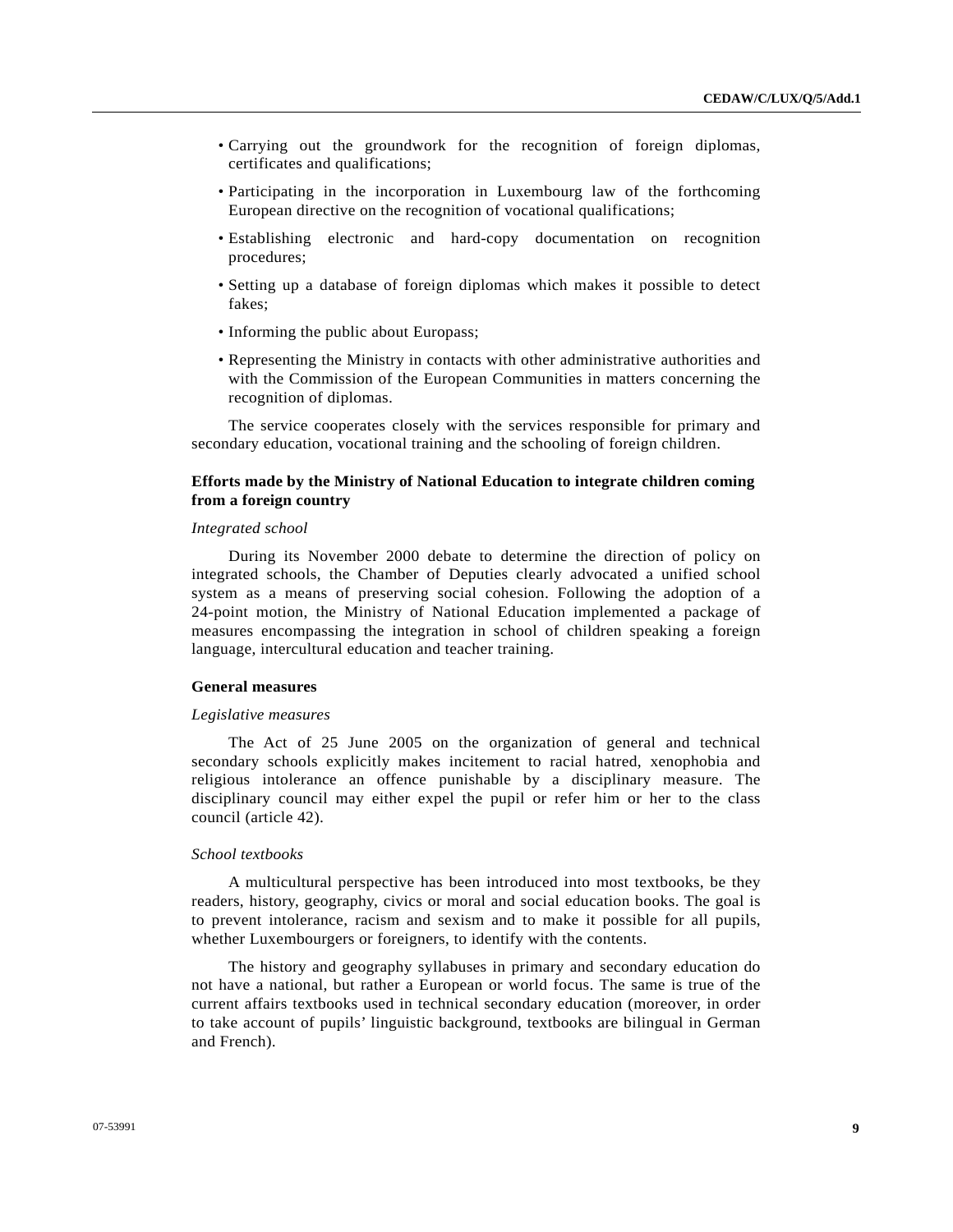### <span id="page-9-0"></span> **Teacher training**

 As part of teachers' in-service training, courses are offered on human rights and the rights of the child. These courses suggest points of reference and overall values to be passed on to pupils. Teachers are given the practical skills to use a creative approach and games for familiarizing pupils with these issues.

### **Specific measures**

#### *Intercultural mediators*

 The provision of intercultural mediation in Luxembourg's schools dates back to 1999, when it was introduced in response to the large influx of asylum-seekers, mainly from the Balkans (intercultural mediators speaking Albanian and Serbo-Croat). At first, it was regarded as a temporary measure, but the demand for intercultural mediation has grown steadily and it is being extended to other languages, namely Portuguese, Chinese and Russian.

 In the 2006 annual report of the European Monitoring Centre on Racism and Xenophobia, this measure was cited as an example of good practice.

### **Primary education**

 Learning Luxembourgish is compulsory and is promoted at preschool level with a view to maintaining social cohesion.

 In early education and preschool classes which have a large proportion of Portuguese children, a Portuguese-speaker may be called in regularly for a few hours a week to improve mother-tongue fluency (maternal language assistant).

 In primary education, Portuguese parents may enrol their children in integrated mother-tongue classes. The purpose of these classes is to maintain and develop the children's ability to speak their mother tongue and to foster a positive self-image.

 For two hours a week during school hours, some subjects on the official curriculum (introduction to science, history and geography) are taught in Portuguese by Portuguese teachers.

#### **Secondary education**

**\_\_\_\_\_\_\_\_\_\_\_\_\_\_\_\_\_\_** 

- Classes in a particular language: in technical secondary education, it is possible to follow technical and vocational training in French in classes specially created for this purpose.
- "Allet" classes (German as a foreign language) in lower secondary education (seventh to fifth forms).[\\*](#page-9-0) These classes take pupils who have reached the level of the sixth year of primary schooling, have a very good command of French and mathematics, but display some weaknesses in German. The "Allet" classes offer coaching in German. They are available in the Lycée de Garçons Luxembourg (Luxembourg Boys Secondary School), Lycée classique de Diekirch (Diekirch Classical Secondary School), Lycée Hubert Clément

<sup>\*</sup> *Translator's note*. The Luxembourg school system is like the French school system insofar as the lowest form in a secondary school is the seventh form and the two top forms are the first form. Thus the seventh to the fifth forms correspond to the first to third forms in an English school.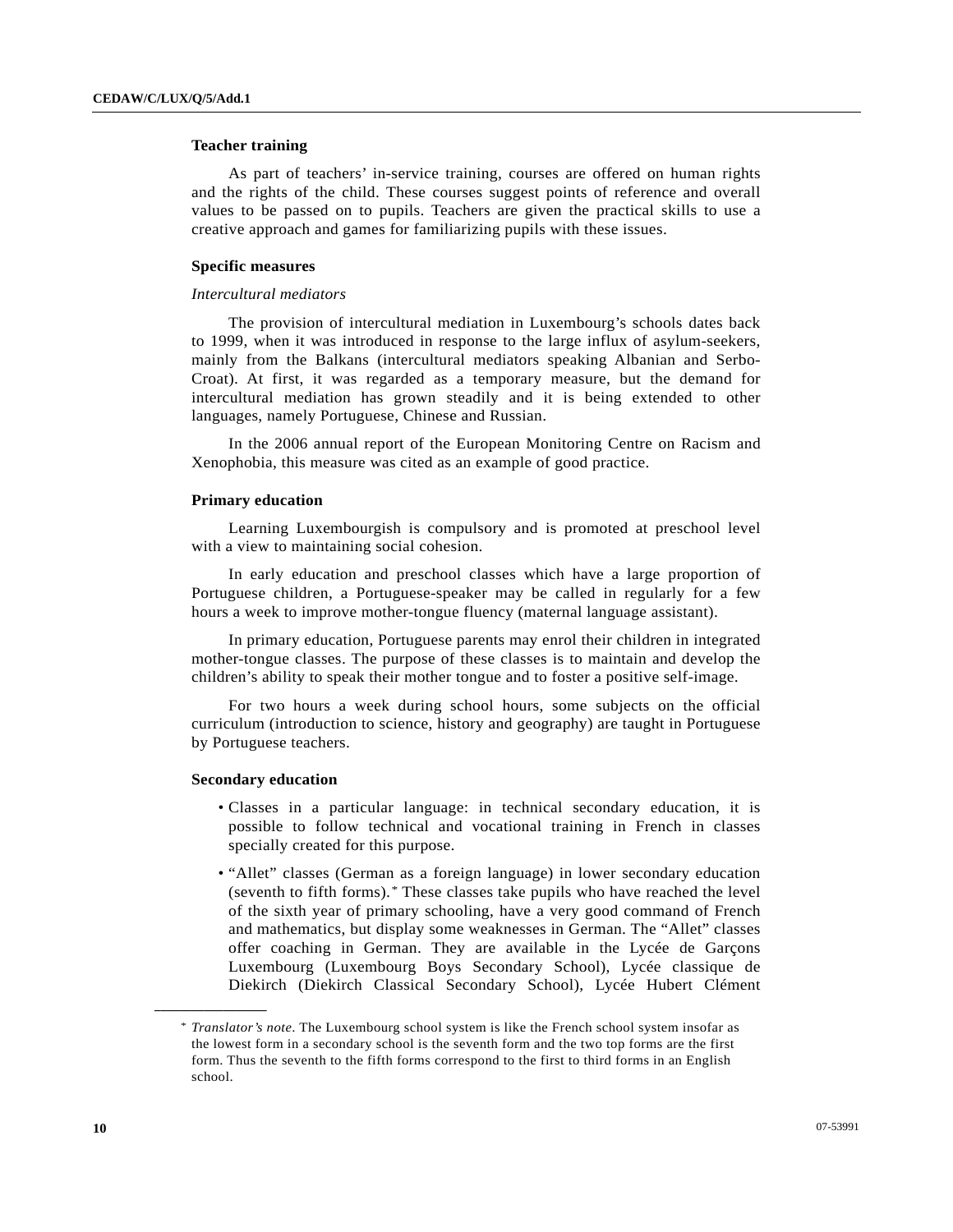(Hubert Clément Secondary School) in Esch-sur-Alzette, Lycée classique d'Echternach (Echternach Classical Secondary School) and Lycée technique de Bonnevoie (Bonnevoie Technical Secondary School). The percentage of foreign pupils in the seventh form, which had remained constant at about 16 per cent since 1991, rose to 21 per cent this year.

 Pupils generally achieve good results, depending on their motivation. There are no significant differences between the marks of boys and girls. A total of 190 pupils were enrolled in these classes in the 2007-2008 school year.

 On 21 July 2006, the Chamber of Deputies passed an act authorizing the Government to arrange international classes preparing pupils for the International Baccalaureate. These classes have been introduced in two secondary schools: the Lycée technique du Centre (Central Technical Secondary School) and the Athénée du Luxembourg (Luxembourg Secondary School).

#### **Foreign Children's School Service**

- Services of intercultural mediators provided free for teachers, parents and pupils;
- Special information meetings for foreign parents;
- Contacts with foreign embassies and associations;
- Vocational training taught in French;
- Translation of textbooks (from German into French) and official information documents (into Portuguese, Serbo-Croat, etc).

 Moreover, social and occupational integration is closely related to success at school. Many children and young people of foreign origin are from modest sociocultural backgrounds. These children's performance at school is below average in all countries. A working group on non-discrimination at school has just been set up. The purpose of its studies is to propose measures to prevent both foreign and Luxembourger pupils from failing at and dropping out of school.

### *Information for persons newly arrived in the Grand Duchy of Luxembourg*

Means of information used:

- Information brochures on reception measures (translated into the main target languages), special classes, intercultural mediators, integrated mother-tongue classes;
- Press and radio;
- Ministry Internet site;
- Information meetings for parents;
- Information documents for local authorities;
- Intercultural mediators;
- Occasional lectures as part of teacher training at university.

Means of circulating information: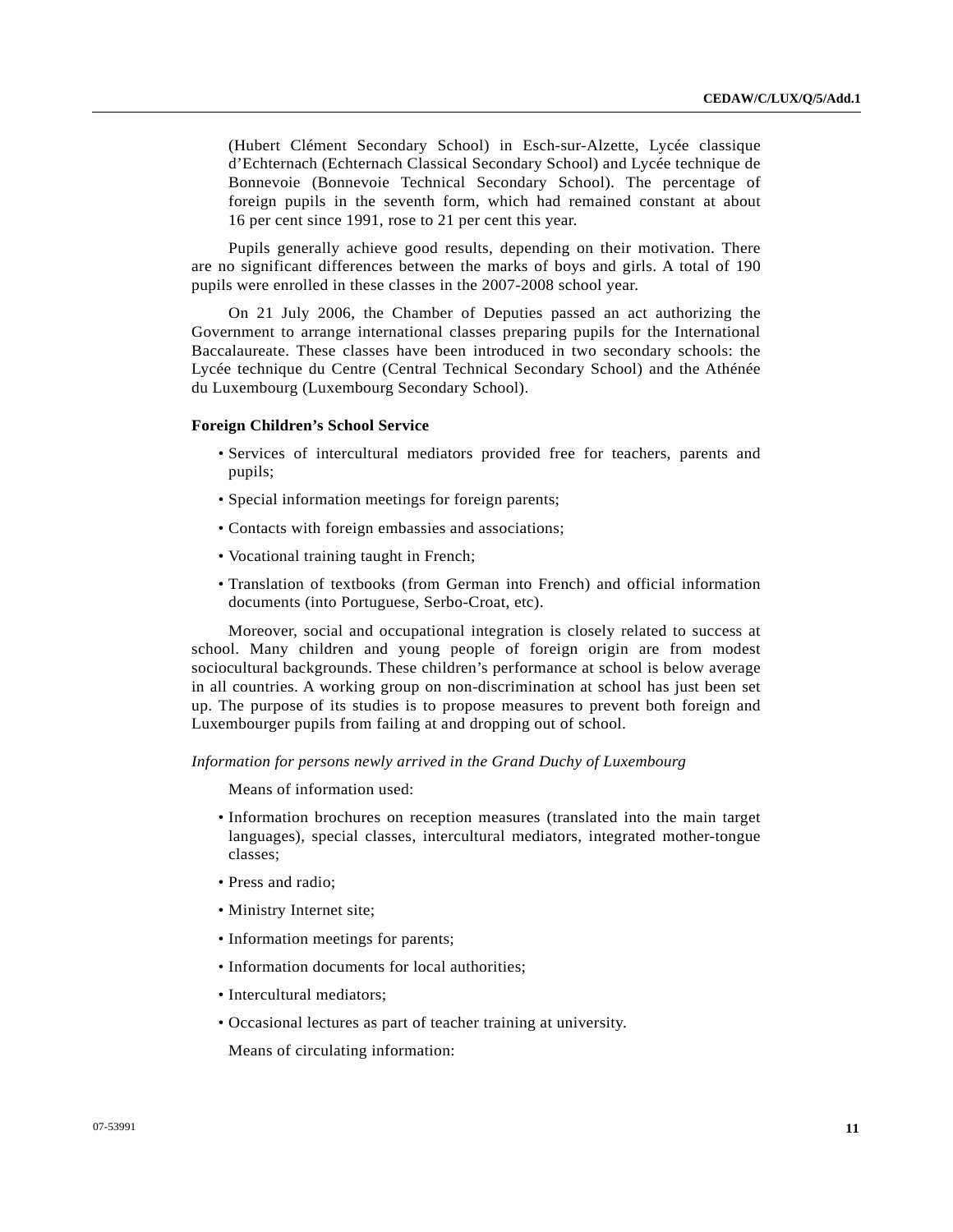- On request (telephone calls);
- By the Internet;
- On the premises of the Ministry of National Education CASNA to be more precise;
- At local authorities' offices.

### *Evaluation of projects implemented*

 Since January 2005, the Ministry has been assessing State secondary schools at regular intervals (Protocole d'action Qualité Scolaire, PAQS).

 The Statistics and Analyses Service was created in 2006. Among other things, it conducts surveys of school failure and dropout rates.

 The Foreign Children's School Service follows up requests made to CASNA and applications for intercultural mediation. In addition, it monitors the progress of pupils in the reception classes of secondary schools, inter alia by making visits to such classes and holding brainstorming meetings for the teachers involved.

### *The figures*

 An analysis of the statistics shows that there is no discrimination between boys and girls and that the proportion of foreign girls in the various types of education is only slightly different from that of boys. Furthermore, in classical secondary education where the level of instruction is most demanding, the proportion of foreign girls is higher than the proportion of foreign boys.

# **Early and preschool education, primary and special education — 2006/07 school year (provisional figures)**

|                    |       | F     |         |       | $\boldsymbol{M}$ |         |       | Total |          |       |                  |
|--------------------|-------|-------|---------|-------|------------------|---------|-------|-------|----------|-------|------------------|
| Level              | Lux.  | For.  | Total   | Lux.  | For.             | Total   | Lux.  | For.  | Total    | F     | $\boldsymbol{M}$ |
| Early              | 57.5% | 42.5% | 100 %   | 54.2% | 45.8%            | 100 %   | 55.8% | 44.2% | 100 %    | 47.3% | 52.7%            |
| Preschool          | 55.7% | 44.3% | 100 %   | 54.5% | 45.5%            | 100 %   | 55.1% | 44.9% | 100 %    | 48.8% | 51.2%            |
| Primary            | 58.4% | 41.6% | 100 %   | 58.8% | 41.2%            | 100 %   | 58.6% | 41.4% | $100\%$  | 48.9% | 51.1%            |
| Special            | 22.4% | 77.6% | 100 %   | 34.7% | 65.3%            | 100 %   | 29.6% | 70.4% | $100\%$  | 41.9% | 58.1%            |
| <b>Grand</b> total | 57.6% | 42.4% | 100 $%$ | 57.4% | $42.6\%$         | 100 $%$ | 57.5% | 42.5% | $100 \%$ | 48.7% | 51.3%            |

#### **Post-primary — 2006/07 school year (figures at beginning of school year)**

|                        |                         |       | F          |       | $\boldsymbol{M}$ |                  |       | Total |            |       |   |             |
|------------------------|-------------------------|-------|------------|-------|------------------|------------------|-------|-------|------------|-------|---|-------------|
|                        |                         | Lux.  | For.       | Total | Lux.             | For.             | Total | Lux.  | For.       | Total | F | M           |
| Classical<br>secondary | Lower<br>classical sec. | 78.8% | 21.2% 100% |       | 81.8%            | 18.2%            | 100%  | 80.2% | 19.8% 100% |       |   | 54.1% 45.9% |
| educat                 | Upper<br>classical sec. | 82.6% | 17.4%      | 100%  |                  | 84.5% 15.5% 100% |       | 83.4% | 16.6% 100% |       |   | 56.3% 43.7% |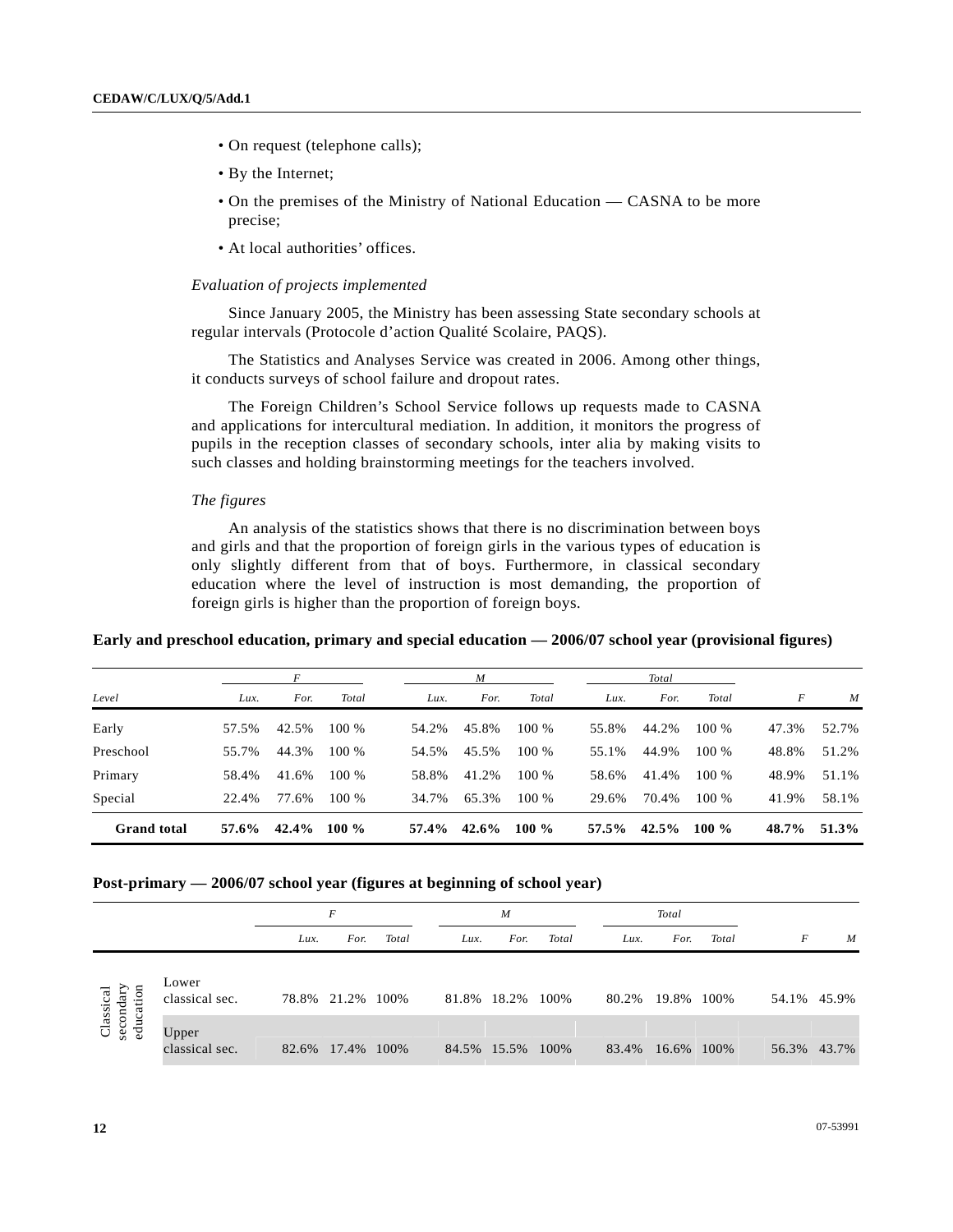|                               |                                 |       | $\boldsymbol{F}$    |       |       | M                |       |       | Total            |       |                  |       |
|-------------------------------|---------------------------------|-------|---------------------|-------|-------|------------------|-------|-------|------------------|-------|------------------|-------|
|                               |                                 | Lux.  | For.                | Total | Lux.  | For.             | Total | Lux.  | For.             | Total | $\boldsymbol{F}$ | M     |
|                               | Lower sec.                      | 56.3% | 43.7% 100%          |       |       | 58.5% 41.5%      | 100%  | 57.4% | 42.6%            | 100%  | 48.3%            | 51.7% |
|                               | Lower prep                      | 39.4% | 60.6%               | 100%  | 38.8% | 61.2%            | 100%  | 39.1% | 60.9%            | 100%  | 40.2%            | 59.8% |
|                               | Upper stream<br>for technicians | 60.9% | 39.1%               | 100%  |       | 65.6% 34.4%      | 100%  | 63.7% | 36.3%            | 100\% | 41.9%            | 58.1% |
| Technical secondary education | Upper<br>technical<br>stream    | 68.6% | 31.4%               | 100%  | 68.8% | 31.2%            | 100%  | 68.7% | 31.3% 100%       |       | 59.6%            | 40.4% |
|                               | Upper vocat.<br>stream          |       | 56.1% 43.9%         | 100%  |       | 60.4% 39.6%      | 100%  | 58.7% | 41.3% 100%       |       | 39.2%            | 60.8% |
| total                         | <b>Classical secondary</b>      |       | 80.8% 19.2% 100%    |       |       | 83.1% 16.9% 100% |       |       | 81.8% 18.2% 100% |       | 55.2% 44.8%      |       |
|                               | Tech. secondary total           |       | 58.6% 41.4% 100%    |       |       | 59.4% 40.6% 100% |       | 59.0% | 41.0% 100%       |       | 47.2% 52.8%      |       |
| <b>Grand</b> total            |                                 |       | $66.6\%$ 33.4% 100% |       |       | 66.4% 33.6% 100% |       |       | 66.5% 33.5% 100% |       | 49.8% 50.2%      |       |

N.B. Asylum-seekers are deemed to be persons of foreign nationality and received as such.

Early education — 3-4 year-olds; preschool education — compulsory, 4-6 year-olds; primary education — compulsory,

6-12 year-olds; special education — for children with learning difficulties, 6-12 year-olds.

 The extended availability of childcare also promotes the integration of foreign children. The availability of childcare also benefits immigrant children.

 In 2005, a new approach was taken to help achieve a better balance between work and family life, namely, drop-in centres "maisons relais" where children are cared for outside school hours. These centres provide various services to Luxembourger and foreign children, such as homework assistance, supervision and vacation activities. The purpose of these activities is to promote integration through learning or improvement of the Luxembourg language in an out-of-school setting.

 In post-primary education, a continuous school day was introduced as a pilot project at the start of the 2005-2006 school year. The number of reception and supervision facilities at the preschool and primary levels is increasing. Early education (3-4 years-olds) will become standard throughout the country as of 2009; municipalities will be required to offer such education and parents will be free to choose whether or not to enrol their children.

 In addition to providing daycare for children, a growing number of municipalities now offer "school meals" (any service in which school-age children are received, supervised and served food during the main mealtime) and "homework assistance" (any non-school, non-residential service in which primary school pupils are received and supervised outside school hours in order to offer them recreational activities and homework assistance).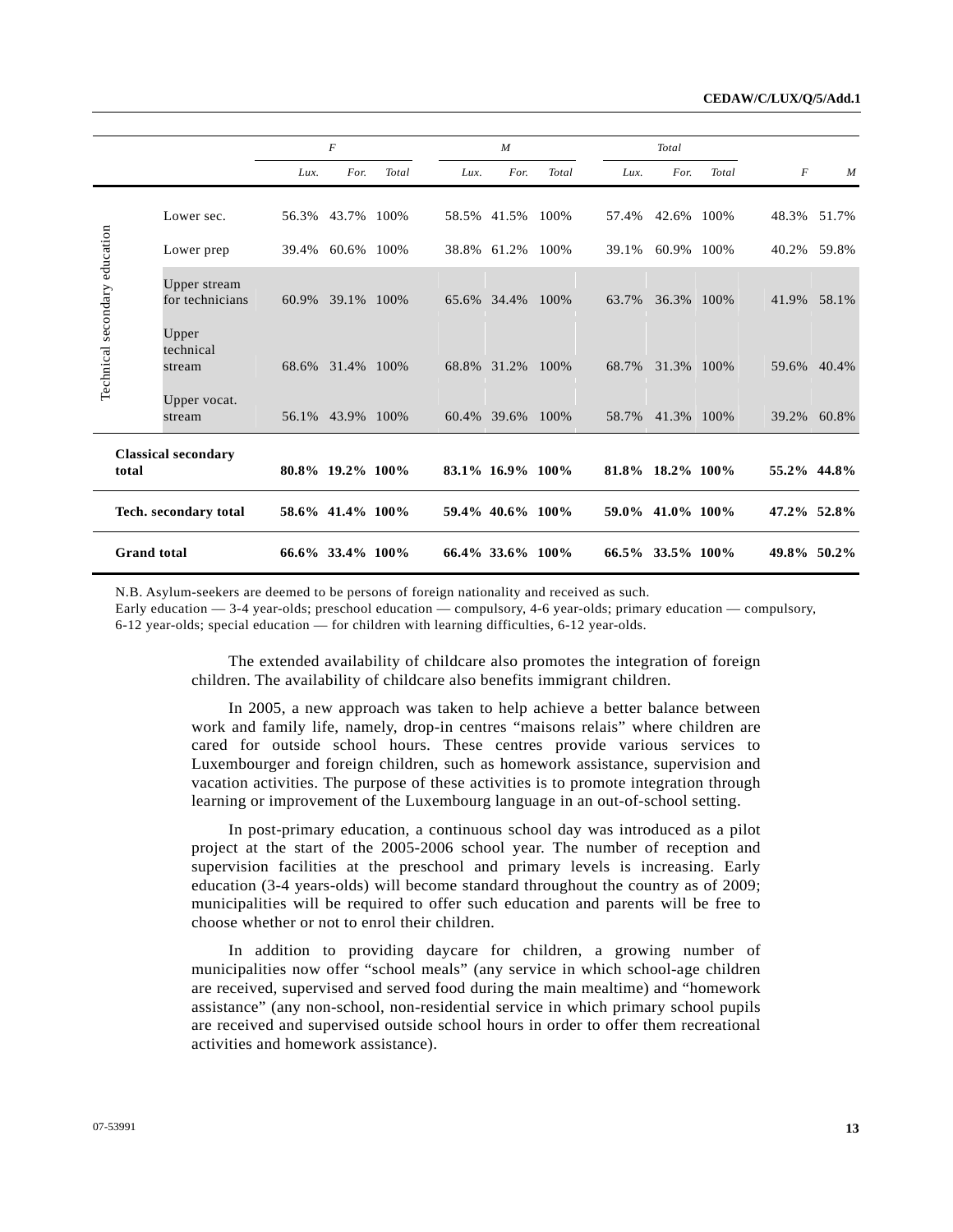# **Violence against women**

11. *With the exception of domestic violence, the report does not provide any information on violence against women, including sexual violence. Please provide updated data on the prevalence of, and measures taken to prevent and combat, all forms of violence against women, in accordance with the Committee's General Recommendation 19. This should include information on the support services that are available to women who are victims of violence and the number of prosecutions and the sentences imposed against perpetrators. Please also indicate whether a population-based survey on violence against women has been conducted, and any results of such a survey.* 

 The Act of 26 May 2000, which has now become Chapter V. Sexual harassment of Section IV. Equal treatment of women and men of Book II of the Labour Code, protects all female employees, interns, apprentices, pupils and students from sexual harassment in the workplace. In 2006, police statistics indicate any cases of sexual harassment in the workplace.

 According to police statistics, 760 women and girls and 598 men and boys were recorded as victims of all forms of violence. These statistics include murder, manslaughter, voluntary assault and battery resulting in inability to work, voluntary assault and battery not resulting in inability to work, involuntary assault and battery, hostage-taking, kidnapping, abduction, rape and offences committed under the law on domestic violence.

 Of all these recorded offences whose victims were female, 49 per cent involved domestic violence and 6 per cent involved rape.

 Domestic violence accounted for 12 per cent of all offences against persons recorded by the police. In domestic violence cases, 87 per cent of victims were female and 83 per cent of attackers were male. In 2006, 35 judgements with sentences were handed down under the law on domestic violence (maximum sentence: three years of prison and a fine of  $\epsilon 1,000$ .

 In order to respond effectively to all these forms of violence, the national police have been given additional staff to combat this type of crime.

 In case of need, women who are victims of physical, psychological or sexual violence can stay in women's shelters and can consult many specialized counselling services throughout the country. These services are fully funded by the State, on the basis of agreements concluded between the State and the organizations that manage them.

No population-based survey on violence against women has been conducted.

# **Trafficking and exploitation of prostitution**

12*. The Committee, in its previous concluding comments, recommended the adoption of comprehensive policies to combat trafficking in women and girls (A/58/38 (Part 1), para. 313). Please provide details on the steps the Government has taken to respond to this recommendation and, in particular, provide information about statistical data of women trafficked into Luxembourg, of traffickers*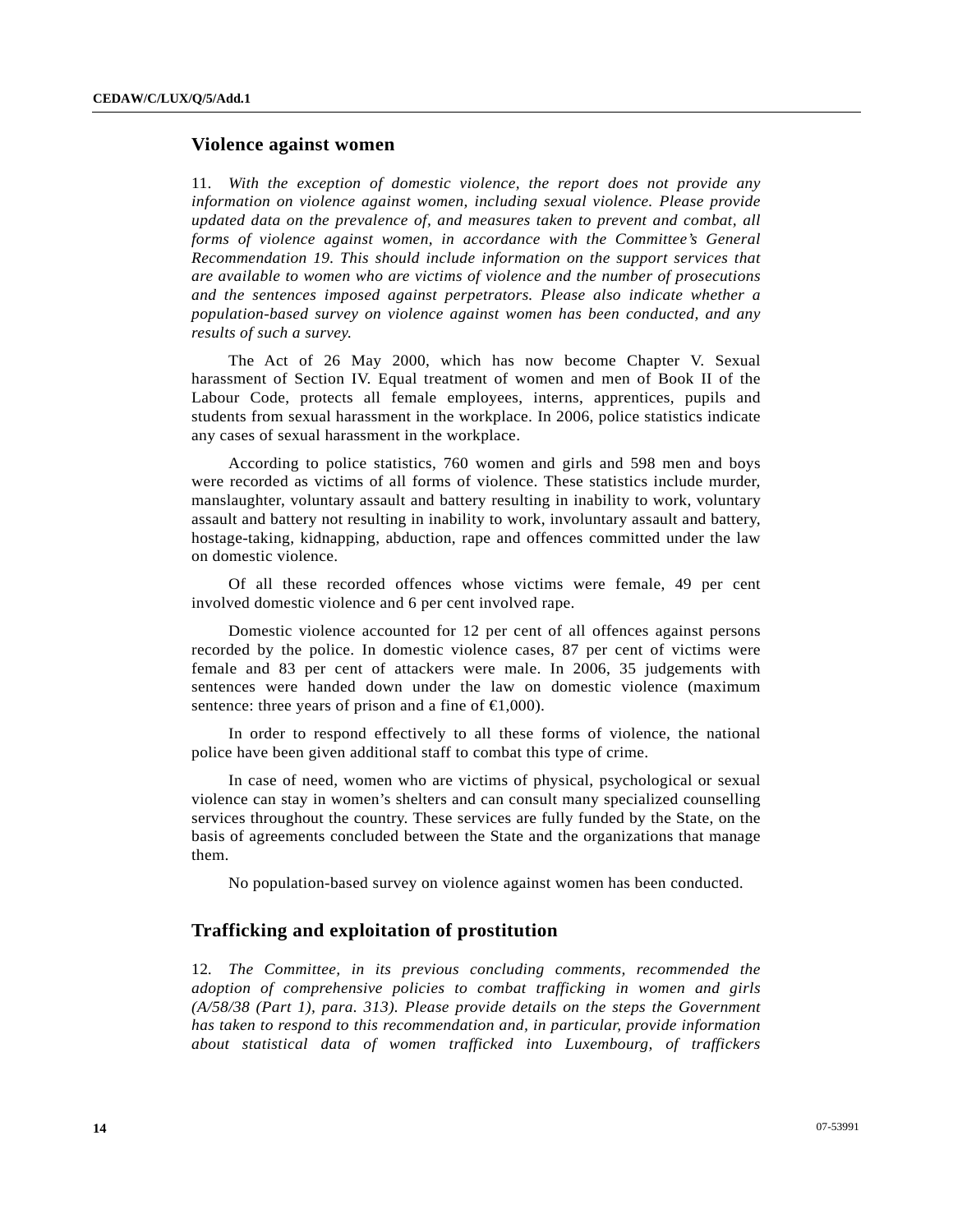*prosecuted and punished and information about the support services and protection available to trafficked women, including permits to stay in the country.* 

 The National Plan of Action on Gender Equality provides for the following measures to combat the trafficking of women for purposes of sexual exploitation and to raise awareness among the clients of prostitution about the risks involved:

- Quantitative and qualitative assessment of public attitudes, and men's attitudes in particular, towards purchasing sexual services with or without use of a condom;
- Mapping prostitution sites;
- Inventory of client demand;
- Creation of a support network for victims of trafficking for purposes of sexual exploitation;
- Awareness-raising and training for workers responsible for providing support to women victims of trafficking;
- Awareness-raising among clients about the phenomenon of trafficking of women for the purposes of sexual exploitation and the risks of transmission of sexually transmitted diseases;
- Development of a special information tool in several languages for persons engaged in prostitution.

#### **Mapping of prostitution in Luxembourg**

 On 14 June 2007, the Ministry of Equal Opportunity presented the results of the mapping of prostitution in Luxembourg. Luxembourg's red light districts were observed and male and female prostitutes and pimps were interviewed. The interviews included questions about prostitutes' backgrounds, their prostitution activities, their knowledge about health care and prevention, their social contacts and social support and their outlook for the future. Although there were found to be different types of prostitutes ("occasional" and "conventional" prostitutes, drug addicts and new migrants), the main reason given for engaging in prostitution was financial gain.

#### **Study on prostitution**

 On instructions from the Ministry of Equal Opportunity, an opinion research company carried out a survey on prostitution in Luxembourg in February 2007, in which 1,010 persons aged at least 18 and living in Luxembourg were surveyed. The results showed that 12 per cent of men said that they had paid for sexual services, compared with 0 per cent of women.

#### **Measures to combat trafficking of women**

 As part of the work of incorporating into Luxembourg law the provisions of the Council of Europe Convention on Action against Trafficking in Human Beings, the Palermo Protocol to prevent, suppress and punish trafficking in persons and the European Commission Framework Decision on combating trafficking in human beings, the Ministry of Equal Opportunity has set up a working group whose main task is to establish a network for the effective care of victims of human trafficking.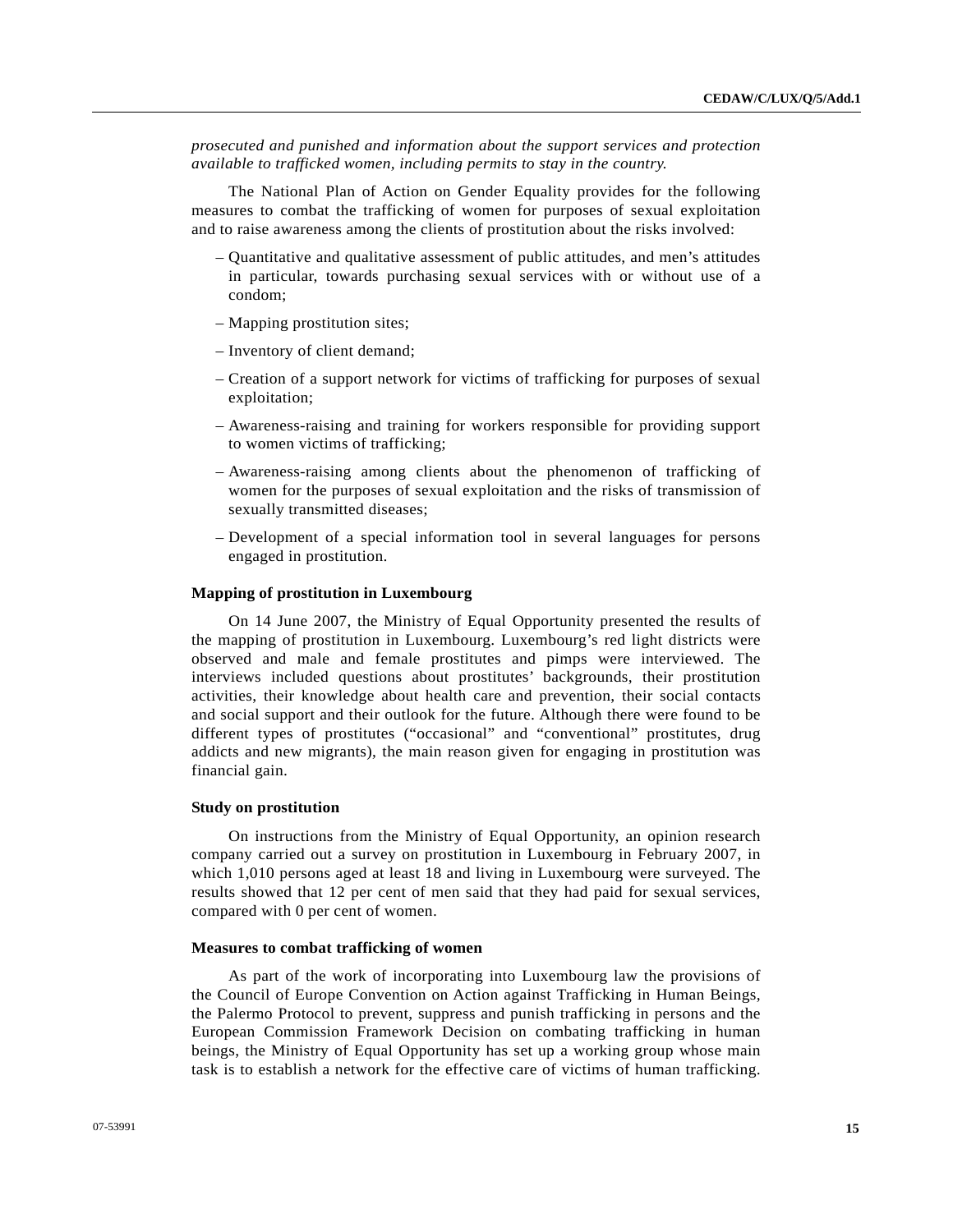The bill on combating trafficking in human beings will be submitted to Parliament in late 2007. The bill on free movement of persons and immigration, to be submitted in late October 2007, contains specific provisions on residence permits for victims of trafficking who are nationals of third countries.

 In 2006, a special investigation unit with the title "Trafficking in human beings for purposes of sexual exploitation" was created within the national police. Women victims of trafficking for purposes of sexual exploitation are cared for in women's shelters and walk-in services by non-governmental organizations.

### **Judgements handed down under articles 379 and 379 bis of Chapter VI of the Penal Code on prostitution, exploitation and the trafficking of human beings**

 Between January 2006 and August 2007, 10 cases were tried before the Luxembourg courts under articles 379 and 379 bis of the Penal Code. In six cases, the offenders were male and in eight cases they were female. All the victims were female.

13. *Please provide details about the impact of the Government's decision to no longer issue visas or permits to persons from non-European Union countries to work as cabaret artists, as part of its efforts to combat human trafficking (para. 90).*

 Since the 1 May 2004 decision to no longer issue visas or work permits to persons from non-European Union countries to work as cabaret artists, cabaret owners can be seen to have reorganized and adapted their ways of operating.

 The entry of new countries into the European Union has made it possible for women, notably from Lithuania, Poland, Romania, Bulgaria and the Czech Republic, to be recruited as cabaret performers for short periods of time. Cabaret owners sign bogus contracts and treat the women as independent workers, making it very difficult for the police to carry out investigations and provide accurate figures, since the women in question are entitled to travel and move around with a valid passport (cf. Schengen agreements). Most of the women do not register themselves properly when they enter Luxembourg territory. As a consequence, the authorities are unable to keep track of their numbers or monitor their stay.

 Nevertheless, the police and the Inspectorate of Labour and Mines have begun issuing summonses to cabaret owners because the women (independent workers) are not registered with social security. The fines imposed by the courts are not preventing cabaret owners from continuing to exploit women. However, a multidisciplinary working group established by the Ministry of Justice is looking at ways for the State to tackle the situation. The bills being drafted on trafficking in human beings and assistance measures and the aliens' police law will make it possible to combat the exploitation of women more effectively.

# **Political participation**

14*. The representation of women remains low in Government, Parliament, municipal councils and other public bodies despite the Committee's previous recommendation that the State party develop further measures to increase women's role in decision-making in all spheres (A/58/38 (Part 1), para. 311). What measures are being undertaken to realize women's full and equal participation in such bodies, including the use of temporary special measures in accordance with article 4,*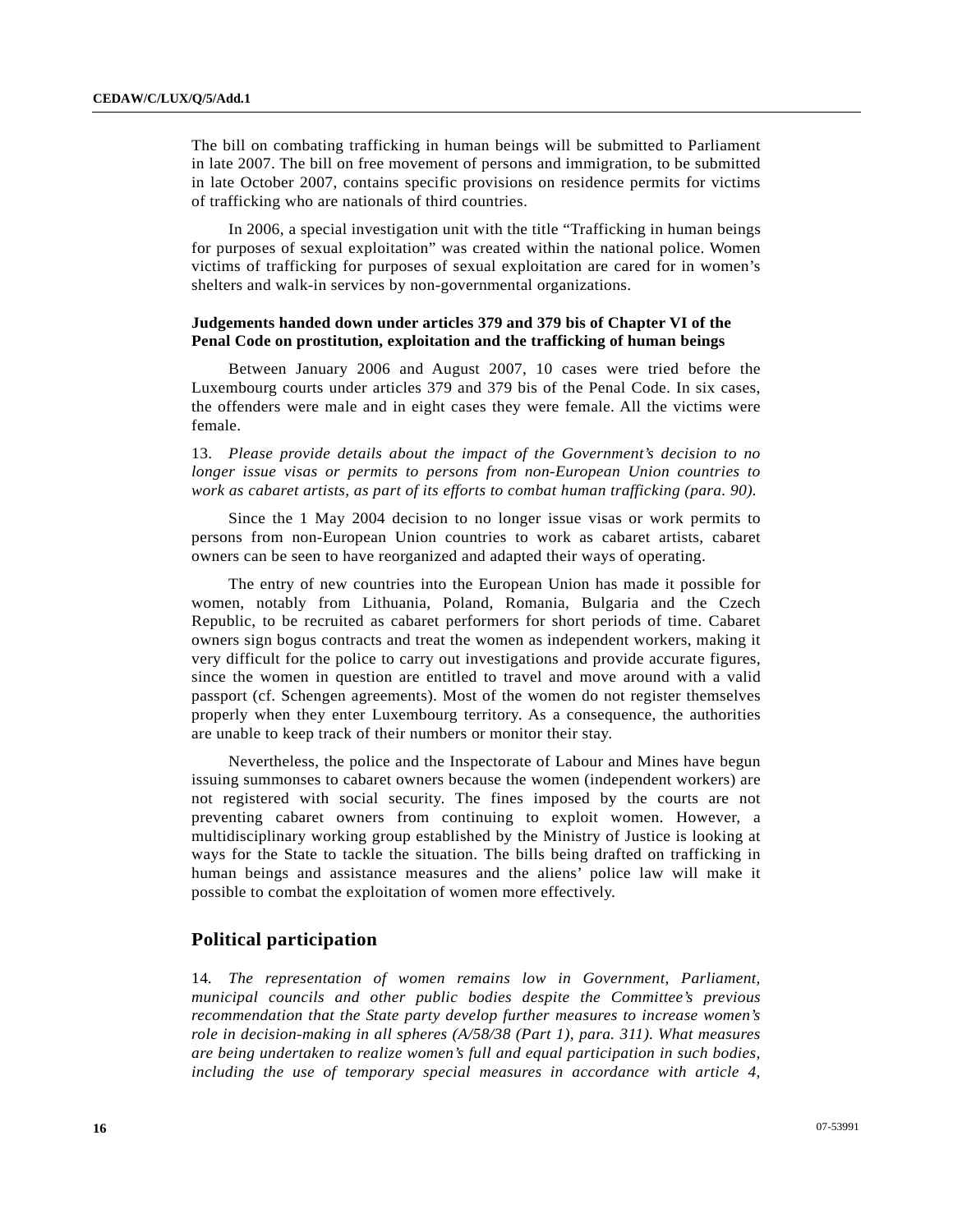*paragraph 1, of the Convention and the Committee's General Recommendations 23 and 25?* 

 The measures described under article 7, paragraphs 97 to 113 of the fifth periodic report respond to the Committee's recommendations in paragraph 311 of document A/58/38.

 The National Plan of Action on Gender Equality provides for the following measures:

- Promotion of women's participation in political and economic decisionmaking
	- Funding of training for female political candidates and elected members;
	- Research on women's participation in political and economic decisionmaking;
	- Incentives to private firms, through the affirmative action programme, to ensure that women and men are represented equally in decision-making positions in all spheres and at all levels;
	- Information and awareness-raising activities, studies and actions in private-sector firms.
- Promotion of a municipal gender equality policy
	- Implementation of the circular sent by the Ministry of the Interior and Territorial Planning, the Ministry of Equal Opportunity and the Association of Luxembourg Cities and Municipalities (Syvicol) in July 2005 to municipal administrations informing them of the policy on gender equality (see para. 113 of the fifth periodic report of Luxembourg).
- "Gender equality in local development" project
	- The Ministry of Equal Opportunity has begun a gender in municipal politics project in partnership with Slovenia and Denmark. The project involves developing training tools and measures to promote women's participation in local political decision-making. Its progress is described in paragraphs 110 to 112 of the fifth periodic report.

### **Employment**

15. *The Committee, in its previous concluding comments, was concerned about ongoing discrepancies in salaries and wages between women and men for work of equal value and recommended the adoption of policies to eradicate the pay discrimination against women (A/58/38 (Part 1), paras. 314 and 315). Please provide information on the impact of the measures described in the report designed to eradicate the wage gap between women and men, including the effect of the Law of 30 June 2004.* 

 In response to the recommendations in paragraphs 314 and 315 of document A/58/38, two studies were carried out: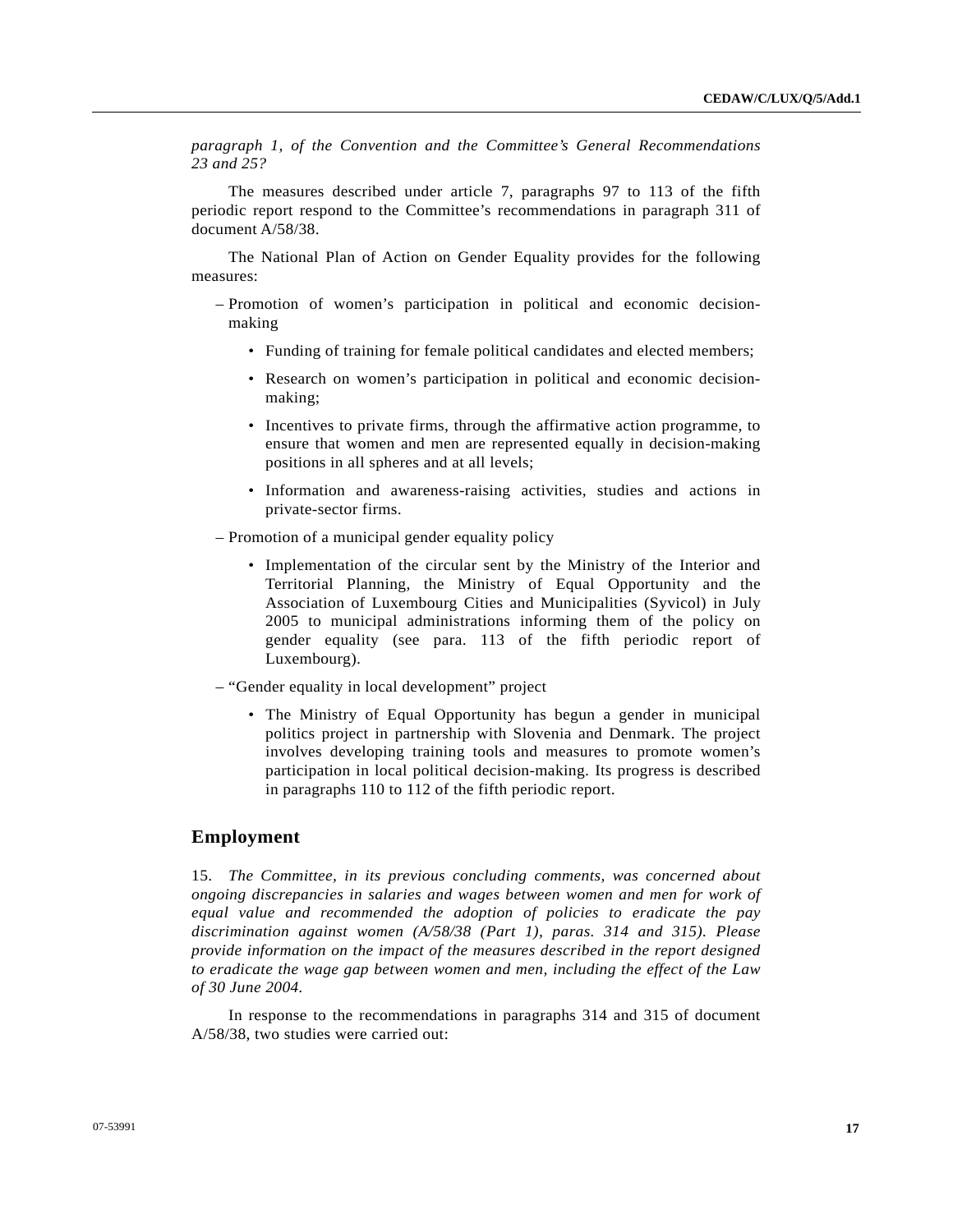### **Study 1**

 Are women discriminated against in the labour market? Study carried out by the Central Statistics and Economic Studies Service (STATEC) and presented on 24 April 2007 at the conference "Gender equality in employment: reality or myth?"

### **Study 2**

 "Gender equality in collective agreements." Legal analysis carried out by Viviane Ecker, Doctor of Laws and expert in gender equality at the Commission of the European Communities, in order to:

- Determine the reasons for wage discrimination with a view to eradicating it by making stakeholders aware of the problem;
- Analyse the impact of collective agreements on equality of treatment and pay for women and men with a view to improving their effectiveness in achieving equal treatment and pay.

 The second study showed that collective agreements have very little impact on ensuring equal pay for women and men. It was sent to employers' organizations, trade unions, professional associations and wage commissions for their advice and opinions and the responses are expected by mid-October 2007. To eliminate discrimination for which there is no objective explanation, the Government has decided to apply, for an open-ended trial period, the principle of an obligation to take measures that may subsequently be replaced by an obligation to achieve results.

 On 24 April 2007, the Ministry of Equal Opportunity, in cooperation with the Ministry of the Middle Classes, Tourism and Housing, the Ministry of the Economy and Foreign Trade, the Ministry of Labour and Employment and the Central Statistics and Economic Studies Service, organized a conference entitled "Gender equality in employment: reality or myth?" The purpose of the conference was to inform employers' organizations, trade unions and businesses about the ongoing wage gap between women and men and to make participants take responsibility for the issue. Some 200 people took part in the conference.

16*. The report provides limited information about trends, since the last report, in women's share in various occupations, and levels, of the labour market. Please provide such an overview and also disaggregate all the information by ethnicity, where appropriate, and age groups of women.* 

 Statistical data are disaggregated by nationality, since categorization by ethnic group is not relevant. The data from the activity report of the Employment Administration (ADEM) for the year 2006 show that, on average, salaried employment for residents is growing more quickly for women (+3.3 per cent over the period) than for men  $(+1.7$  per cent). For non-residents, the gender gap is smaller (+6.9 per cent for women and +6.3 per cent for men).

 It should be noted that women account for 41.3 per cent of the resident labour force in Luxembourg.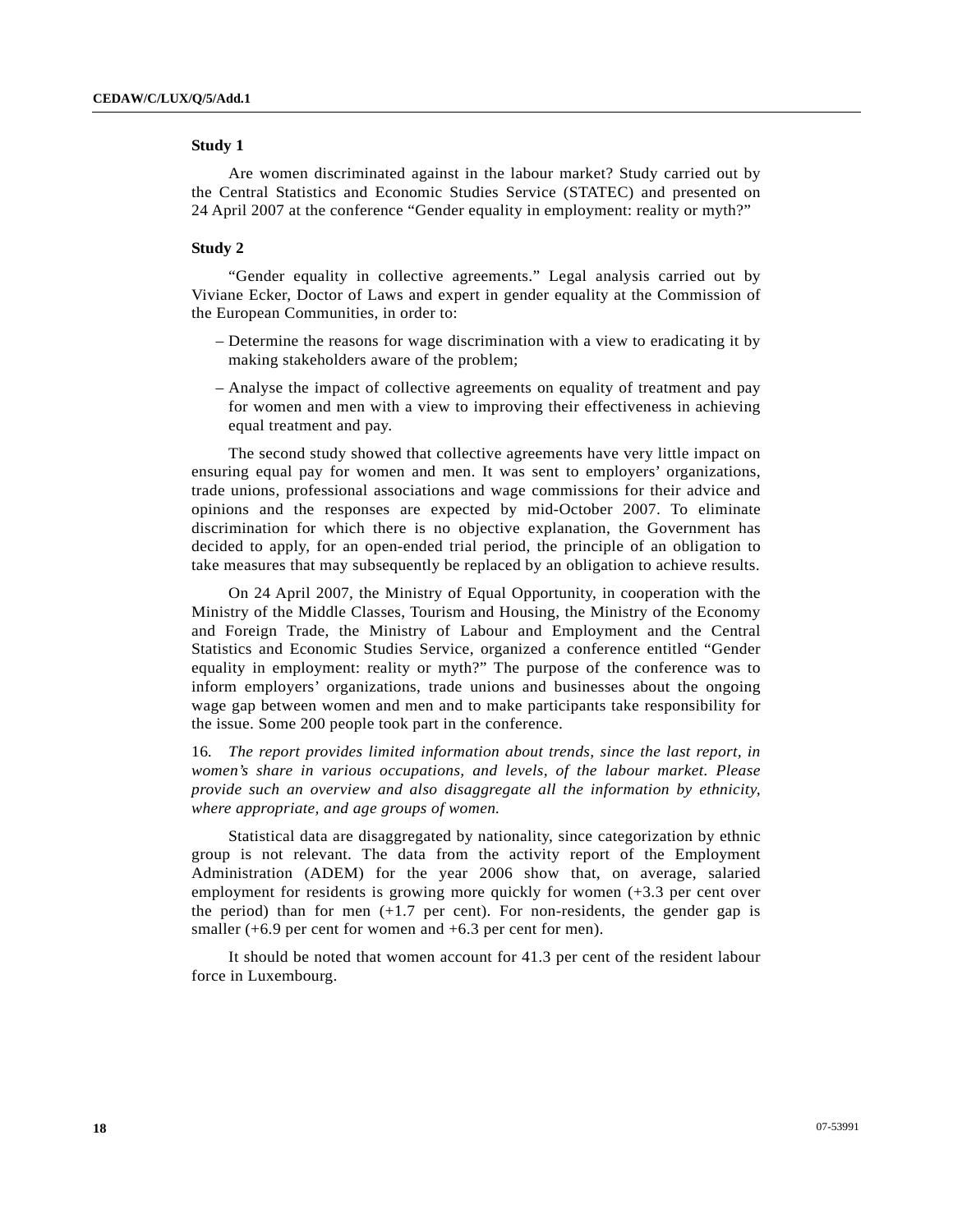

 **Changes in the employment rate for persons aged 25 to 54, by nationality and sex, 1983-2006** 

|      | Luxembourg nationals |       | Foreign nationals |       | Total |       |  |
|------|----------------------|-------|-------------------|-------|-------|-------|--|
| Year | Men                  | Women | Men               | Women | Men   | Women |  |
| 1983 | 93.0                 | 36.0  | 95.1              | 47.0  | 93.7  | 39.2  |  |
| 1984 | 93.6                 | 37.6  | 94.9              | 47.7  | 95.5  | 43.9  |  |
| 1985 | 93.4                 | 38.7  | 93.8              | 48.1  | 94.1  | 44.2  |  |
| 1986 | 94.4                 | 41.1  | 95.5              | 49.8  | 96.0  | 47.2  |  |
| 1987 | 94.5                 | 42.9  | 96.1              | 54.0  | 94.9  | 46.4  |  |
| 1988 | 95.0                 | 43.0  | 95.4              | 50.9  | 95.1  | 45.5  |  |
| 1989 | 93.6                 | 43.8  | 94.8              | 53.8  | 94.0  | 47.0  |  |
| 1992 | 93.8                 | 49.8  | 93.7              | 60.0  | 93.8  | 53.3  |  |
| 1993 | 92.9                 | 50.7  | 94.7              | 59.3  | 93.5  | 53.7  |  |
| 1994 | 92.5                 | 49.9  | 92.6              | 60.5  | 92.5  | 53.8  |  |
| 1995 | 91.9                 | 50.0  | 92.6              | 59.0  | 92.2  | 53.4  |  |
| 1996 | 92.0                 | 51.8  | 92.2              | 56.4  | 92.1  | 53.6  |  |
| 1997 | 92.0                 | 53.2  | 91.4              | 60.8  | 91.8  | 56.2  |  |
| 1998 | 93.0                 | 54.9  | 92.2              | 57.9  | 92.7  | 56.1  |  |
| 1999 | 92.9                 | 58.0  | 92.7              | 63.6  | 92.8  | 60.3  |  |
| 2000 | 94.1                 | 59.5  | 90.4              | 64.5  | 92.6  | 61.6  |  |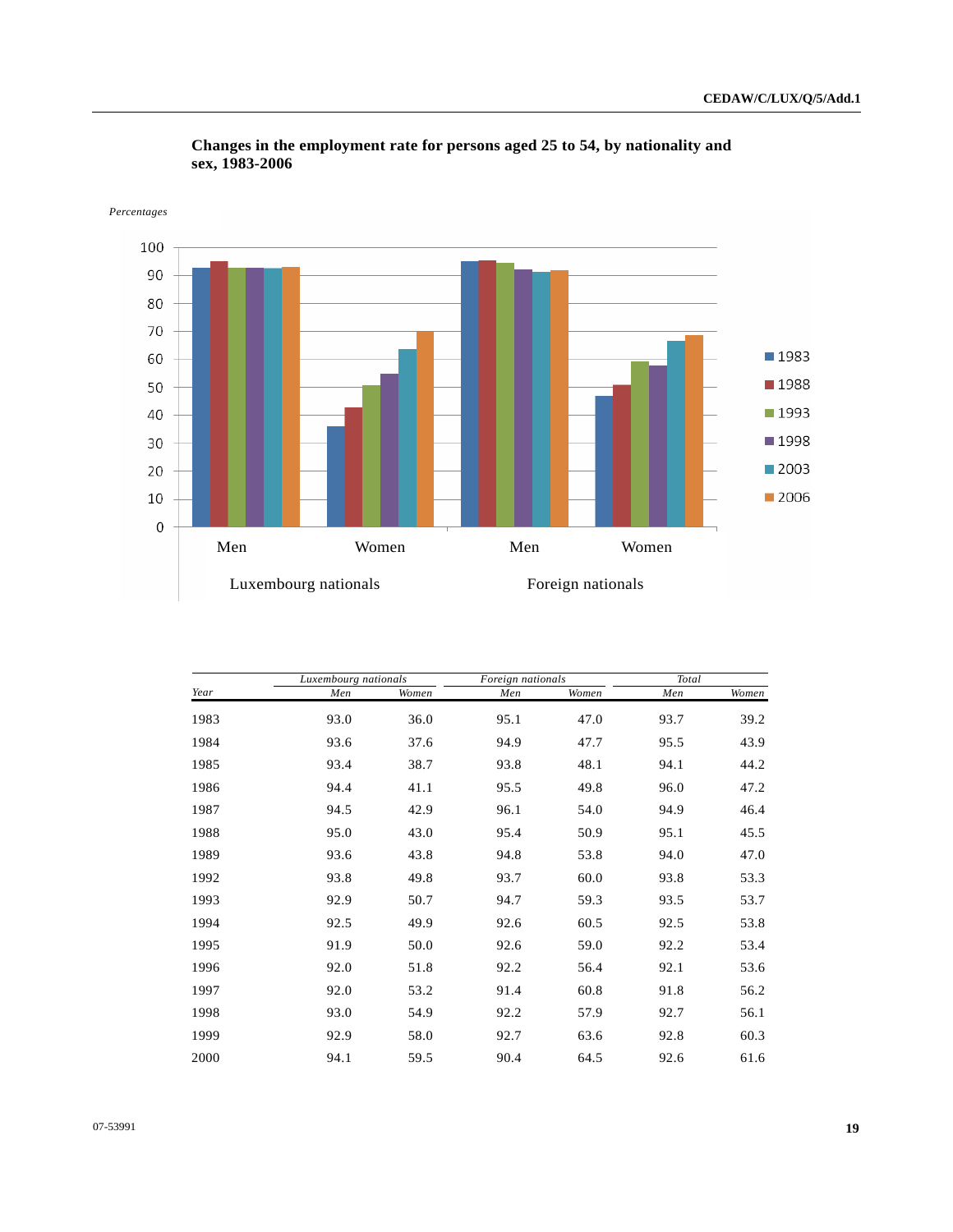| Year | Luxembourg nationals |       | Foreign nationals |       | Total |       |  |
|------|----------------------|-------|-------------------|-------|-------|-------|--|
|      | Men                  | Women | Men               | Women | Men   | Women |  |
| 2003 | 92.6                 | 63.9  | 91.3              | 66.9  | 92.0  | 65.3  |  |
| 2006 | 93.3                 | 70.0  | 92.0              | 68.6  | 92.7  | 69.4  |  |

*Source*: Labour Force Survey — Central Statistics and Economic Studies Service (STATEC). Field: Residents.

# **Changes in the employment rate for persons aged 15 to 19, by nationality and sex, 1983-2006**



|      | Luxembourg nationals |       | Foreign nationals |       | Total |       |
|------|----------------------|-------|-------------------|-------|-------|-------|
| Year | Men                  | Women | Men               | Women | Men   | Women |
| 1983 | 38.2                 | 36.1  | 43.4              | 46.9  | 39.7  | 39.1  |
| 1984 | 35.6                 | 31.2  | 43.8              | 39.1  | 37.8  | 33.3  |
| 1985 | 32.3                 | 31.6  | 36.0              | 39.1  | 33.6  | 34.3  |
| 1986 | 31.0                 | 30.7  | 32.4              | 32.4  | 31.5  | 31.3  |
| 1987 | 28.0                 | 24.7  | 38.3              | 35.8  | 31.0  | 28.0  |
| 1988 | 20.4                 | 22.7  | 35.5              | 30.9  | 25.0  | 25.2  |
| 1989 | 24.1                 | 20.4  | 33.9              | 24.7  | 27.2  | 21.7  |
| 1992 | 19.3                 | 21.0  | 28.8              | 24.2  | 22.9  | 22.2  |
| 1993 | 8.8                  | 8.5   | 22.2              | 21.3  | 14.3  | 13.4  |
| 1994 | 13.8                 | 14.1  | 18.7              | 21.1  | 15.6  | 16.7  |
| 1995 | 11.2                 | 11.7  | 20.4              | 16.7  | 14.9  | 13.7  |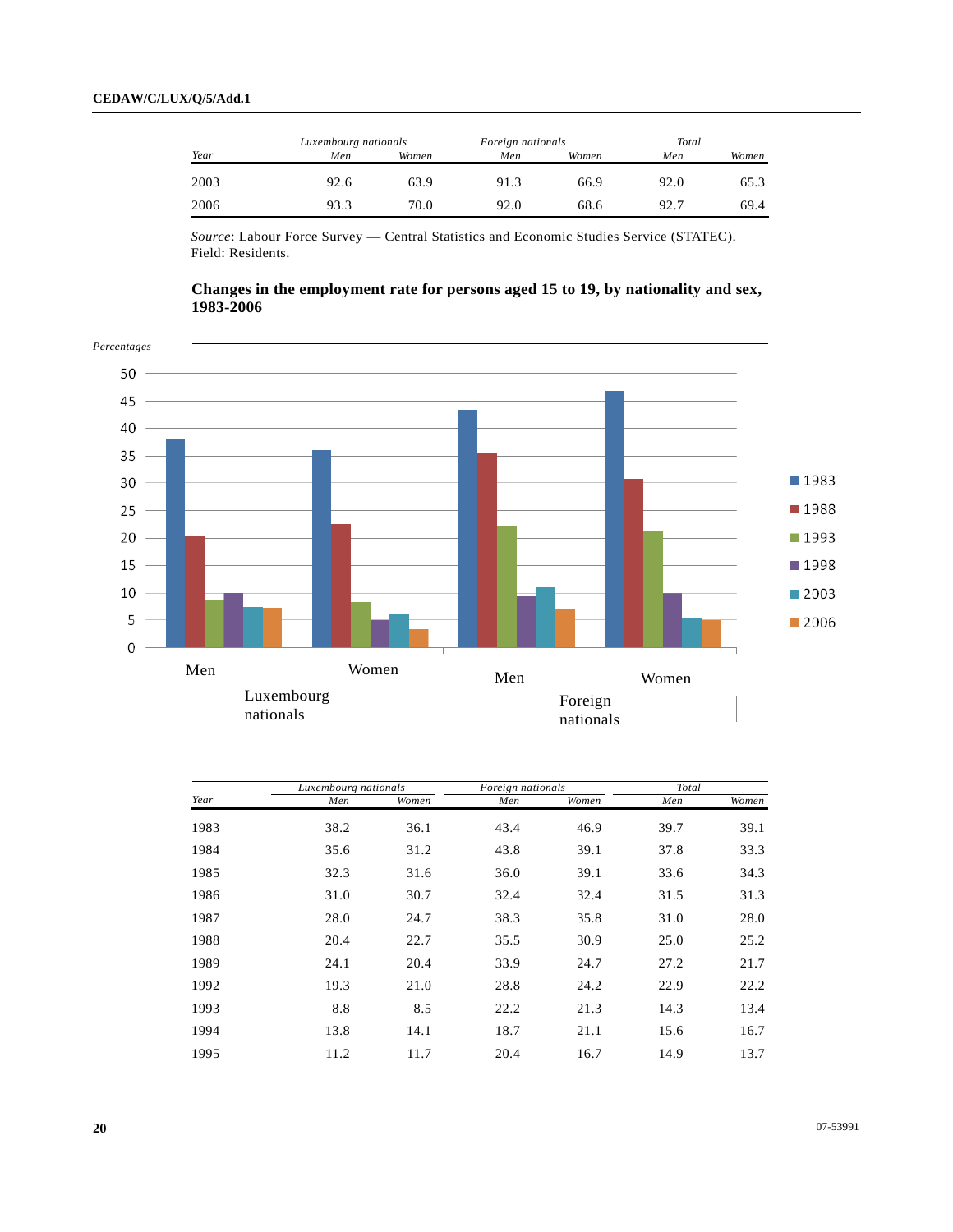|      | Luxembourg nationals |       | Foreign nationals |       | Total |       |
|------|----------------------|-------|-------------------|-------|-------|-------|
| Year | Men                  | Women | Men               | Women | Men   | Women |
| 1996 | 9.0                  | 7.7   | 20.0              | 15.9  | 13.3  | 10.9  |
| 1997 | 7.4                  | 3.5   | 13.7              | 10.7  | 9.8   | 6.4   |
| 1998 | 10.1                 | 5.0   | 9.4               | 10.0  | 9.8   | 7.0   |
| 1999 | 10.8                 | 6.2   | 14.6              | 12.0  | 12.3  | 8.6   |
| 2000 | 8.7                  | 7.4   | 12.0              | 7.7   | 9.9   | 7.5   |
| 2003 | 7.5                  | 6.3   | 11.1              | 5.6   | 8.9   | 6.1   |
| 2006 | 7.4                  | 3.4   | 7.3               | 5.1   | 7.4   | 4.0   |

*Source*: Labour Force Survey — STATEC. Field: Residents.



# **Economically active rate for persons aged 15 to 64, by nationality and sex, 2006**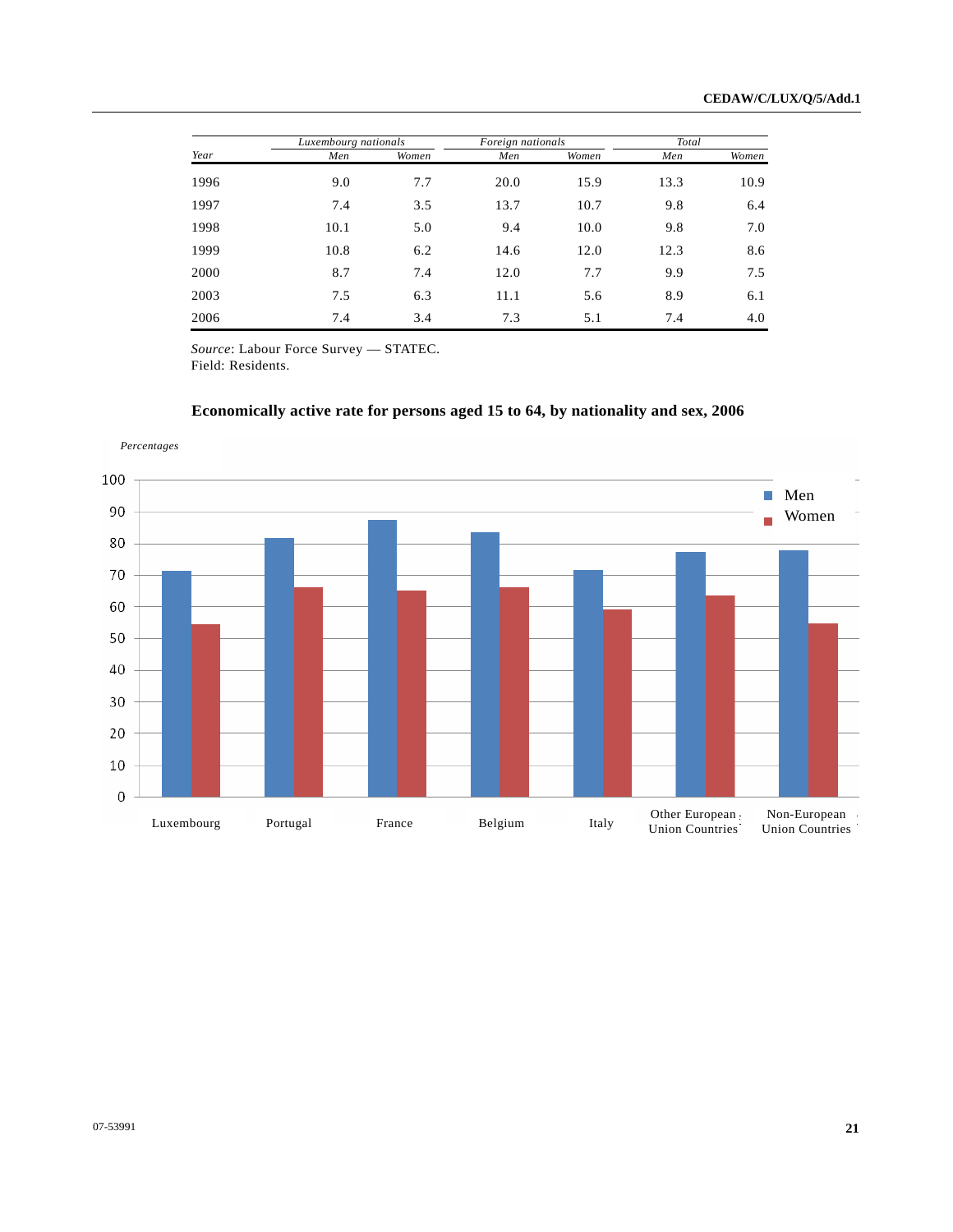| Nationality                    | Men  | Women | Total |
|--------------------------------|------|-------|-------|
| Luxembourg                     | 71.4 | 54.4  | 62.8  |
| Portugal                       | 81.5 | 66.2  | 74.4  |
| France                         | 87.5 | 65.2  | 76.6  |
| Belgium                        | 83.4 | 66.2  | 75.0  |
| Italy                          | 71.7 | 59.1  | 65.8  |
| Other European Union countries | 77.4 | 63.7  | 69.9  |
| Non-European Union countries   | 77.8 | 54.8  | 64.4  |
| <b>Total</b>                   | 75.3 | 58.2  | 66.7  |

*Source*: Labour Force Survey — STATEC. Field: Residents.

# **Distribution of wage earners, by place of residence and sex, 1988, 2003 and 2006**

|                         |         | <b>Numbers</b>          |                |      | Percentages across rows |       |       | Percentages in columns |       |
|-------------------------|---------|-------------------------|----------------|------|-------------------------|-------|-------|------------------------|-------|
| Residence               | Men     | Women                   | Total          | Men  | Women                   | Total | Men   | Women                  | Total |
| 1988                    |         |                         |                |      |                         |       |       |                        |       |
| Residents               | 83 692  |                         | 45 837 129 529 | 64.6 | 35.4                    | 100.0 | 82.5  | 87.1                   | 84.1  |
| Including:              |         |                         |                |      |                         |       |       |                        |       |
| - Luxembourg nationals  | 59 725  | 31 139                  | 90 864         | 65.7 | 34.3                    | 100.0 | 58.9  | 59.1                   | 59.0  |
| - Foreign nationals     | 23 967  | 14 698                  | 38 665         | 62.0 | 38.0                    | 100.0 | 23.6  | 27.9                   | 25.1  |
| - Cross-border workers  | 17 754  | 6813                    | 24 5 67        | 72.3 | 27.7                    | 100.0 | 17.5  | 12.9                   | 15.9  |
| <b>Total</b>            | 101 446 |                         | 52 650 154 096 | 65.8 | 34.2                    | 100.0 | 100.0 | 100.0                  | 100.0 |
| 2003                    |         |                         |                |      |                         |       |       |                        |       |
| Residents               | 99 589  |                         | 68 176 167 765 | 59.4 | 40.6                    | 100.0 | 58.2  | 66.5                   | 61.4  |
| Including:              |         |                         |                |      |                         |       |       |                        |       |
| - Luxembourg nationals  | 55 644  | 37 538                  | 93 182         | 59.7 | 40.3                    | 100.0 | 32.5  | 36.6                   | 34.1  |
| - Foreign nationals     | 43 945  | 30 638                  | 74 583         | 58.9 | 41.1                    | 100.0 | 25.7  | 29.9                   | 27.3  |
| $-Cross-border workers$ | 71 388  |                         | 34 274 105 662 | 67.6 | 32.4                    | 100.0 | 41.8  | 33.5                   | 38.6  |
| <b>Total</b>            |         | 170 977 102 450 273 427 |                | 62.5 | 37.5                    | 100.0 | 100.0 | 100.0                  | 100.0 |
| 2006                    |         |                         |                |      |                         |       |       |                        |       |
| Residents               | 102 475 |                         | 73 459 175 934 | 58.2 | 41.8                    | 100.0 | 55.1  | 64.8                   | 58.7  |
| Including:              |         |                         |                |      |                         |       |       |                        |       |
| - Luxembourg nationals  | 55 083  | 39 817                  | 94 900         | 58.0 | 42.0                    | 100.0 | 29.6  | 35.1                   | 31.7  |
| $-$ Foreign nationals   | 47 392  | 33 642                  | 81 034         | 58.5 | 41.5                    | 100.0 | 25.5  | 29.7                   | 27.1  |
| $-Cross-border workers$ | 83 656  | 39 912                  | 123 568        | 67.7 | 32.3                    | 100.0 | 44.9  | 35.2                   | 41.3  |
| <b>Total</b>            |         | 186 131 113 371 299 502 |                | 62.1 | 37.9                    | 100.0 | 100.0 | 100.0                  | 100.0 |

*Source*: General Social Security Inspectorate [Inspection Générale de la Sécurité Sociale — IGSS]. Field: Residents and cross-border workers.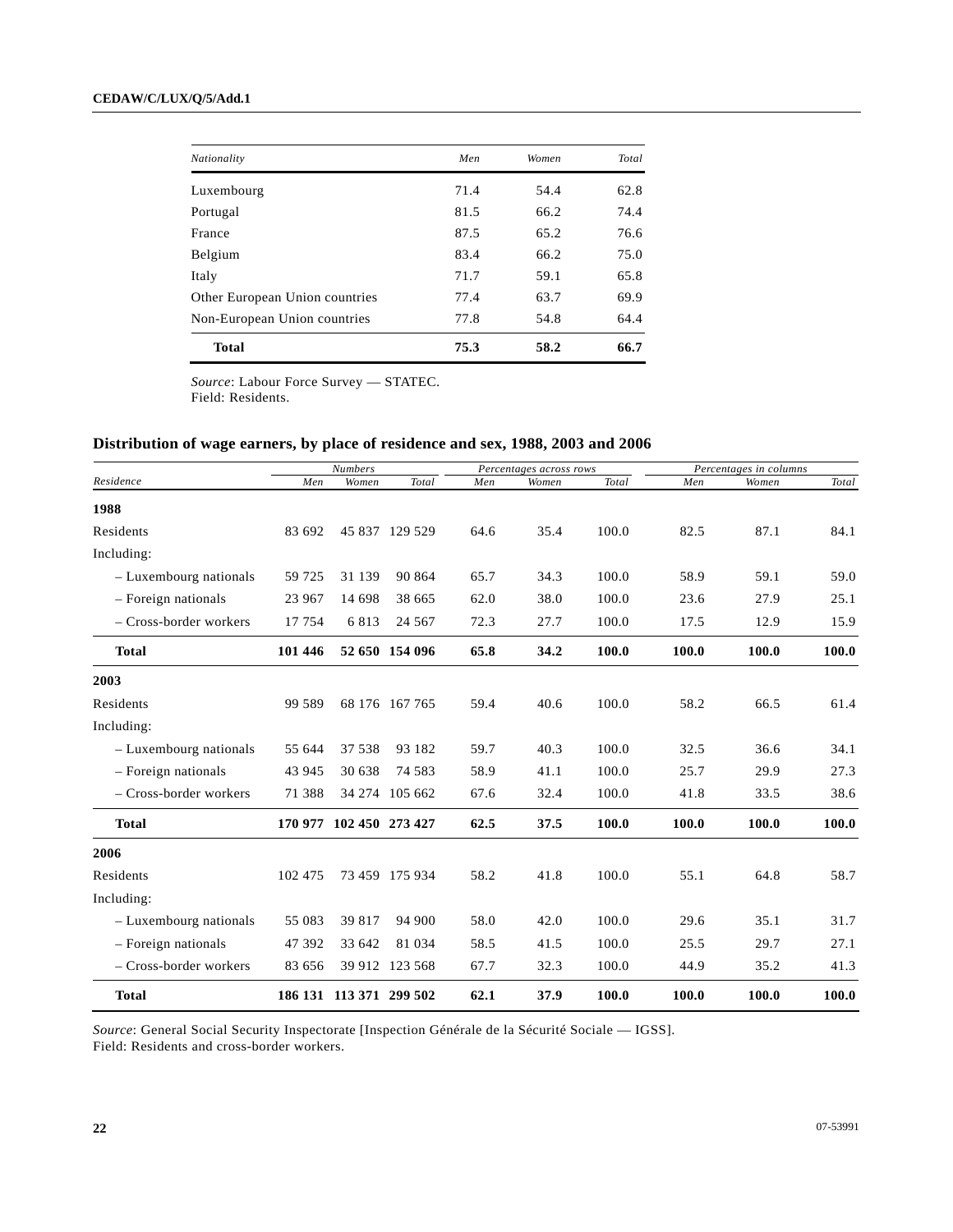Cross-border workers



Luxembourg nationals

 **Distribution of women wage-earners, by economic activity and place of residence, 2006** 

Foreign nationals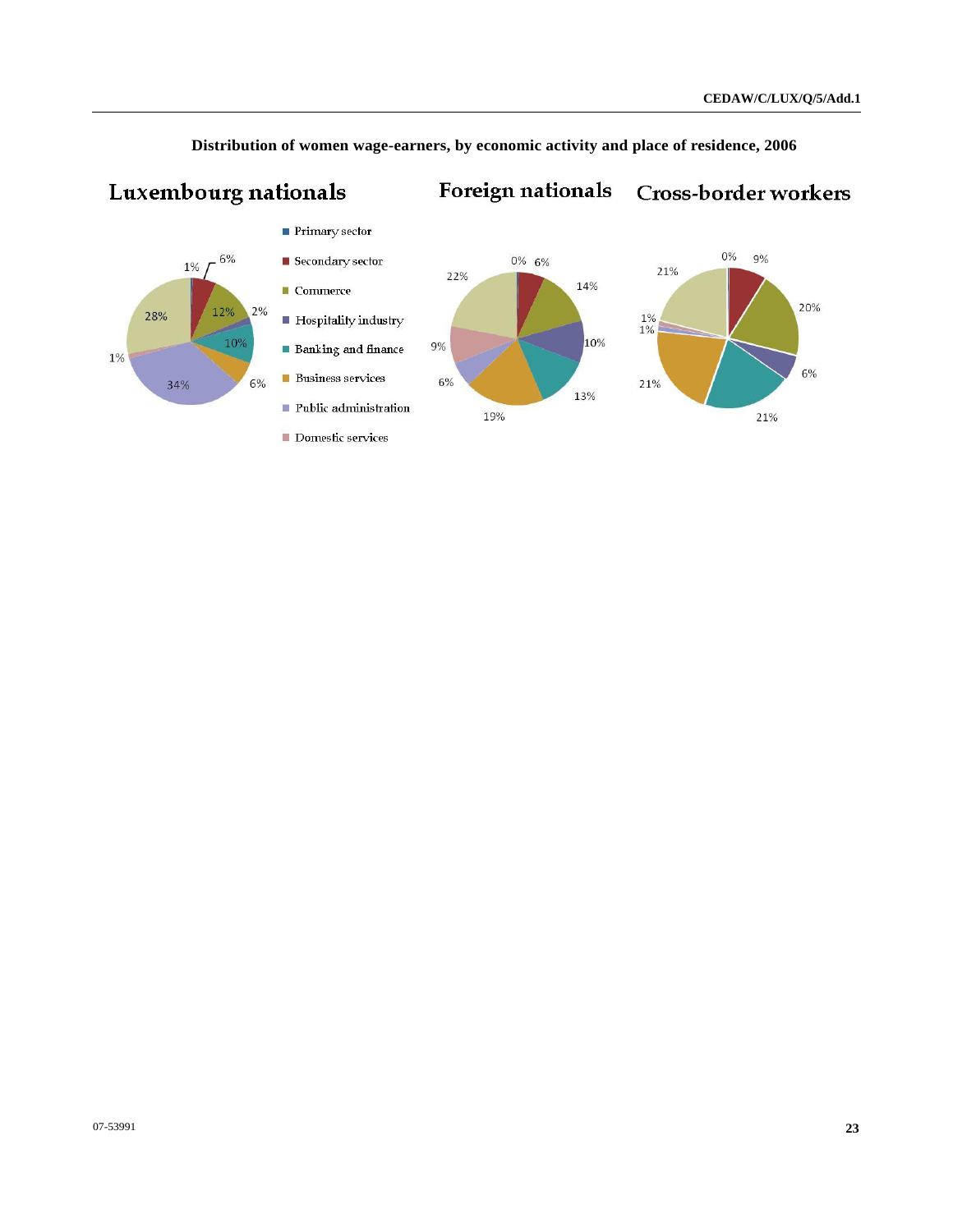|                                               |                         | <b>Numbers</b>       |                               |              |                         | Percentages across rows |                                 |          | Percentages in columns  |                      |                               |       |
|-----------------------------------------------|-------------------------|----------------------|-------------------------------|--------------|-------------------------|-------------------------|---------------------------------|----------|-------------------------|----------------------|-------------------------------|-------|
| Sector of economic activity                   | Luxembourg<br>nationals | Foreign<br>nationals | $Cross-$<br>border<br>workers | Total        | Luxembourg<br>nationals | nationals               | Foreign Cross-border<br>workers | Total    | Luxembourg<br>nationals | Foreign<br>nationals | $Cross-$<br>border<br>workers | Total |
| Agriculture, hunting,                         |                         |                      |                               |              |                         |                         |                                 |          |                         |                      |                               |       |
| forestry                                      | 189                     | 93                   | 59                            | 341          | 55.4                    | 27.3                    | 17.3                            | 100.0    | 0.5                     | 0.3                  | 0.1                           | 0.3   |
| Fisheries, aquaculture                        | $\Omega$                | $\mathbf{0}$         | $\Omega$                      | $\mathbf{0}$ | $\theta$                | $\theta$                | $\theta$                        | $\theta$ | 0.0                     | 0.0                  | 0.0                           | 0.0   |
| Extractive industries                         | 19                      | $\tau$               | 9                             | 35           | 54.3                    | 20.0                    | 25.7                            | 100.0    | 0.0                     | 0.0                  | 0.0                           | 0.0   |
| Manufacturing                                 | 1 5 4 6                 | 1 5 9 4              | 2 5 7 3                       | 5 7 1 3      | 27.1                    | 27.9                    | 45.0                            | 100.0    | 3.9                     | 4.7                  | 6.4                           | 5.0   |
| Electricity, gas and<br>water production and  |                         |                      |                               |              |                         |                         |                                 |          |                         |                      |                               |       |
| distribution                                  | 127                     | 18                   | 9                             | 154          | 82.5                    | 11.7                    | 5.8                             | 100.0    | 0.3                     | 0.1                  | 0.0                           | 0.1   |
| Construction                                  | 736                     | 565                  | 868                           | 2 1 6 9      | 33.9                    | 26.0                    | 40.0                            | 100.0    | 1.8                     | 1.7                  | 2.2                           | 1.9   |
| Car and appliance sales<br>and repair         | 4832                    | 4 6 4 4              | 8 0 5 1                       | 17 527       | 27.6                    | 26.5                    | 45.9                            | 100.0    | 12.1                    | 13.8                 | 20.2                          | 15.5  |
| Hospitality industry                          | 683                     | 3 4 6 1              | 2 2 8 1                       | 6425         | 10.6                    | 53.9                    | 35.5                            | 100.0    | 1.7                     | 10.3                 | 5.7                           | 5.7   |
| Transport and<br>communications               | 1810                    | 1 1 5 6              | 1 3 8 9                       | 4 3 5 5      | 41.6                    | 26.5                    | 31.9                            | 100.0    | 4.5                     | 3.4                  | 3.5                           | 3.8   |
| Banking and finance                           | 4 0 3 9                 | 4 2 9 1              | 8 2 3 5                       | 16 5 6 5     | 24.4                    | 25.9                    | 49.7                            | 100.0    | 10.1                    | 12.8                 | 20.6                          | 14.6  |
| Real estate, leasing and<br>business services | 2 3 6 8                 | 6481                 | 8 5 5 3                       | 17 402       | 13.6                    | 37.2                    | 49.1                            | 100.0    | 5.9                     | 19.3                 | 21.4                          | 15.3  |
| Public administration                         | 13 608                  | 2 0 4 0              | 461                           | 16 109       | 84.5                    | 12.7                    | 2.9                             | 100.0    | 34.2                    | 6.1                  | 1.2                           | 14.2  |
| Education                                     | 448                     | 354                  | 239                           | 1 0 4 1      | 43.0                    | 34.0                    | 23.0                            | 100.0    | 1.1                     | 1.1                  | 0.6                           | 0.9   |
| Health and social<br>services                 | 7 2 2 1                 | 3840                 | 5 0 5 0                       | 16 111       | 44.8                    | 23.8                    | 31.3                            | 100.0    | 18.1                    | 11.4                 | 12.7                          | 14.2  |
| Community and<br>personal services            | 1532                    | 1518                 | 1 3 2 8                       | 4 3 7 8      | 35.0                    | 34.7                    | 30.3                            | 100.0    | 3.8                     | 4.5                  | 3.3                           | 3.9   |
| Domestic services                             | 473                     | 3 0 6 3              | 433                           | 3 9 6 9      | 11.9                    | 77.2                    | 10.9                            | 100.0    | 1.2                     | 9.1                  | 1.1                           | 3.5   |
| Activities beyond<br>Luxembourg's borders     | 42                      | 268                  | 113                           | 423          | 9.9                     | 63.4                    | 26.7                            | 100.0    | 0.1                     | 0.8                  | 0.3                           | 0.4   |
| Other activities                              | 144                     | 249                  | 261                           | 654          | 22.0                    | 38.1                    | 39.9                            | 100.0    | 0.4                     | 0.7                  | 0.7                           | 0.6   |
| <b>Totals</b>                                 | 39 817                  | 33 642               | 39 912                        | 113 371      | 35.1                    | 29.7                    | 35.2                            | 100.0    | 100.0                   | 100.0                | 100.0                         | 100.0 |

*Source*: IGSS.

Field: Residents and cross-border workers.

07-53991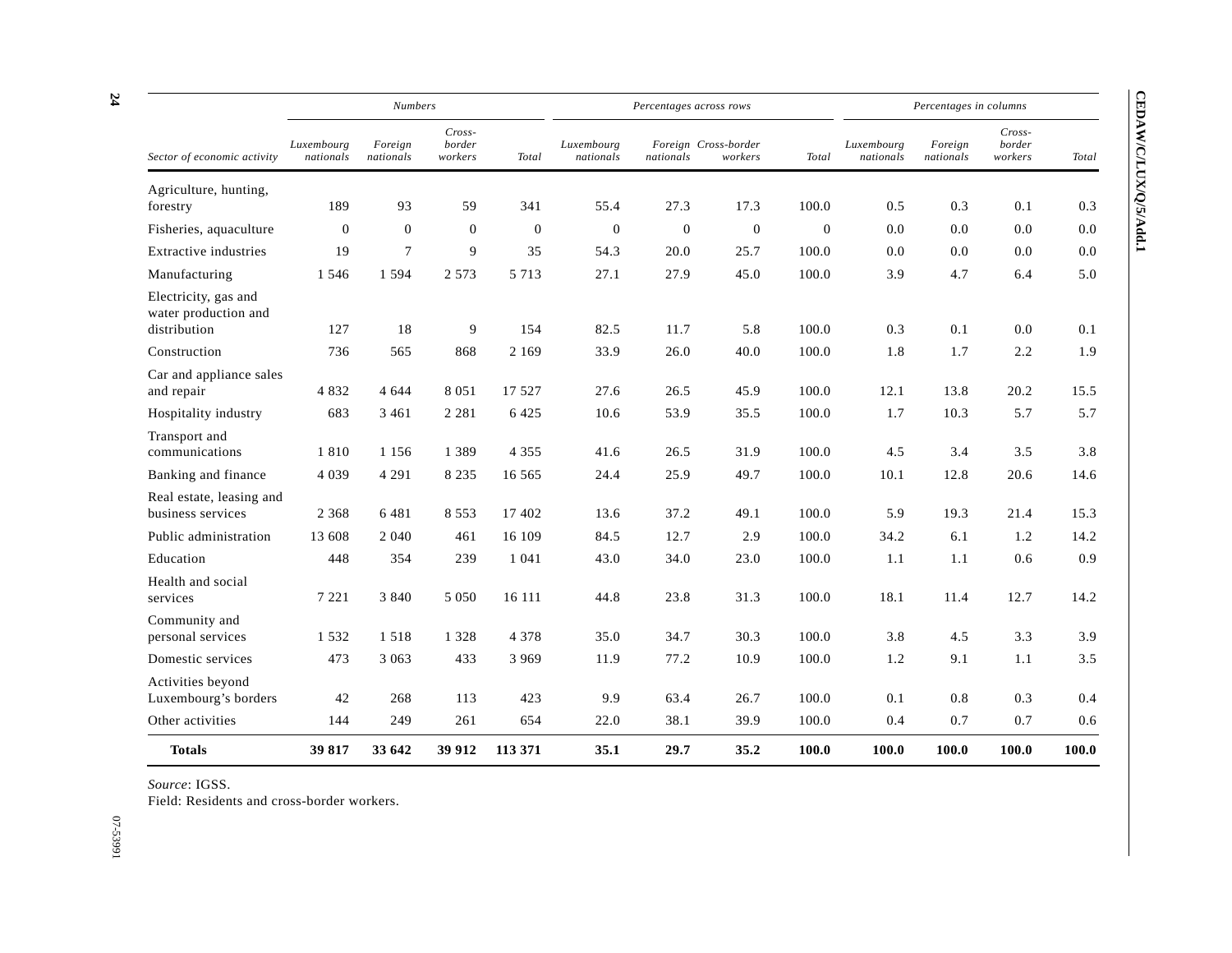<span id="page-24-0"></span>17. *The report describes the Law of 19 May 2003 which introduced measures to promote the reconciliation of family and working life (para. 18). However, the record on parental leave shows that the number of mothers taking leave is consistently higher than that of fathers (para. 87). What concrete measures, in addition to the legislative changes discussed in the report, does the Government intend to take to encourage better sharing of work and family responsibilities between men and women?*

 The Government does not envisage any additional measures that would encourage better sharing of family and work responsibilities between women and men. However, the Ministry of Family Affairs and Social Integration is working to promote the harmonization of family and working life by encouraging:

- 1. The establishment of drop-in centres ("*maisons relais*") for children;
- 2. The establishment of nurseries and day-care centres for children;
- 3. The provision of childcare in private homes.

### **1. Establishment of drop-in centres ("***maisons relais***")**[1](#page-24-0) **for children**

 The concept of "maisons relais" for children involves quantitative (an increase in their number), geographical (distribution according to need throughout Luxembourg) and qualitative (an increase in the services that they provide) elements.

 According to a 2003 Centre for Population, Poverty and Socioeconomic Policy Studies (CEPS)<sup>[2](#page-24-0)</sup> study, in 2003 approximately 26 per cent of all children in need of care of the kind used by households where both parents work avail themselves of the care system provided by these childcare facilities.

 In 2005, although the Grand Duchy of Luxembourg had places for 8,000 children in out-of-school centres, the Government<sup>3</sup> estimated that  $30,000$  places would be needed by 2013. A geographical needs assessment arrived at an estimate of 30 per cent in rural areas and 50 per cent in urban areas (an average of 40 per cent). These estimates took into account the number of children residing in the Grand Duchy of Luxembourg and the past experience of existing childcare facilities.

 As of August 2007, the Grand Duchy of Luxembourg had 92 *maisons relais* offering a total of 10,449 places.

**\_\_\_\_\_\_\_\_\_\_\_\_\_\_\_\_\_\_** 

<sup>1</sup> A "maison relais" provides temporary, non-residential, social and educational activities for children under 18.

<sup>2</sup> See article by Blandine Lejealle: "Sur le mode de garde des jeunes enfants: entre souhait et réalité" (Childcare options: between the ideal and the reality), based on the PSELL-3/2003 study by the Panel Socio-Economique Liewen zu Lëtzebuerg (Life in Luxembourg Socioeconomic Panel — PSELL), a 2003 survey of a representative sample of Luxembourg's resident population. The PSELL-3 study, based on data gathered in 2003, was conducted as part of the European Union Statistics on Income and Living Conditions (EU-SILC) statistics programme, which gathers information on the incomes and living conditions of individuals and households in the different European Union member countries.

<sup>3 2006</sup> Government declaration on the nation's economic, social and financial situation.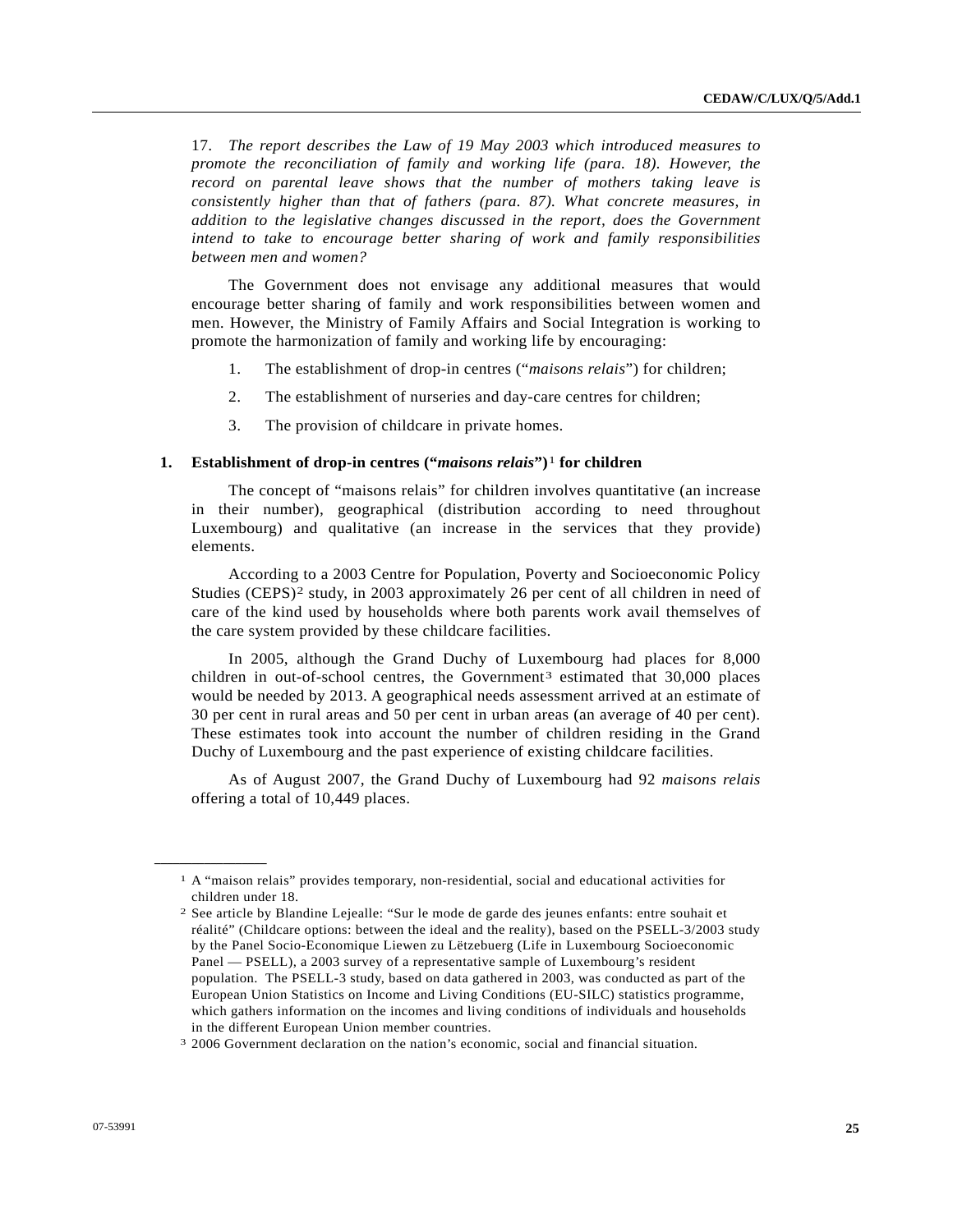### <span id="page-25-0"></span> **2. Establishment of day nurseries**[4](#page-25-0) **and day-care centres**[5](#page-25-0) **for children**

 As of 31 December 2006, the early childhood care system comprised 163 day nurseries and day-care centres with a total of 5,208 places and no waiting list.

#### **3. Provision of childcare in private homes**

 Childcare provision in private homes comprises all activities involving the provision of daytime and/or nighttime care and accommodation for groups of more than three and less than eight minor children.

In 2006, Luxembourg had a total of 73 parental aides in 31 municipalities.

18. *The statistics in the report indicate that women have higher educational achievements than men and exceed men in general enrolment at tertiary level. What strategies has the Government put in place or considered to ensure that young women seek and retain jobs commensurate with their academic achievements?*

 Since 2005, as part of the affirmative action measures introduced by the private sector, the Ministry of Equal Opportunity has been funding a "cross mentoring" project involving companies working in various sectors.

 The project is geared towards women graduates occupying managerial posts within companies. In a "mentoring" relationship, one person, the "mentor", provides another, the "mentee", with career development support and expertise. This privileged interaction is separate from the normal working relationship between the two individuals concerned. In the case of "cross mentoring", the "mentor" and the "mentee" are not employed by the same company. Thus, the exchange of experiences can bridge any gaps arising from the existence of differing corporate cultures. "Cross mentoring" can take place between companies in different sectors or even between individuals working in the public and private sectors. An assessment of the project has shown that, for "mentees", one of the most important issues is career development, along with conflict management and ways of reconciling their professional and private lives. In companies that have participated in the project, women showing significant potential receive ongoing career development support.

# **Health**

**\_\_\_\_\_\_\_\_\_\_\_\_\_\_\_\_\_\_** 

19. *The report states that sex education is no longer considered as the exclusive preserve of specialized professionals (para. 277). It does not, however, state what specific measures have been taken to increase women's access to reproductive and sexual health services and family planning in order to avoid unwanted pregnancies and women's recourse to illegal abortion. Please provide this information.*

 In addition to the information provided in paragraphs 271 to 281 of the fifth periodic report, the following should be noted:

<sup>4</sup> A day nursery is defined as any non-residential service that provides care and education in licensed facilities to children who are under four years of age or are not yet enrolled in school.

<sup>5</sup> A day-care centre is defined as any non-residential service that provides care and education in licensed facilities to children enrolled in early, preschool or primary education, outside school hours or during school holidays.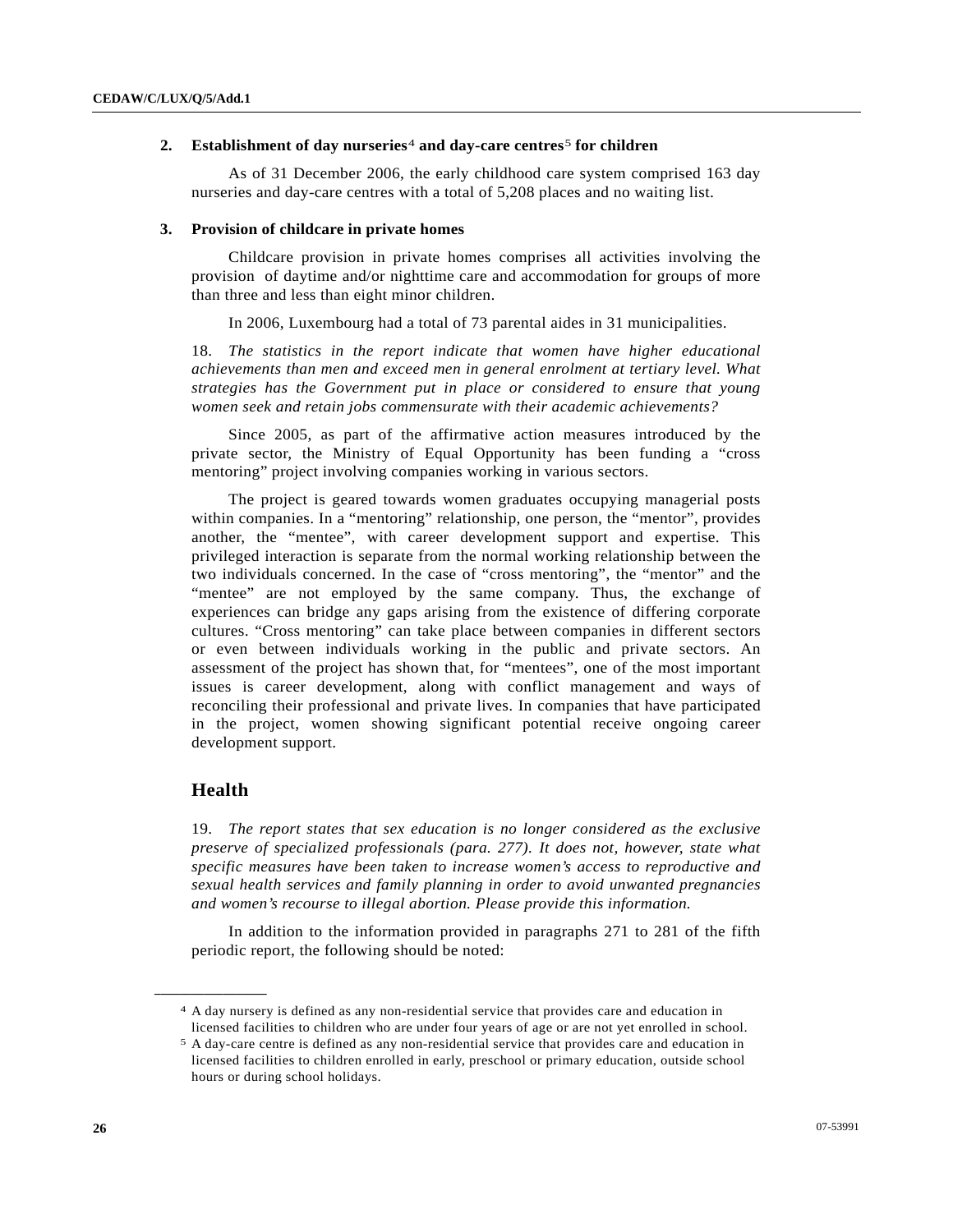- Condoms are provided free of charge and are distributed in educational establishments through vending machines. Non-governmental organizations and family planning clinics also distribute them;
- A guide to young people's emotional and sexual health is currently being prepared in cooperation with the Family Planning Centre, the Ministry of Education and the Ministry of the Family;
- Cooperation with non-governmental organizations working on the ground has been stepped up in order to ensure that sex education is provided from an early age.

 In recent years, public and political awareness of problems relating to the voluntary termination of pregnancy has increased.

20. *The report notes that there has been a significant increase in mortality rates from lung cancer among women (paras. 243 and 245). The report further states that lung cancer deaths among women have increased by more than 47 per cent since 1980 and that it is feared that these rates will grow further (para. 261). Also, the report indicates that at 18 years of age, the proportion of girls who smoke regularly is significantly higher than the proportion of boys (para. 264). Please indicate what the Government is doing to target women and girls in its anti-smoking campaigns and to address the increasing incidence of lung cancer among women.*

 The Tobacco Control Act of 11 August 2006 is designed to protect people against the harmful effects of passive smoking and to encourage them to give up smoking. Among other things, it prohibits smoking in public places, particularly hospitals and schools, the sale of tobacco products to minors under the age of 16 and any advertising or sponsorship that promotes tobacco and related products.

|         | 1987 | 1993 | 1998 | 2001 | 2002 | 2003 | 2004 | 2005 | 2006 |
|---------|------|------|------|------|------|------|------|------|------|
| Smokers | 33%  | 29%  | 32%  | 30%  | 30%  | 33%  | 31%  | 27%  | 25%  |

#### **The number of smokers in Luxembourg has decreased since 2005**

*Source*: TNS — Polling and Survey Institute (ILRES) — Luxembourg Cancer Foundation survey on smoking in Luxembourg.

 In 2006, 25 per cent of the population of Luxembourg (aged 15 and over) smoked. Among young people aged 15 to 17, 11 per cent of boys and 26 per cent of girls smoke, while 26 per cent of men and 34 per cent of women aged 18 to 24 are smokers.

 The Ministry of Health, in cooperation with experts and partners on the ground, is currently drawing up a national anti-smoking plan. Intended to prevent and reduce smoking and smoking-related diseases and deaths, the plan's objectives include concerted action to prevent smoking among young people by promoting a less acceptable view of tobacco, projecting a more objective image of smokers and focusing on long-term behavioural change.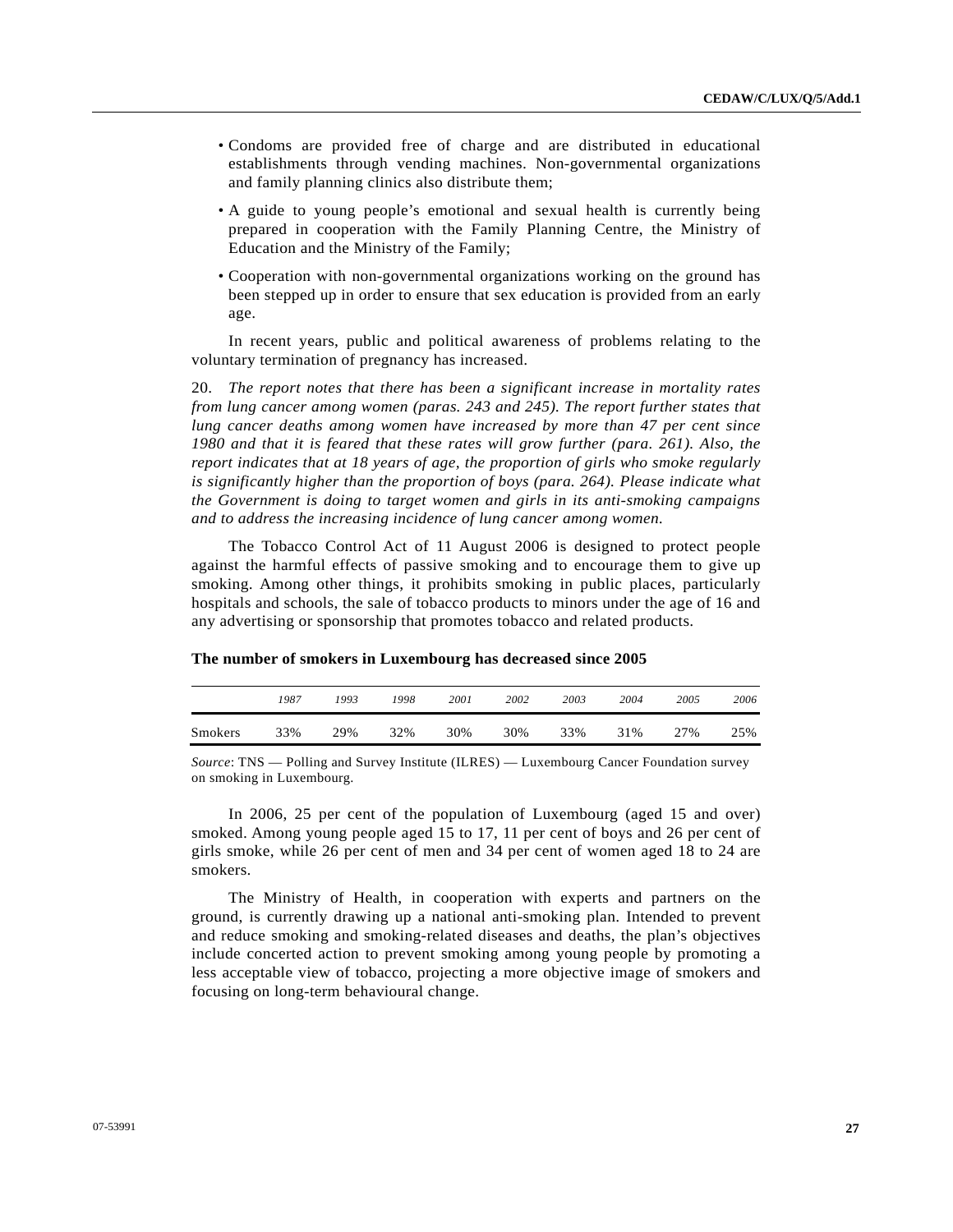**Results of annual surveys conducted by TNS-ILRES-Luxembourg Cancer Foundation** 

**Representative sample of the resident population aged 15 and over (in-person interviews)** 

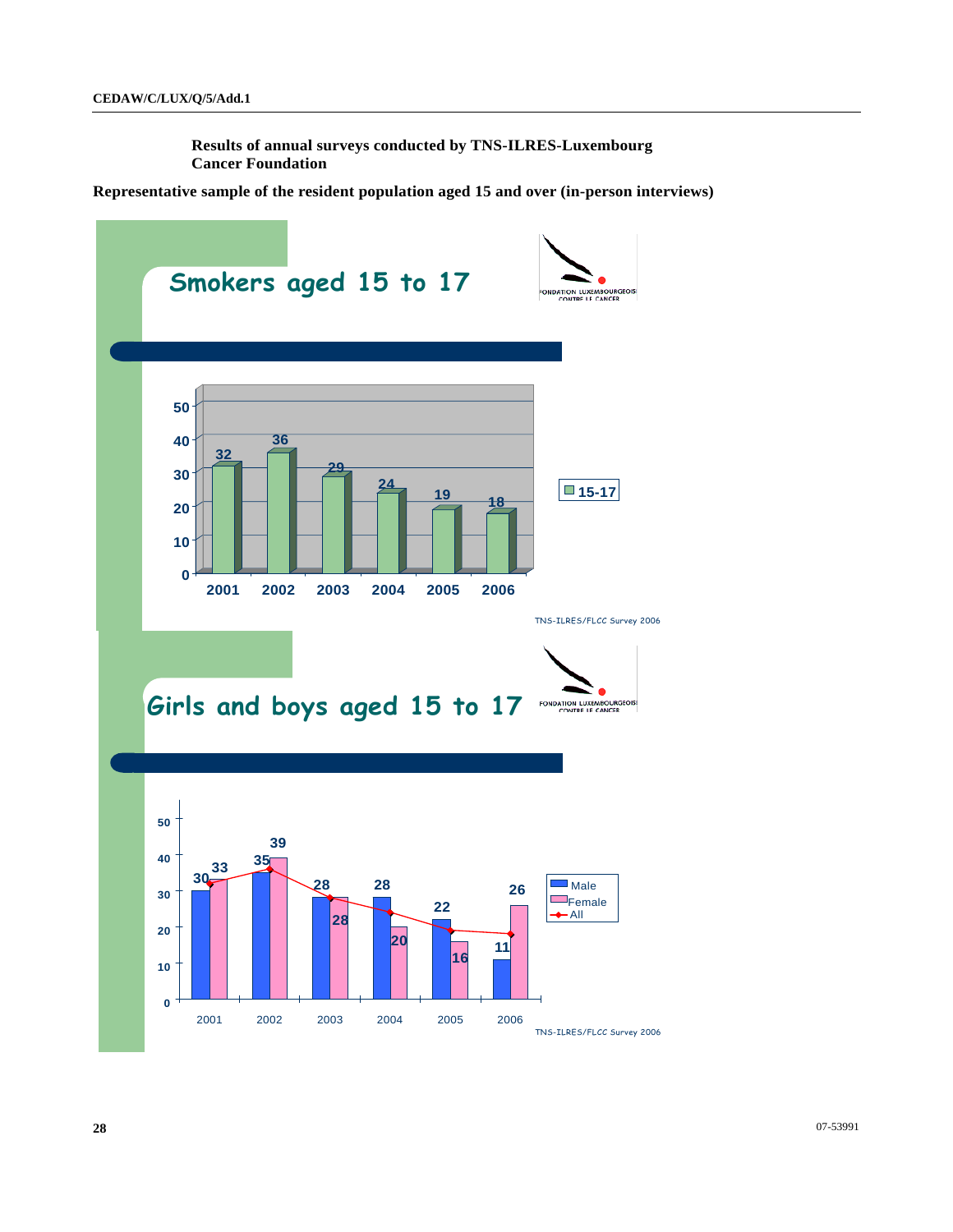

TNS-ILRES/FLCC Survey 2006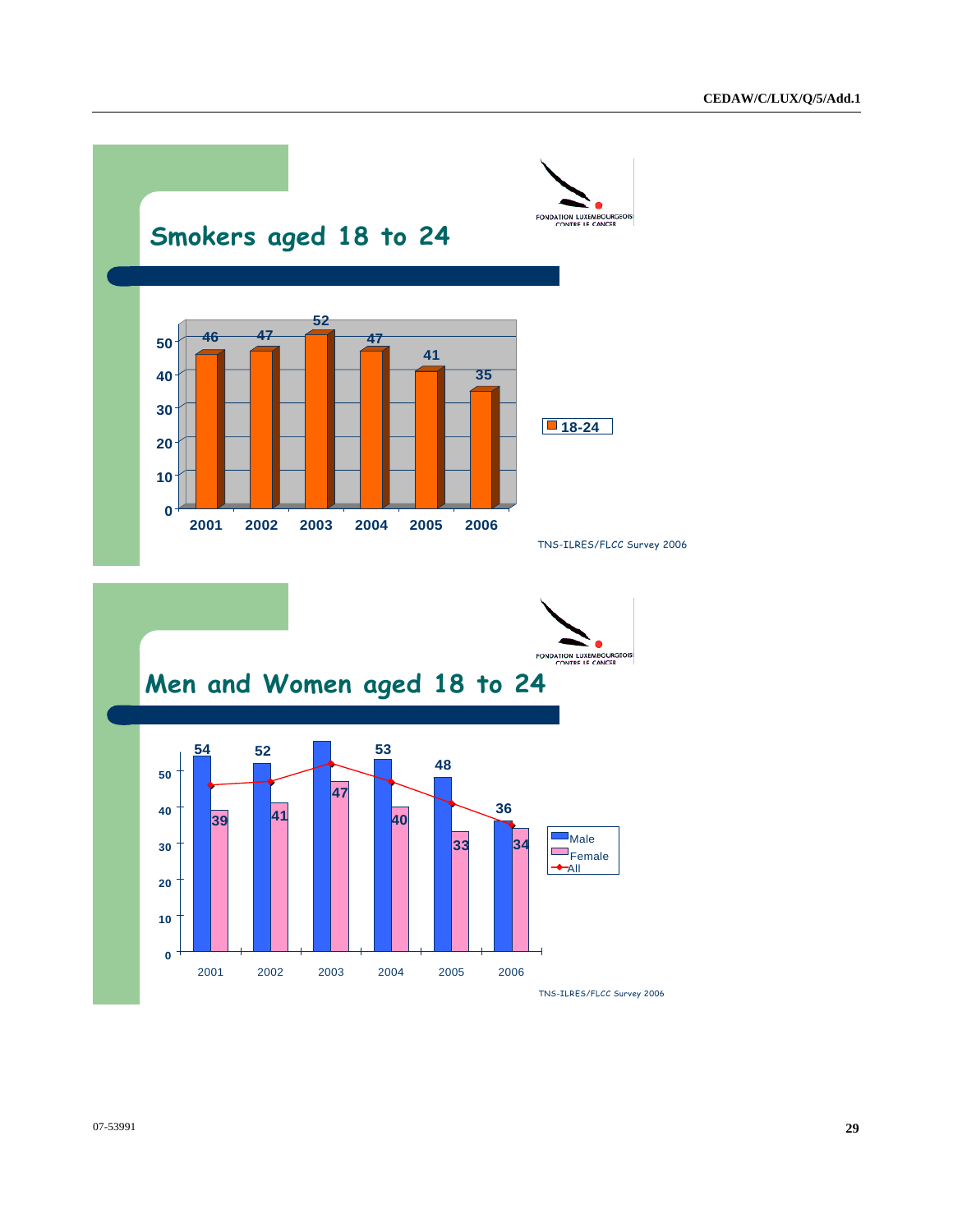# **Women in vulnerable situations**

21. *Please describe the situation of foreign women, and in particular women from outside the European Union, in Luxembourg. This should include a discussion of measures in place to eliminate discrimination and achieve equality for foreign women and girls in areas such as education, health, employment and participation in public life. Please also indicate the impact of such measures, as well as any temporary special measures.* 

 On 25 September 2005, the Government Aliens Commission asked the SeSoPI Centre to conduct, in partnership with the Institute for Social Training, an external evaluation of the INLUX pilot project "Live better in Luxembourg", which was introduced by the Ministry of the Family as part of a series of measures to facilitate and strengthen the integration of foreigners into Luxembourg's multicultural society. One of the project's fundamental objectives is for participants to acquire basic proficiency in one of the country's languages (Luxembourgish or French) so that they can communicate confidently with other residents. Most of the participants taking formal courses are married women who are nationals of non-European Union countries and come from the middle or upper social classes. By the end of the pilot project, participants had acquired basic proficiency in one of the two languages taught, allowing them to communicate confidently with other residents, and were committed to pursuing their education and training beyond the first stage of the project.

22*. The report provides little information about the situation of older women. Please give an overview of their situation, in particular their economic well-being. In this regard, indicate the impact of women's limited number of years in paid employment due to family and childcare responsibilities in regard to pension rights, social security and health coverage, and measures in place to counteract any negative impact.* 

 On the whole, the *income level* of older persons is comparable to the disposable income of people in other age groups and the disposable income of older women is similar to that of men of the same age. There is a significant difference between the disposable income levels of women and men only among the very oldest individuals. This difference is attributable to the fact that, following a change in their marital status, most women are entitled to a survivor's benefit (a derived right following the death of their spouse) which is worth less than the personal pension of the original beneficiary.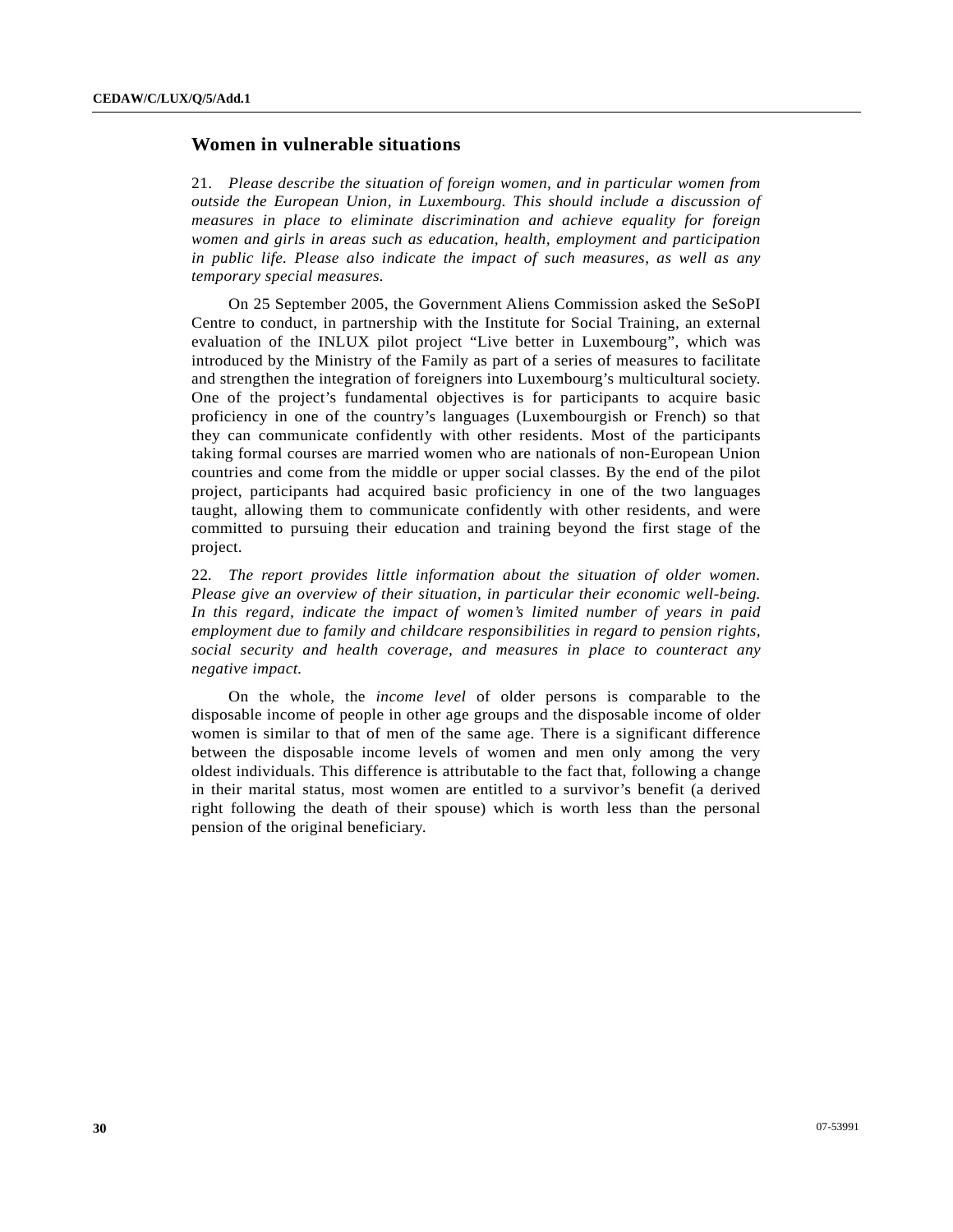

# <span id="page-30-0"></span>**Relationship between the equivalent income of older persons and persons in other age groups (resident population)**

*Source:* Eurostat (2004).

 Overall, the *risk of older persons being affected by poverty* is limited. However, women are at greater risk than men and the risk of women finding themselves in a precarious situation increases with age. This phenomenon is attributable to the fact that older women receive only a limited amount of income from personal pensions (as a result of career interruptions) and a reduced survivor's benefit.[6](#page-30-0)

**\_\_\_\_\_\_\_\_\_\_\_\_\_\_\_\_\_\_** 

<sup>6</sup> The surviving spouse's benefit consists of three quarters of the proportional payments increments (including regular and one-off increments), all the lump-sum increments (including one-off increments) and the full amount of the end-of-year payment to which the insured person was or would have been entitled. Provisions setting an aggregate limit on benefits are applicable if the survivors' total income exceeds a certain threshold.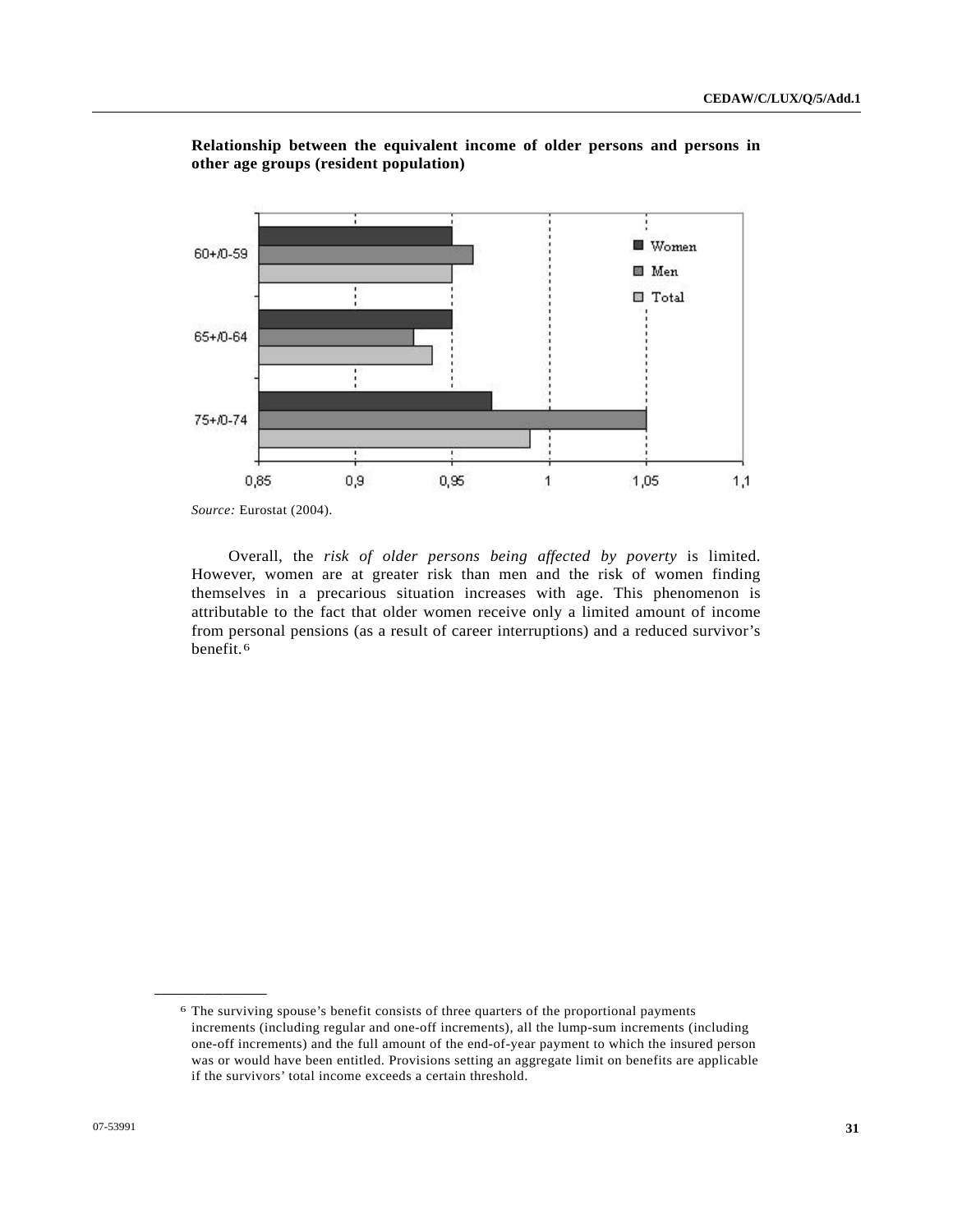

 **Poverty risk (threshold of 60 per cent of equivalent median income) by age group** 

*Source*: Eurostat (2004).

 Estimates of *time actually worked* as a proportion of the maximum potential time worked by age group show that women of retirement age have spent considerably more time not working than they have working. Thus, we have two scenarios: most women of working age are not economically active and are therefore unlikely to be entitled to a personal pension, and most women who are entitled to a personal pension have had incomplete careers, meaning that their pension benefits will be limited. Both scenarios mean that the disposable income of older women comes mainly from the personal pension of their spouse or, as the case may be, from a survivor's benefit and/or social assistance.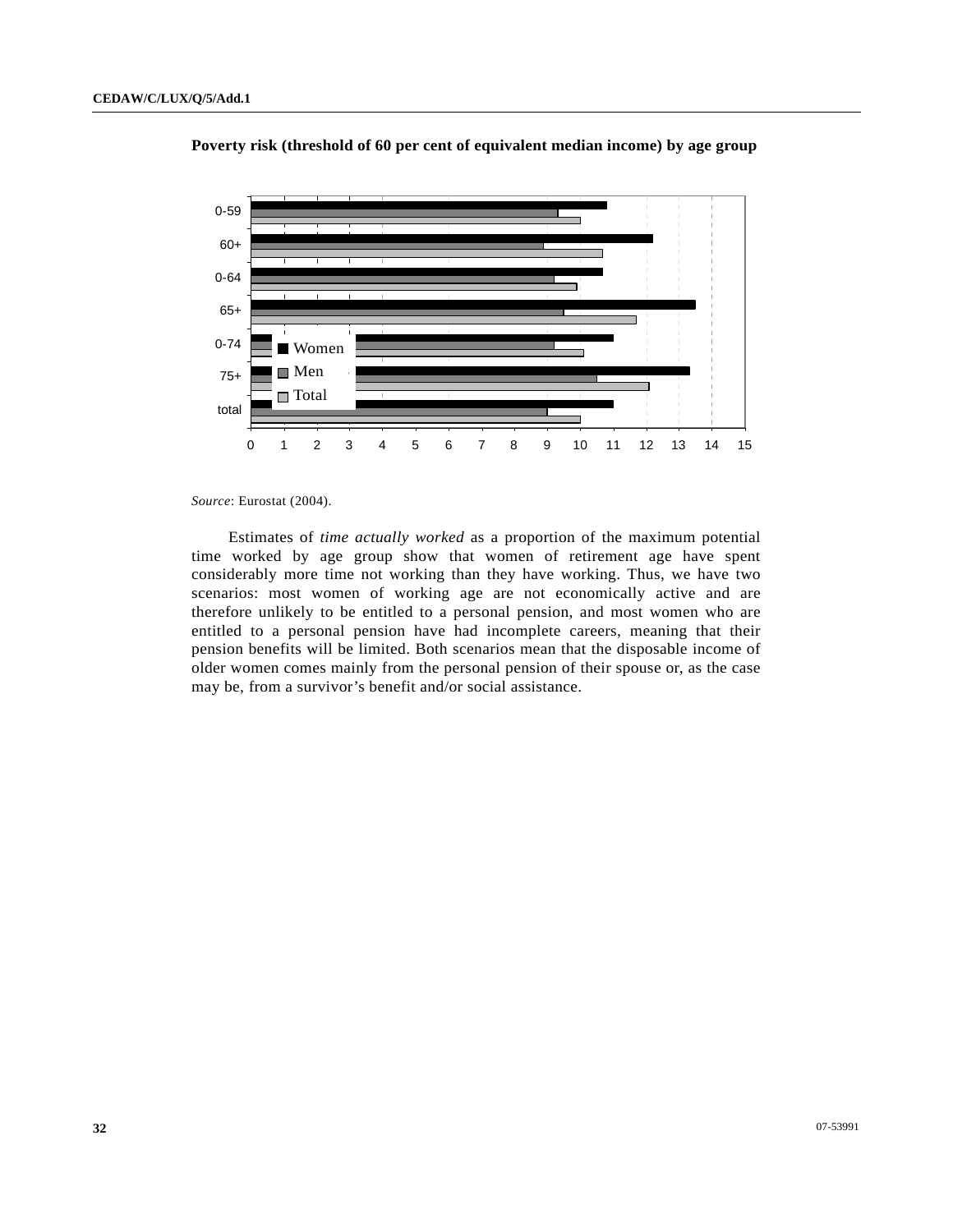

**Estimated time actually worked as a proportion of the maximum potential time worked by age group in 2000 (women)** 

 Over the generations, *stopping work* in order to raise children has become much more common than stopping work after marriage. Members of the oldest generation tended to stop work after marriage in anticipation of having children. Until the late 1980s, women who stopped working once they married received a cash reimbursement of their pension contributions, which meant that they forfeited their entitlement to a personal pension.

*Source*: B. Lejealle, 2003.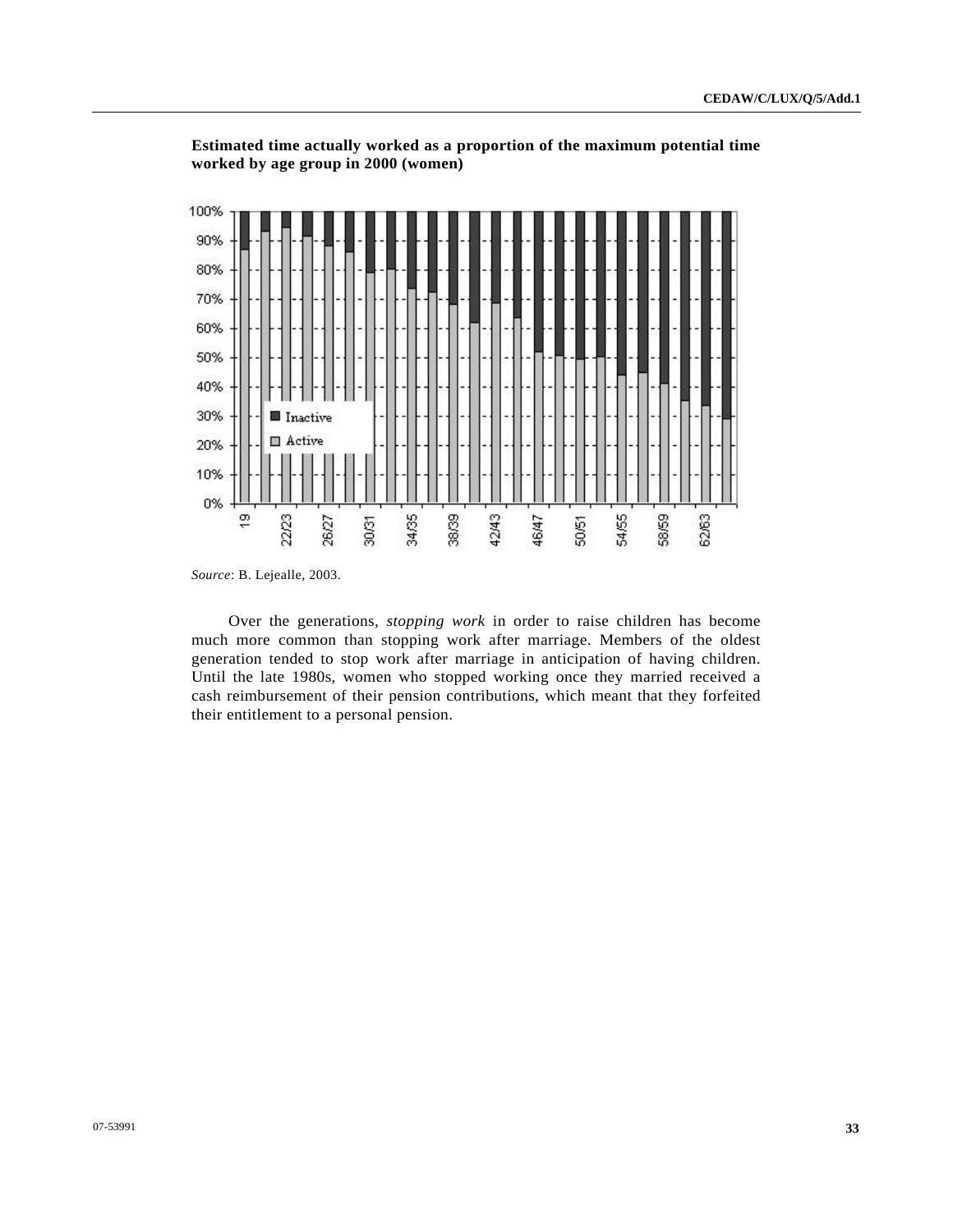

<span id="page-33-0"></span>**Reasons for career interruptions before the ages of 25, 30 and 35 for women aged between 26 and 34, 35 and 44, 45 and 54 and 55 and 64 in 2000 (as a percentage of the total number of interruptions by age group)** 

*Source*: B. Lejealle, 2003*.* 

**\_\_\_\_\_\_\_\_\_\_\_\_\_\_\_\_\_\_** 

 Special provisions allow women to retain their pension rights if they stop working in order to *raise children*. In certain circumstances, one parent may receive additional pension increments corresponding to at least two years of compulsory coverage. Supplementary coverage is also generated when periods during which one parent was raising one or more children under the age of six are taken into account.[7](#page-33-0)

 The treatment of periods spent raising children as qualifying periods enables a woman to take early retirement at age 60 if her compulsory and supplementary contribution periods total 40 years. For example, women entitled to an early pension at age 60 complete the qualifying period of 40 years by adding an average of eight years of supplementary contribution periods. These supplementary periods vary very little in the case of an old-age pension taken at age 65.

<sup>7</sup> There are two distinct types of period: 1. compulsory periods, during which contributions are made in the beneficiary's name; 2. supplementary periods, which are used only to complete the qualifying period for the early retirement pension (at 60), the minimum pension or for receiving lump-sum pension increments.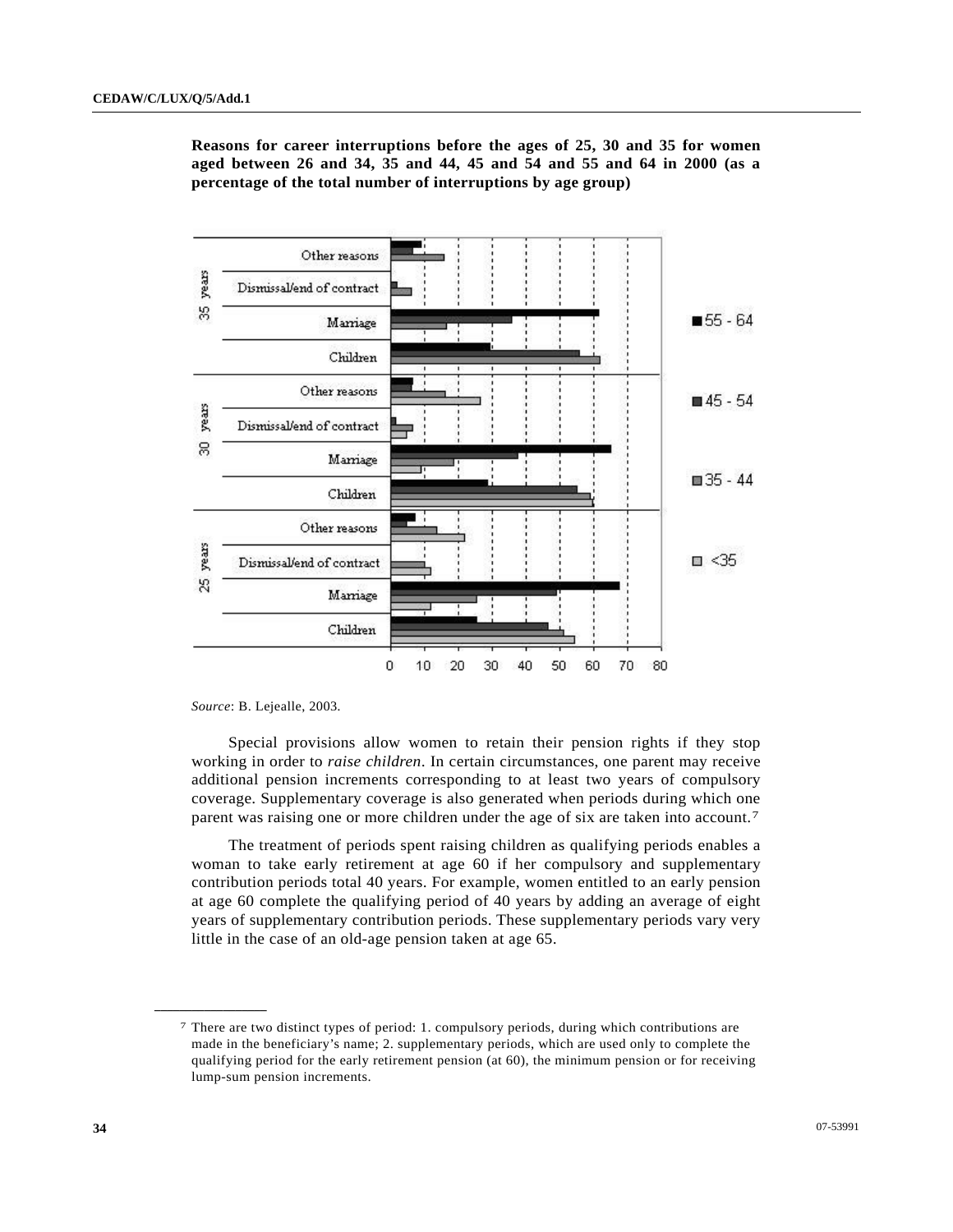**Years of compulsory periods (compuls.) and supplementary periods (suppl.) by**  type of pension (age  $57$  = early pension at age  $57$ ; age  $60$  = early pension at **age 60; old-age = old-age pension at age 65), by sex and by place of work (Lux. = Grand Duchy of Luxembourg; abr. = abroad) in 2002**



*Source*: IGSS.

 Generally speaking, the disability pension plays an important role in pension entitlement and some 30 per cent of new retirees are recipients of a disability pension. This route seems to be extremely popular in the case of early retirement before age 60, for women as well as for men. Disability pensions aside, the retirement age for women is considerably higher than that for men. This phenomenon is particularly common among unskilled women (manual workers), because these women have to go on working to complete the qualifying period of 20 years required for receipt of at least the minimum legal pension.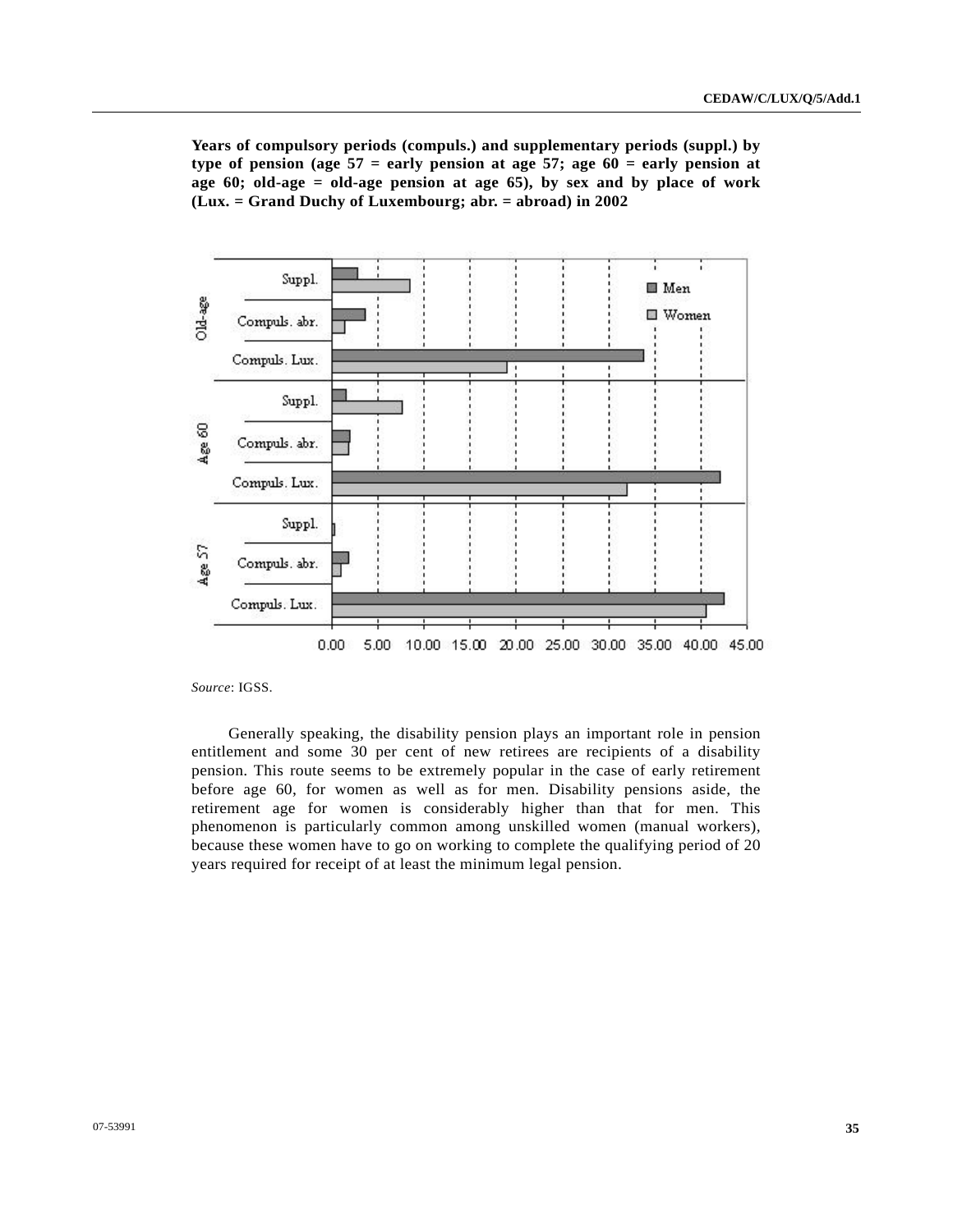

**Retirement age in 2003, by sex, for recipients of disability and old-age (including early old-age) pensions** 

*Source*: IGSS*.*

 In the Grand Duchy of Luxembourg, no annual old-age pension or survivor's benefit may be lower than 90 per cent of a reference amount when the insured person has completed at least a qualifying period of 40 years of compulsory insurance periods and/or supplementary periods. If the amount of the pension falls below the amount of the *minimum pension*, the recipient is paid a pension supplement to make up the difference between the amount of the minimum pension and the amount of his or her personal pension. If the insured person has not completed the 40-year qualifying period but can prove that he or she has at least 20 years of contribution periods, the minimum pension is reduced by one fortieth for each missing year.

 In the case of the disability pension and the old-age pension at age 65, most recipients of the minimum-pension supplement are women. Periods of reduced activity with low wages, combined with supplementary periods, provide entitlement to the minimum pension even though the contributions made are insufficient to generate adequate levels of personal pension.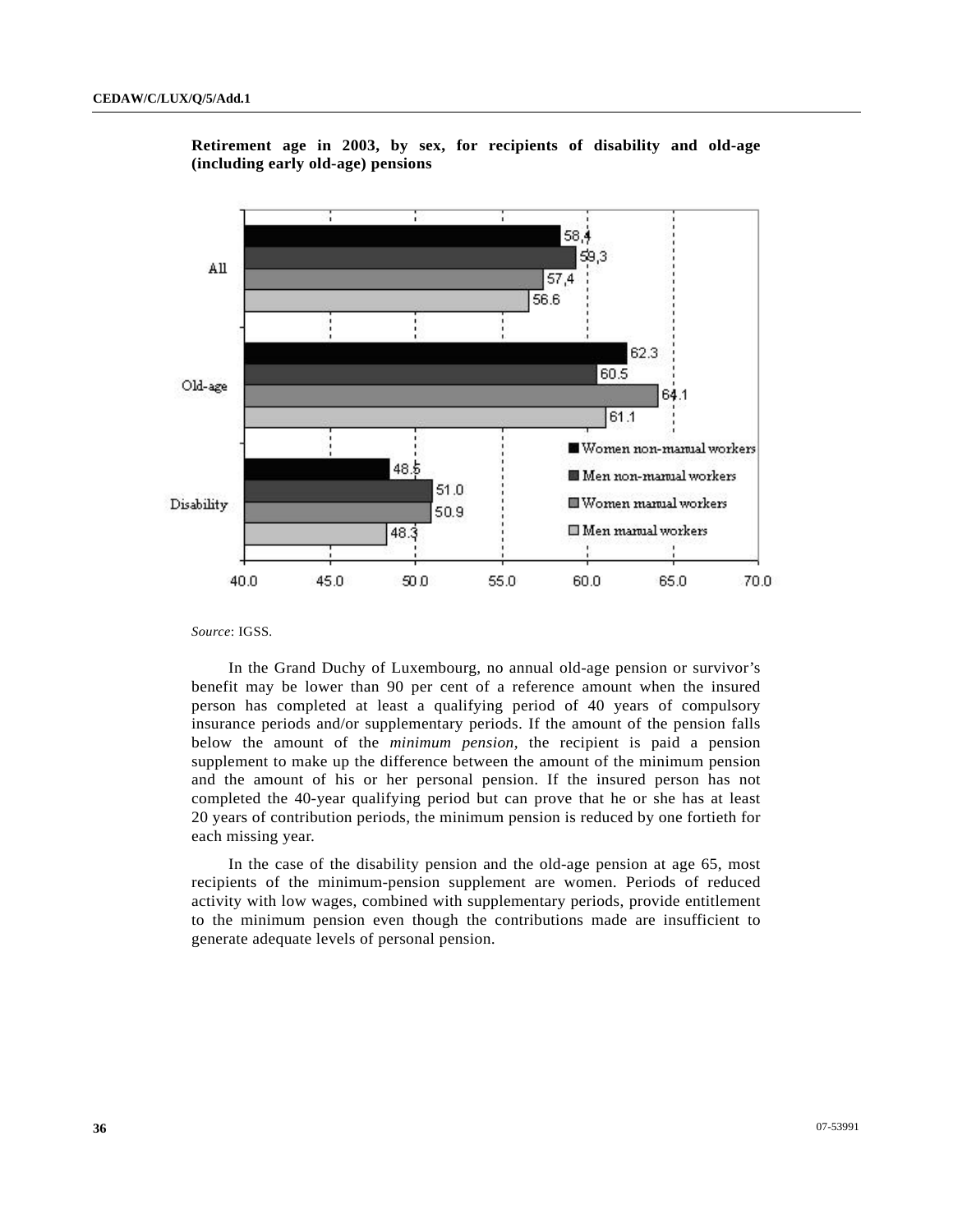**Percentage of people receiving minimum-pension supplements, by type of personal pension awarded (age 57 = early pension at age 57; age 60 = early pension at age 60; disability = disability pension; old-age = old-age pension at age 65) and by residence, in 2004 (as a percentage of all personal pensions)** 



*Source*: IGSS.

 However, when for one reason or another the amount of a household's income falls below the level of the *minimum guaranteed income*, the household receives a supplement to make up the difference between the minimum guaranteed income and its disposable income. A supplementary allowance is thus available to households consisting of persons of retirement age whose financial resources are limited.

 Payment for *health care* in Luxembourg is based on a system of compulsory insurance derived from the Bismarckian system. It covers all persons in regular employment, salaried or otherwise, or in receipt of alternative income (sickness, maternity or unemployment benefits, disability or old-age pension or survivor's benefit, guaranteed minimum income, etc.) or granted asylum-seeker status. By derogation from the principle of personal insurance, the law accords "derived rights" to members of an insured person's family (spouse, children) or to his/her partner if these persons do not have their own entitlements. Sickness and maternity insurance covers the cost of the following benefits: outpatient medical or other care, laboratory analyses and tests, hospital care, pharmaceutical products, rehabilitation and spa cures, health aids and prostheses and health-service transport.

 Ease of access to health care is enhanced by: 1. free choice of a doctor and direct access to specialist doctors and hospital polyclinics; 2. a sufficient number of doctors and other health-care professionals; 3. an estimated 91.8-per-cent average reimbursement rate based on sickness and maternity insurance charges for 2004; 4. reimbursement facilities or prepayment for some expensive services for insured persons experiencing financial difficulties.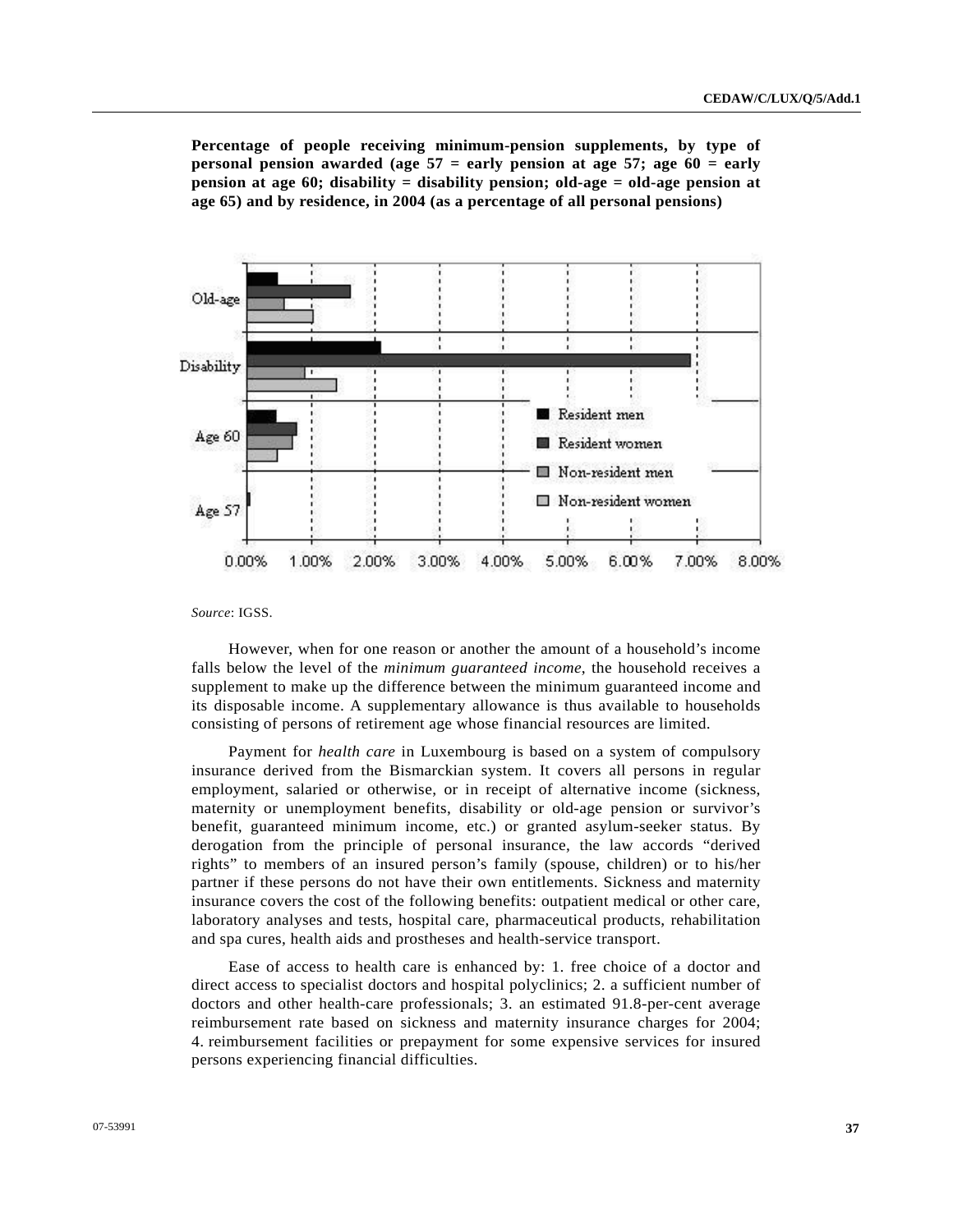The purpose of long-term care insurance is to cover at least part of the costs arising from health care and the *need for assistance from a third party* to perform the essential acts of everyday life. The payment of such costs by the community is justified both by the widespread nature and the uniformity of the risk, which can affect anyone at any age, and by the magnitude of the costs, which can hardly be borne by one person alone or even by his or her family without compromising their material survival. Long-term care insurance thus creates an unconditional entitlement to benefits, i.e. one that doesn't require means-testing of the dependent person.

 In 2006, a total of 1,526 women received a minimum-guaranteed-income supplement in addition to their personal pensions.

 In August 2007, 497 women out of a total of 666 beneficiaries (74.62 per cent) received the supplementary benefit created by the Act of 30 April 2004 authorizing the National Solidarity Fund to pay part of the cost of the services provided for the care of persons admitted to an integrated centre for older persons, a care centre or any other medical/social institution providing day and night care.

### **Special measures**

### **Baby years**

 Under certain conditions, one or both parents may receive additional pension increments corresponding to two years' of insurance calculated on the basis of the last salary subject to contributions before the insurable event. This period is extended to four years from the third child or if the child is disabled.

### **Periods spent raising children**

 Measuring "child-raising periods" involves factoring in periods during which one of the parents was raising in Luxembourg one or more children aged under six.

 Such periods are used only to complete the qualifying period for the early retirement pension (at 60) or the minimum pension or for receiving lump-sum pension increments, which vary only according to the length of the contributory period.

### **The "child-raising" lump sum**

 A "child-raising" lump sum is payable from age 60 to parents who are unable to factor into their pension periods spent raising their children.

 Like the "baby years", this lump sum can be awarded to only one of the parents, meaning that the majority of recipients are women.

### **Parental leave**

 Parental leave may be granted under certain circumstances to any person who is raising one or more children aged under five in his or her home.

 In order to qualify for full-time parental leave, the parent must devote himself or herself full-time to raising one or more children and must not engage in any employment for the duration of the leave. In the case of part-time leave, the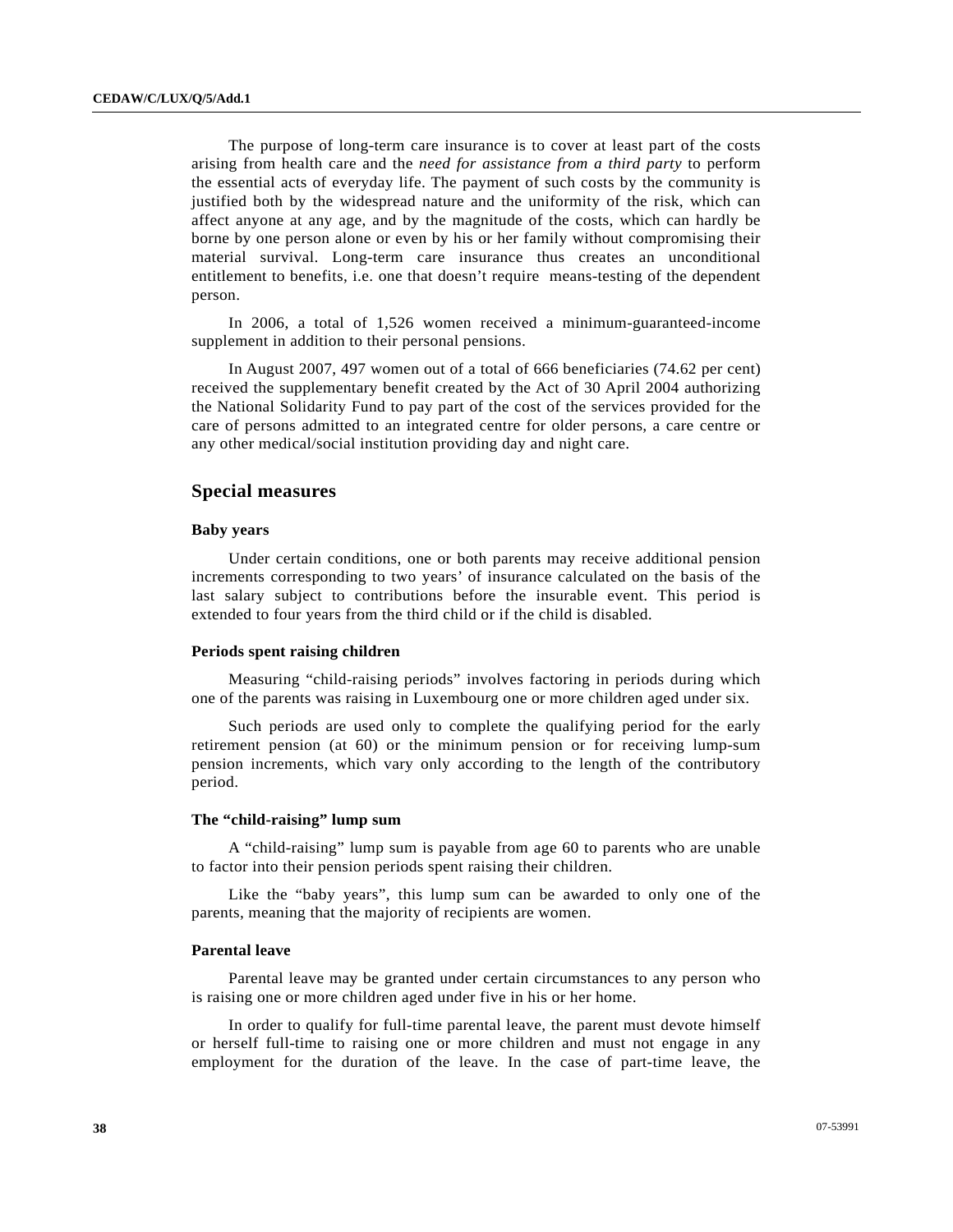employment may not exceed half the normal monthly working hours applicable to the workplace by law or under a collective agreement.

### **Child-raising allowance**

 The child-raising allowance may be awarded, at least until the child reaches the age of two, to persons residing in Luxembourg and raising one or more children in their home.

 Recipients must devote themselves principally to the raising of children in the family home and must not engage in any employment or be in receipt of any alternative income. Mothers may claim half the allowance, regardless of any income they may earn from one or more part-time jobs, provided that their total effective working week does not exceed half its normal duration.

#### **Provisions to promote the expansion of childcare facilities**

 The government programme provides that as part of efforts to achieve a better balance between work and family life, its partners shall make significant efforts to expand childcare facilities (nurseries, day-care centres).

 In order to ensure better childcare and to enable parents who so wish or who have no other choice to combine working with family life, the Government is encouraging municipalities to set up facilities throughout the country for preschool and primary schoolchildren.

 The introduction of the continuous school day in post-primary education, on a pilot basis, was scheduled for the start of the 2005-2006 school year. The number of facilities for preschool and primary schoolchildren is increasing. Preschool education will be available throughout the country from 2009, on the understanding that municipalities will have an obligation to provide such education, and parents will be free to choose whether or not to enrol their children.

 An increasing number of municipalities already offer, in addition to day-care centres for children, "school meals" (any service in which school-age children are received, supervised and served food during the main meal time) and "homework assistance" (any non-school, non-residential service in which primary school pupils are received and supervised outside school hours in order to offer them recreational activities and homework assistance).

#### **Part-time working in the civil service**

 Part-time working may be authorized on a 25-, 50- or 75-per-cent basis, provided that it does not disrupt the proper functioning of the service.

 Although, in principle, part-time working must be arranged according to a daily schedule, the head of the service may nevertheless agree with the employee, in the interest of the service, on a different distribution of working hours over part of the week, month or even year. This arrangement is also available for employees taking leave in the form of part-time working.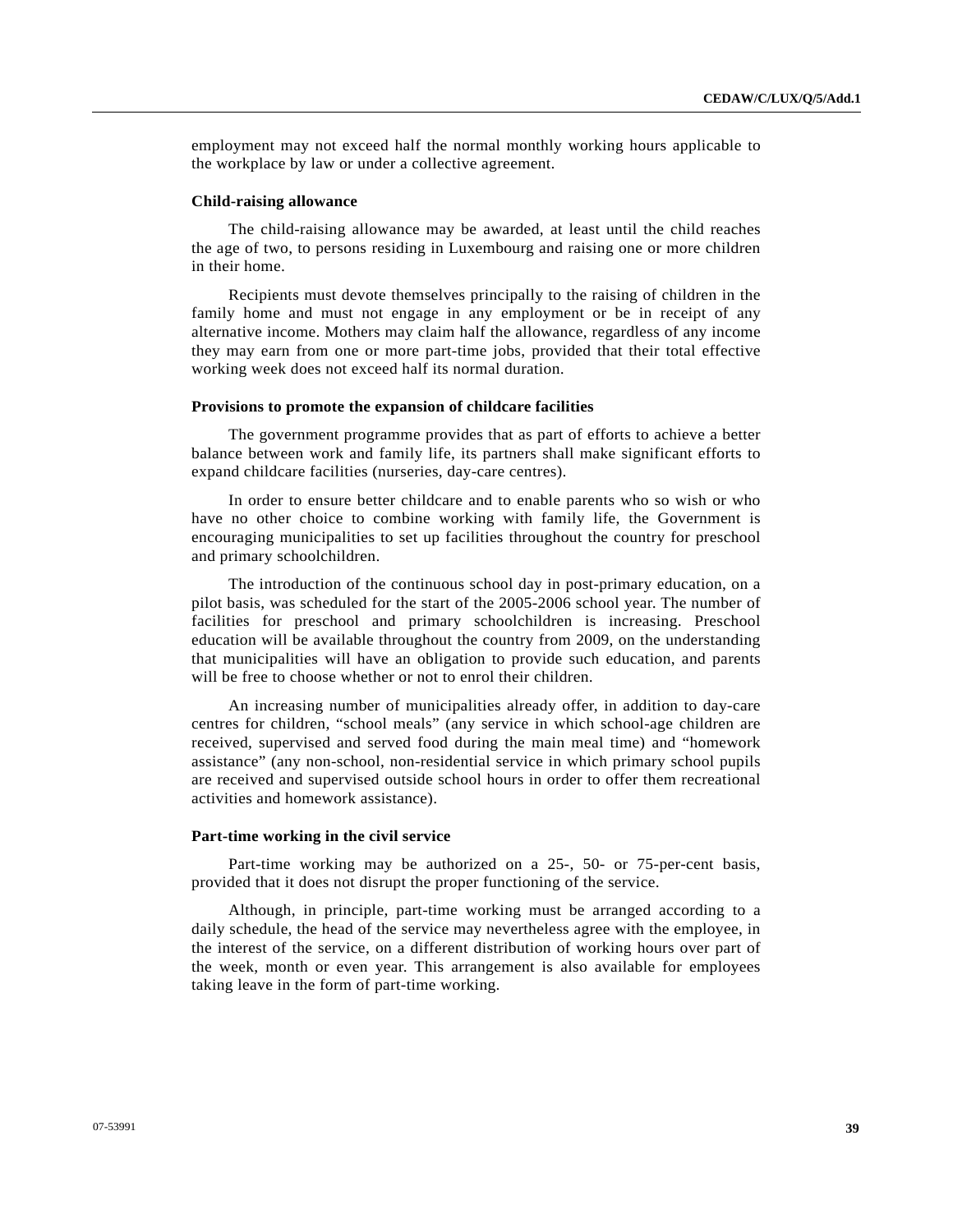# <span id="page-39-0"></span> **Reinstatement of civil servants who interrupted their career to raise their children**

 This measure, which is a transitional one, applies to civil servants who, under the old legislation on leave of absence, were forced to resign in order to devote themselves to raising their children. Such persons now have the option of reinstatement, as supernumerary staff outside the manning table, in the functions which they were performing before they resigned, with their career status at the time of their resignation restored.

### **Seniority credit in the civil service**

 Civil servants who are on leave without pay or on leave in the form of parttime working qualify for seniority credit. The following limits apply to employees who devote themselves to raising children aged under 15 years:

- A maximum of 10 years for employees taking leave without pay;
- Full credit for employees taking leave in the form of part-time working.

23. *Please provide information and data about the situation of disabled women and girls, including the financial, medical and other support provided to ensure the protection of their rights.* 

### *1. Residential care for disabled women and girls*

### *Residential services*

 In 2006, of the 719 residential spaces established for disabled persons, 347 were occupied by females and 350 by males. The budgetary resources used in the 2006 financial year to meet the staffing and operating costs of accommodating the female occupants of these places was in the order of 9.7 million euros.

### *Self-defence and sex-education classes*

 The Day Centre of the HMC League has introduced a self-defence class for disabled women in cooperation with Info-Handicap and a sex education course in cooperation with the Family Planning Centre. Other organizations such as APEMH provide one-on-one counselling to women on sexuality and sexual abuse and offer places on self-defence courses open to the general public.

### *2. Income for seriously disabled persons*[8](#page-39-0)

 Any person aged between 18 and 65 years who is authorized to reside in the territory of the Grand Duchy and to be domiciled and actually reside therein and who has a diminished capacity to work of at least 30 per cent as the result of a physical, mental, sensory or psychological disorder and/or of psycho-social difficulties aggravating such disorder and whose state of health is such that any attempt to work is counter-indicated or whose skills are so limited that it is

**\_\_\_\_\_\_\_\_\_\_\_\_\_\_\_\_\_\_** 

<sup>8</sup> For a full definition of the conditions for the award of the income for seriously disabled persons, see article 1 of the Disabled Persons Act of 12 September 2003 cited below.